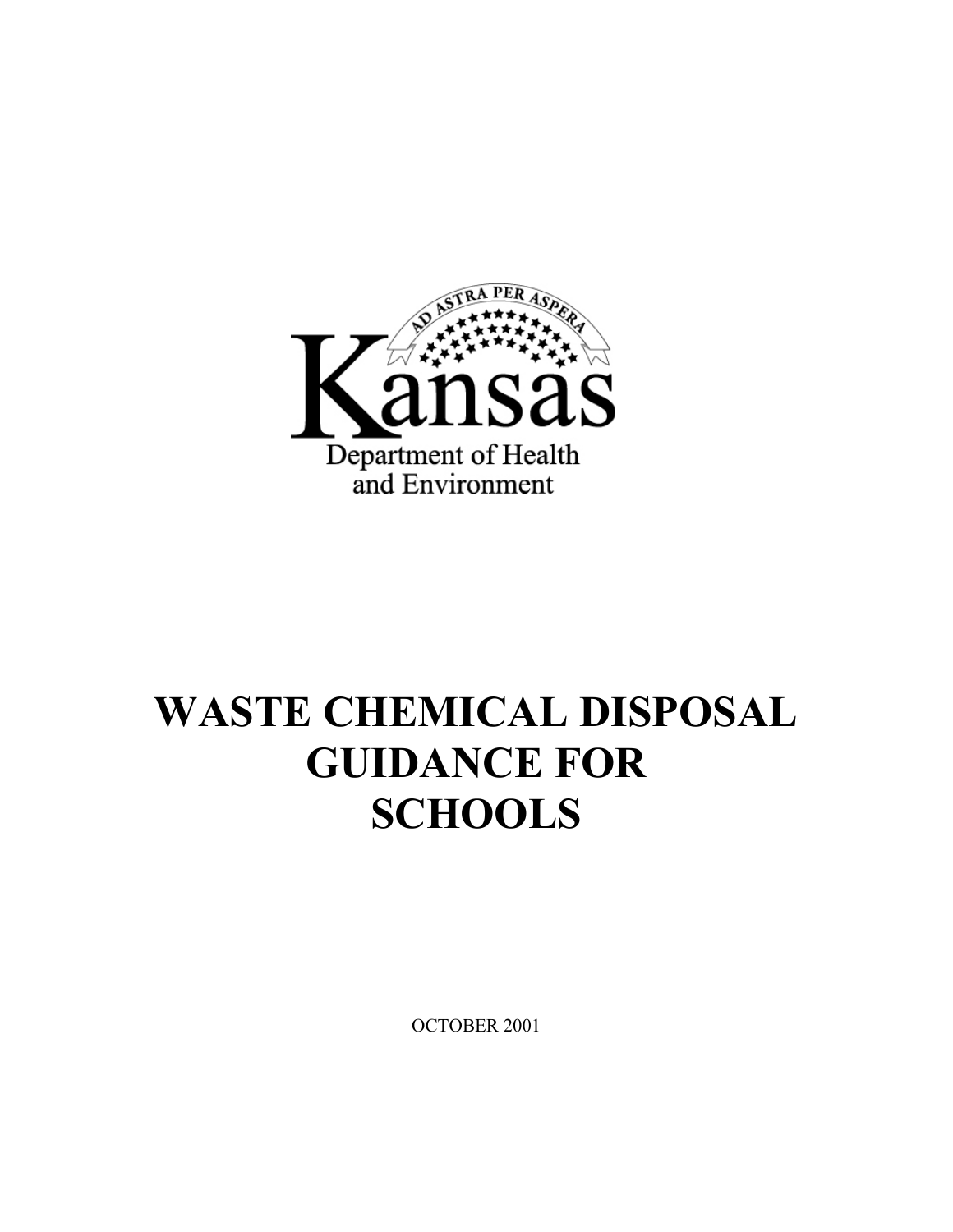# **CONTENTS**

| $\overline{I}$ . |                       |
|------------------|-----------------------|
| $\Pi$ .          |                       |
| III.             |                       |
| IV.              |                       |
| $V_{.}$          | <b>Chemical Lists</b> |
|                  |                       |
|                  |                       |
|                  |                       |
|                  |                       |
|                  |                       |
|                  |                       |
|                  |                       |
| VI.              |                       |
| VII.             |                       |
| VII.             |                       |
| IX               |                       |
|                  | Appendix A            |
|                  |                       |
|                  |                       |

*This document has been prepared to assist those responsible for administering or improving waste management programs at local schools throughout Kansas. This document provides information regarding non-hazardous and hazardous waste, but does not prescribe in detail all required factors and considerations for this management.*

*The Kansas Department of Health and Environment (KDHE) does not make any guarantee or assume any liability with respect to the use of any information or recommendations contained in this document. It is recommended that the users of this document requiring additional information or advice consult KDHE at (785) 296-1600 or a hazardous waste disposal contractor.*

*Produced by the Kansas Department of Health and Environment, Bureau of Waste Management, 1000 SW Jackson, Ste. 320, Topeka, Kansas 66612-1366, (785) 296-1600. This document may be freely copied and shared as long as the content remains unchanged and acknowledgment is given to KDHE.*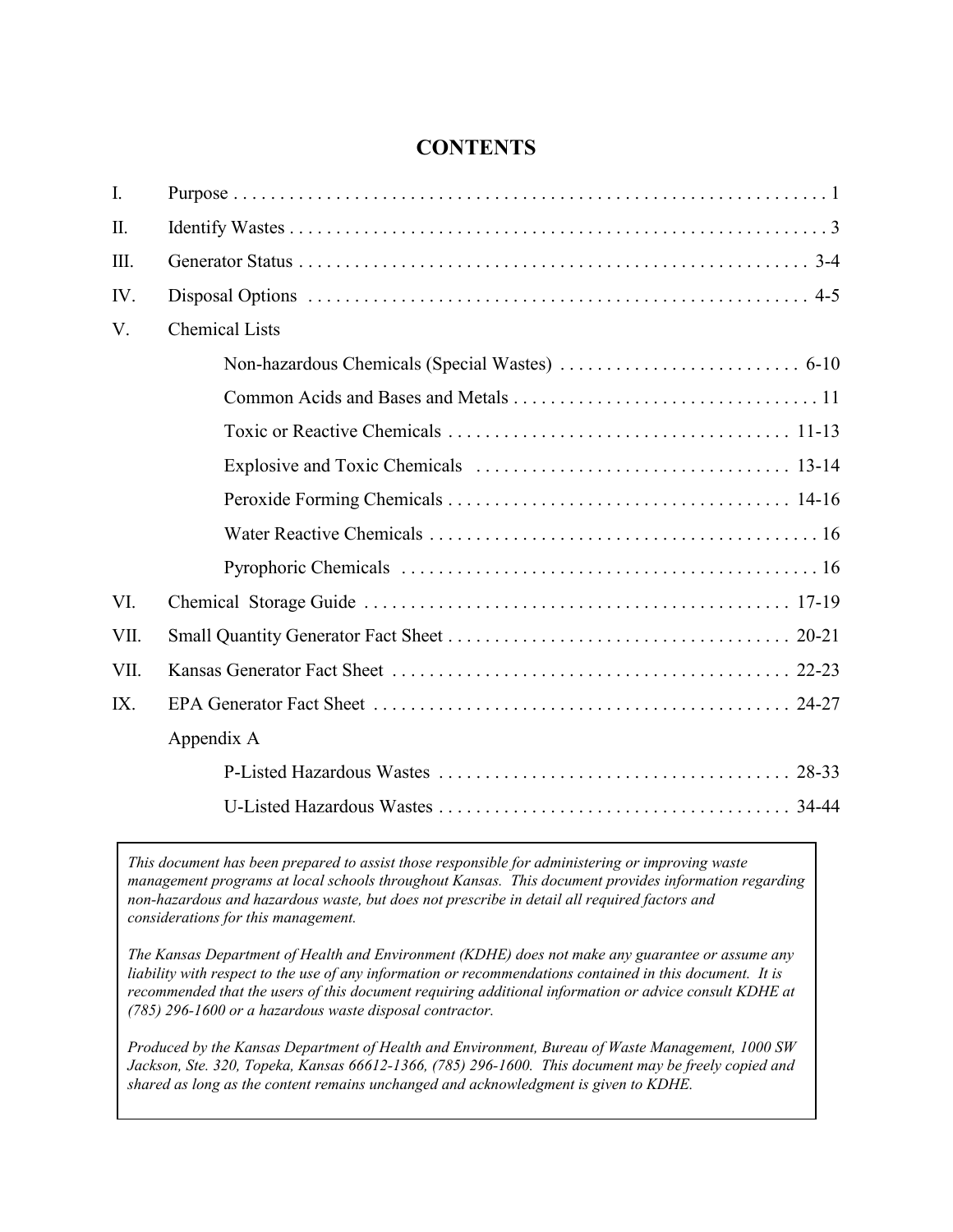#### **I. PURPOSE**

The public school system, primarily high schools, may generate chemical wastes from their science laboratories. It is common for science teachers to save and accumulate quantities of chemicals thinking that they will some day use them. As science teachers come and go within the school system, the accumulation of used and unused chemicals continues to grow until the point is reached where someone decides that they need the storage space. Then the question is raised, "What can we do with these chemicals?"

In order to help school administrators, science teachers, custodians, or whoever else is given the task of disposing of unwanted chemicals, the Bureau of Waste Management (BWM) has developed this guidance document. This guidance will help school officials decide which of their waste laboratory chemicals are hazardous waste; which are non-hazardous waste and may be disposed at the local permitted sanitary landfill; and which may be neutralized and/or flushed down the sanitary sewer (with city approval).

Once the chemical storage area has been cleaned out and inventoried, it is important to properly maintain the storage area to avoid future accumulations of hazardous and unwanted chemicals. One way to do this is to develop guidelines for chemical purchases. Limiting chemical quantities and hazard-levels will almost certainly help minimize waste and provide a healthy and safe environment for students, faculty, and staff. When developing purchasing procedures, schools should consider the following:

1) It is important for schools to understand what they have in stock before making any new purchases. Inventories are an ideal way to help make this assessment. A purchasing procedure could require conducting an inventory prior to making new purchases.

2) Surplus chemicals are a major waste stream for schools; faculty and staff often buy more chemicals than are needed. According to the American Chemical Society, unused chemicals can constitute as much as 40 percent of the hazardous waste generated by laboratories. Purchasing procedures that place a limit on the quantity of chemicals allowed to be purchased will minimize unnecessary waste.

3) Many laboratory chemicals are not considered "hazardous" and therefore do not need to be disposed as hazardous waste. Purchasing procedures should discourage the use of "hazardous"

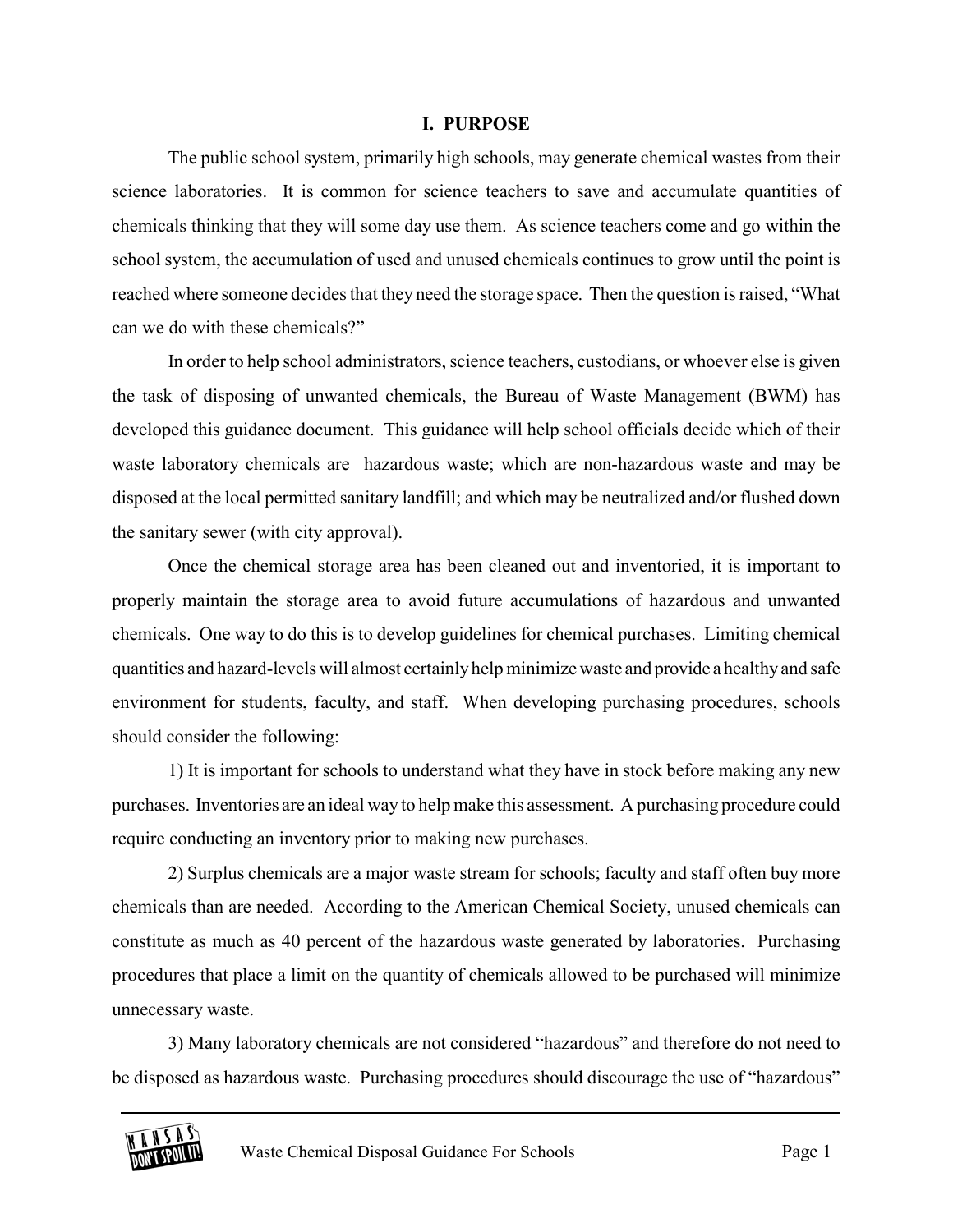chemicals as well as chemicals that pose a significant danger to human health and safety. Alternative lab exercises do exist that use a minimum quantity of the least hazardous, most easily disposable agents. Switching to microscale chemistry, green chemistry, demonstration labs, video instruction or other forms of non-hazardous or less-hazardous curricula will dramatically reduce hazardous waste generation in the laboratory and save money in purchase and disposal costs.

4) Smaller packages are preferable:

- They are emptied faster, and there is less chance for decomposition of reactive compounds.
- ! Breakage is less in smaller packages.
- Less valuable storage space is required.
- Risk of accidents and exposure to hazardous materials is less when handling small containers. Larger containers usually require that the material is transferred to small containers.

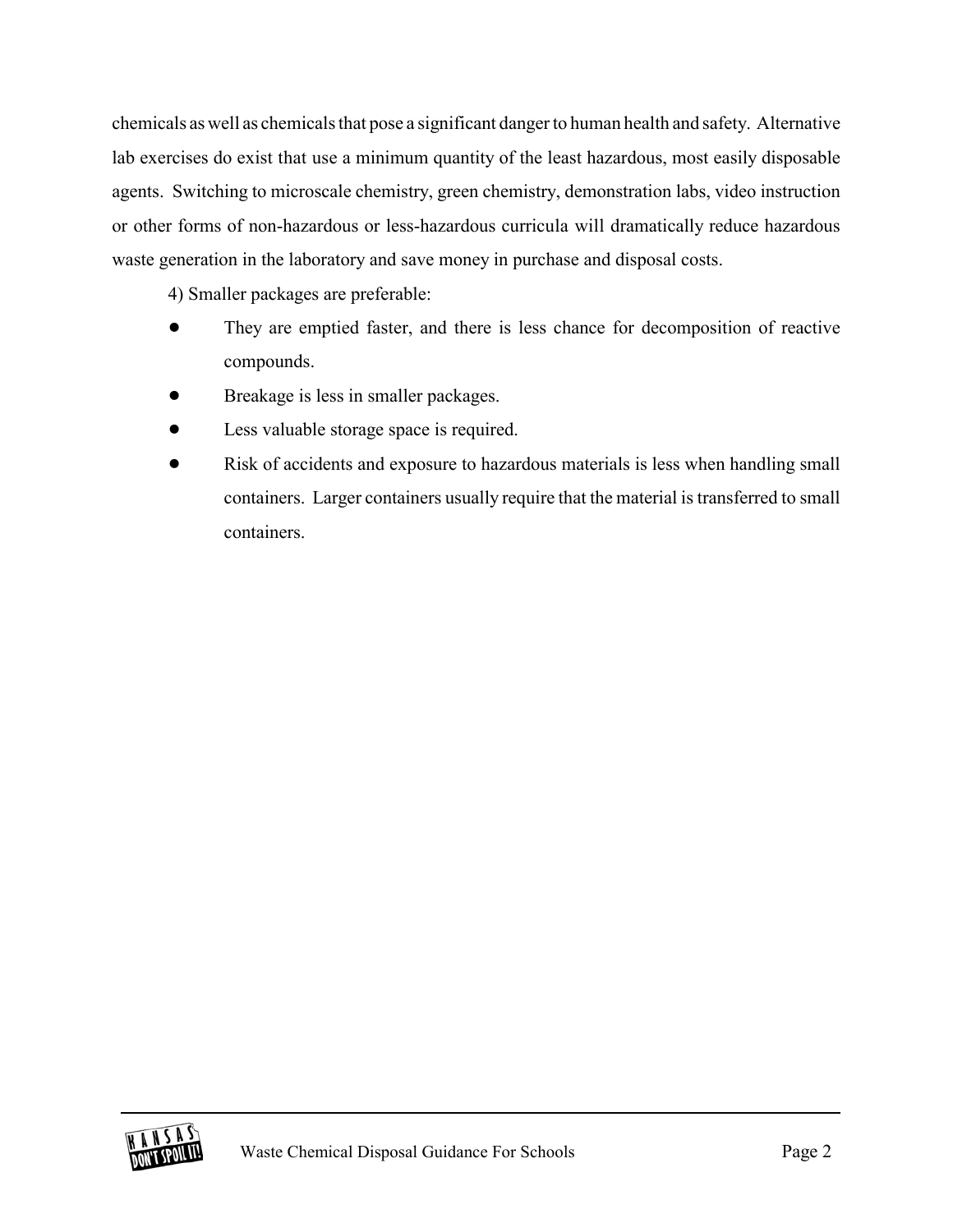#### **II. IDENTIFY WASTES**

The first step in the process of disposing of an accumulation of waste chemicals is to identify the chemicals and the quantity needing disposal. In some cases, this is a tedious task and may take a large amount of time to complete the inventory. Caution should be used at all times in the handling of these bottles or containers and sufficient personal protective equipment should be used. During this procedure, the school staff should keep a lookout for any chemicals that have crystallized. **If crystallized chemicals are found, they should not be moved.** Such crystals can be shock-sensitive and explode if the container is not handled with extreme care. Local officials should be contacted and arrangements made for a disposal contractor to come in to remove the crystallized chemicals.

Each chemical on the inventory list should be evaluated to determine if it is a hazardous waste. The quantity of chemicals which meet the definition of a hazardous waste will determine the hazardous waste generator status as defined below and the ultimate disposal method for the waste.

Waste chemicals that are identified as solid wastes, not hazardous wastes, may be disposed of at a local landfill. In order to dispose of these wastes at the local landfill, the school will need to first obtain a "special waste disposal authorization" from the Kansas Department of Health and Environment, Bureau of Waste Management (BWM). The school should contact BWM at (785) 296-1120 to make these arrangements. The waste may need to be solidified or packaged properly before being taken to the landfill. The landfill will give the final approval before accepting the waste for disposal.

#### **III. GENERATOR STATUS**

Some of these waste chemicals may meet the definition of a hazardous waste and the hazardous waste regulations will apply. If the school is not a regulated hazardous waste generator, the disposal of these chemicals may make them one. The regulations that apply to the school are based on the quantity of hazardous waste generated at one time and/or in a calendar month.

• If the school generates less than 25 kilograms (55 pounds) of a hazardous waste, they would be considered a "**Small Quantity Generator**."

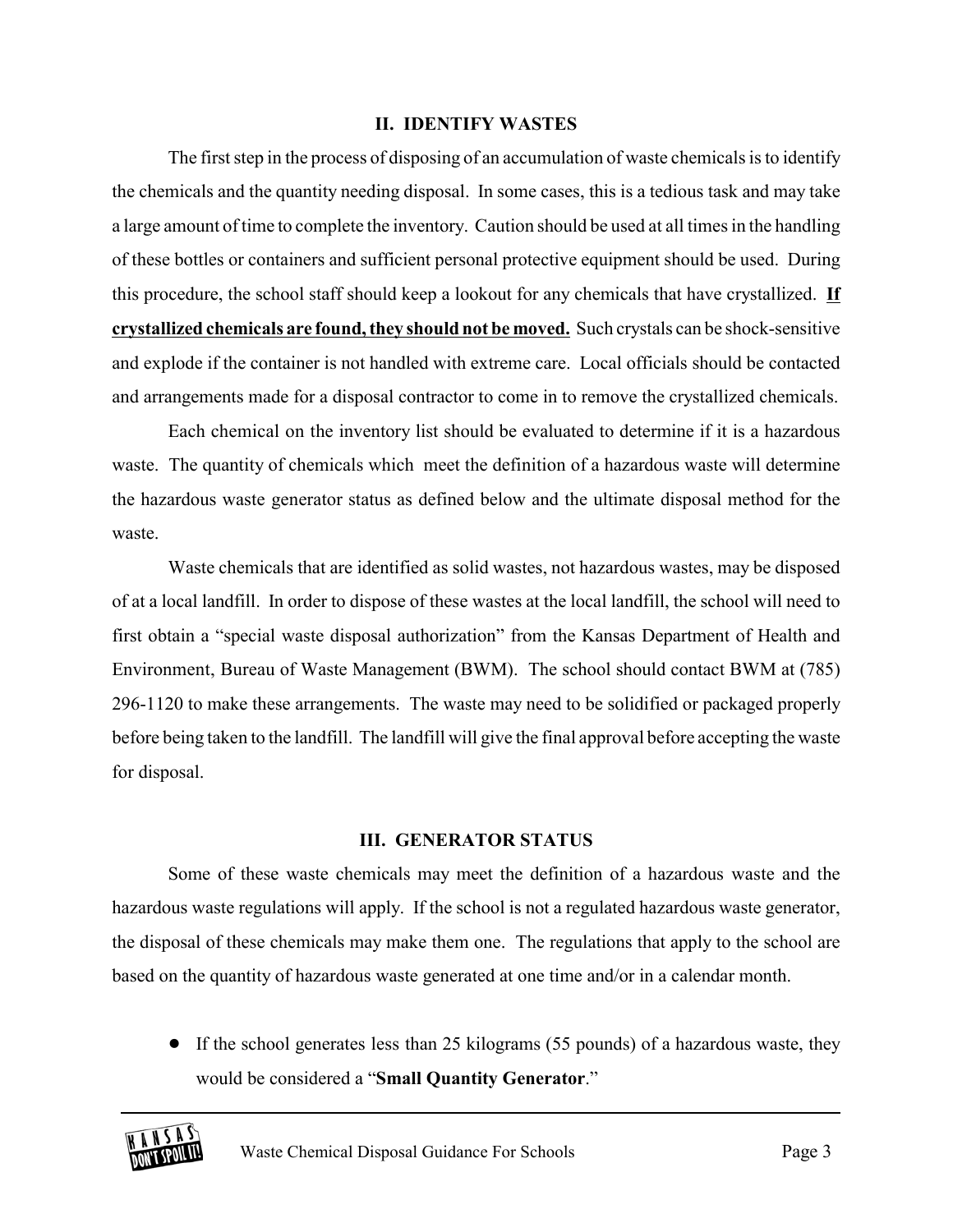- ! If the school generates over 25 kilograms but less that 1,000 kilograms (2,200 pounds), they would be a "**Kansas Generator**."
- ! If the school generates or accumulates over 1,000 kilograms, they would be an "**EPA Generator**."

The generation of 1 kilogram of "P-listed" chemicals would also make the school an "EPA Generator". Fact sheets explaining the applicable regulations for each generator type can be found on pages 21-33. Additional hazardous waste information is available in the *Hazardous Waste Generator's Handbook* which is available on the internet or can be provided by the Bureau of Waste Management.

If a school is planning on completing a one-time clean-out of accumulated lab chemicals, the quantity of this one-time clean-out may change the generator status of the school. The change in generator status will require the school to meet additional hazardous waste regulations. However, the school may seek permission to avoid meeting the additional requirements for this one-time generation. To make this request, the school must write KDHE, Bureau of Waste Management, Waste Policy/Planning/Outreach Section, before the waste is generated. After the one-time generation is shipped off-site for disposal, if this process is followed, the school will return to its original generator status before the clean-up occurred.

#### **IV. DISPOSAL OPTIONS**

**Small Quantity Generator** - A small quantity generator may dispose of the waste chemicals in the following manner:

1) **Sanitary Sewer** - Some chemicals (acids or bases) may be neutralized and disposed to the sanitary sewer. This disposal option should be approved by the local waste water treatment officials prior to disposal. This may not be an option for some small communities that do not have sufficient treatment capacity at the waste water treatment plant for these types of wastes.

2) **Local Landfill** - If disposal at the local landfill is selected, the school will need to first obtain a "special waste disposal authorization" from the Kansas Department of Health and Environment, Bureau of Waste Management (BWM). The school should contact BWM at (785) 296-1120 to make these arrangements. The waste may need to be solidified or packaged properly

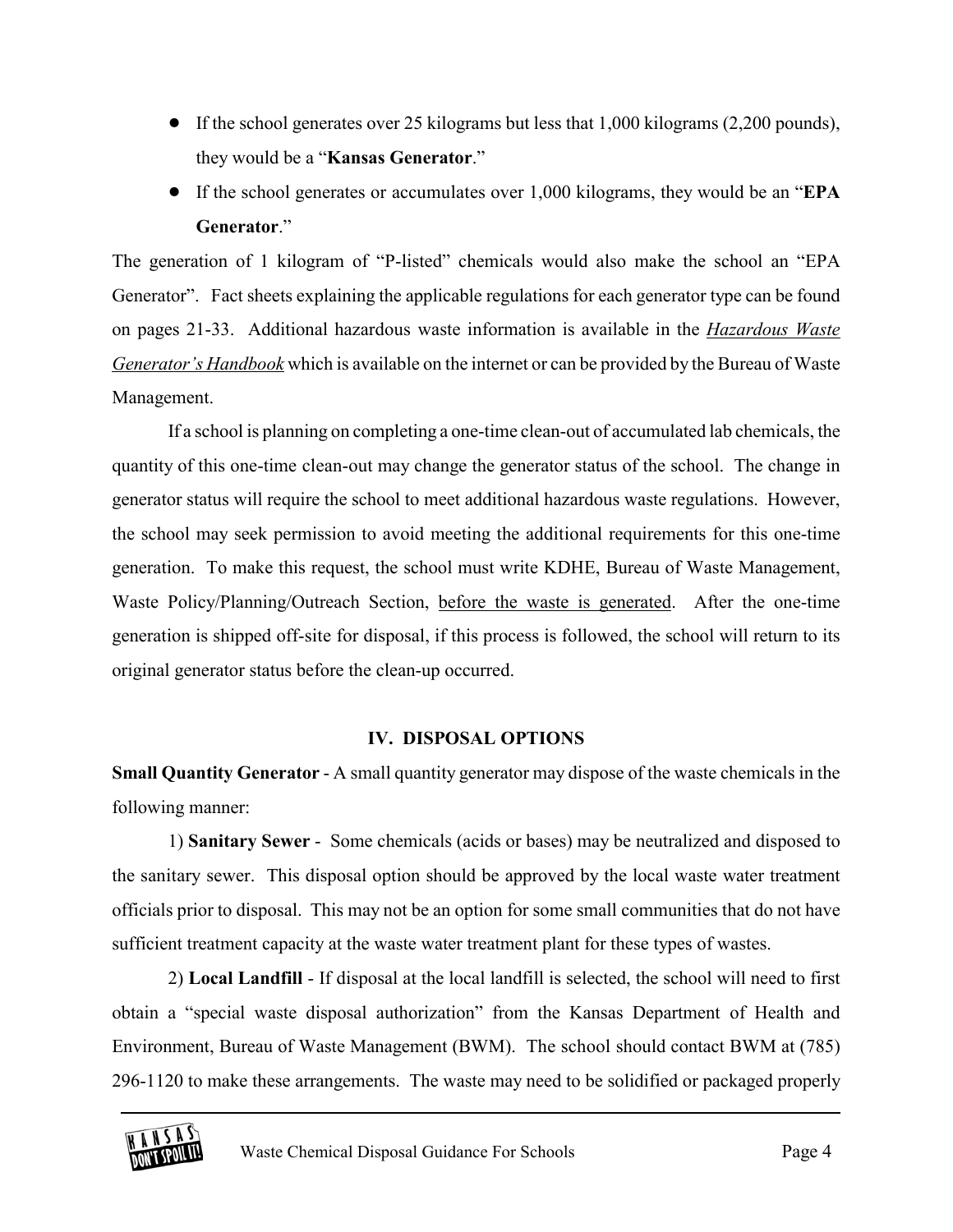before being taken to the landfill. The landfill will give the final approval before accepting the waste for disposal.

3) **Household Hazardous Waste Facility** - Waste chemicals may be disposed through a local household hazardous waste facility (HHW) if the HHW has a small quantity generator program. Only a few HHW's have this additional program so make sure they are permitted to accept waste from small quantity generators before taking your waste to their site.

4) **Disposal Through A Contractor** - A contractor may be used for the disposal of the waste chemicals. A list of contractors and disposal companies can be found in the *Hazardous Waste Generator Handbook* in Appendix D. In addition, the State of Kansas has a contract with two hazardous waste disposal companies and the school may want to utilize the "state contract" for their disposal needs. School officials can call the Kansas Department of Administration, Division of Purchases, at (785) 296-2376 to obtain information about the state contract.

**Kansas Generator** and **EPA Generator** - These generators may dispose of the waste chemicals in the following manner:

1) **Sanitary Sewer** - Some chemicals (acids or bases) may be neutralized and disposed to the sanitary sewer. This disposal option should be approved by the local waste water treatment officials before disposal. This may not be an option for some small communities that do not have sufficient treatment capacity at the waste water treatment plant for these types of wastes.

2) **Disposal Through A Contractor** - A contractor may be used for the disposal of the waste chemicals. A list of contractors and disposal companies can be found in the "Hazardous Waste Generator Handbook" in Appendix D. In addition, the State of Kansas has a contract with two hazardous waste disposal companies and the school may want to utilize the "state contract" for their disposal needs. School officials can call the Kansas Department of Administration, Division of Purchases, at (785) 296-2376 to obtain information about the state contract.

If questions arise regarding the disposal of waste chemicals, the hazardous waste regulations, or disposal options, school officials may call BWM at (785) 296-1600 for assistance.

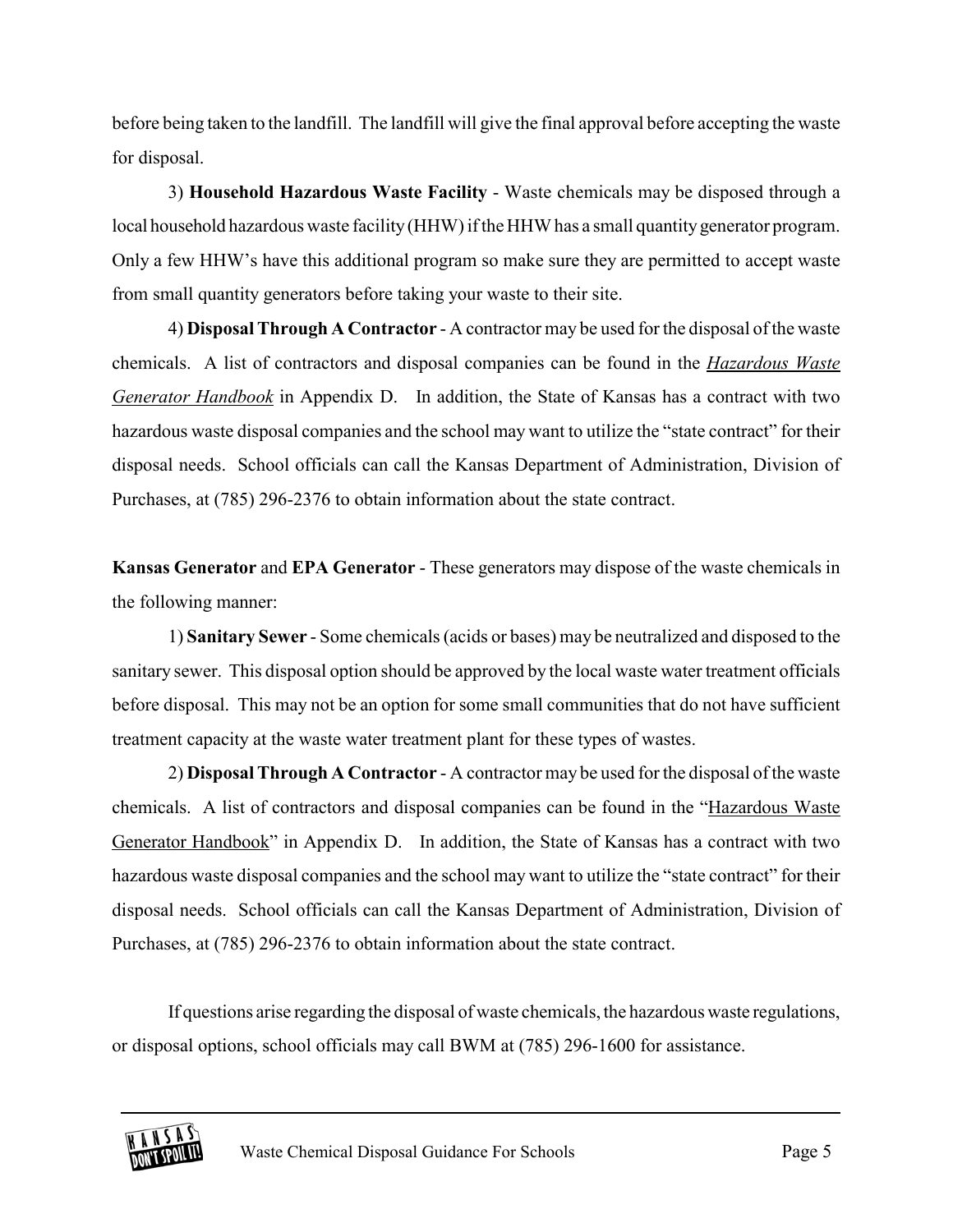# **V. CHEMICAL LIST**

**NOTE: YOUR SCHOOL'S HAZARDOUS WASTE GENERATOR STATUS WILL DETERMINE YOUR DISPOSAL OPTIONS FOR YOUR LABORATORY CHEMICALS. Fact sheets on Small Quantity, Kansas, and EPA generators can be referenced on pages 23, 25, and 27 of this guidance document.** 

1) All empty containers that contained P-listed wastes and pesticides must be **triple rinsed** before being disposed at a sanitary landfill.

2) The following solid chemicals may be disposed of at a sanitary landfill, with a special waste authorization from KDHE:

| actin                      | amber                |
|----------------------------|----------------------|
| adenosine                  | amberlite            |
| acetyl glucosamine         | amino acid           |
| acetylic acid              | ammonium acetate     |
| **<br>agar                 | aminoacetic acid     |
| agarose                    | ammonium bicarbonate |
| alanine                    | ammonium chloride    |
| **<br>albumen              | ammonium citrate     |
| alconox                    | ammonium lactate     |
| alginic acid               | ammonium molybdate   |
| aluminum acetate **        |                      |
| aluminum hydroxide         |                      |
| aluminum oxides            |                      |
| aluminum potassium sulfate |                      |
| aluminum silicate          |                      |
| aluminum sodium sulfate    |                      |
| aluminum sulfide **        |                      |
| aluminum sulfate           |                      |
|                            |                      |

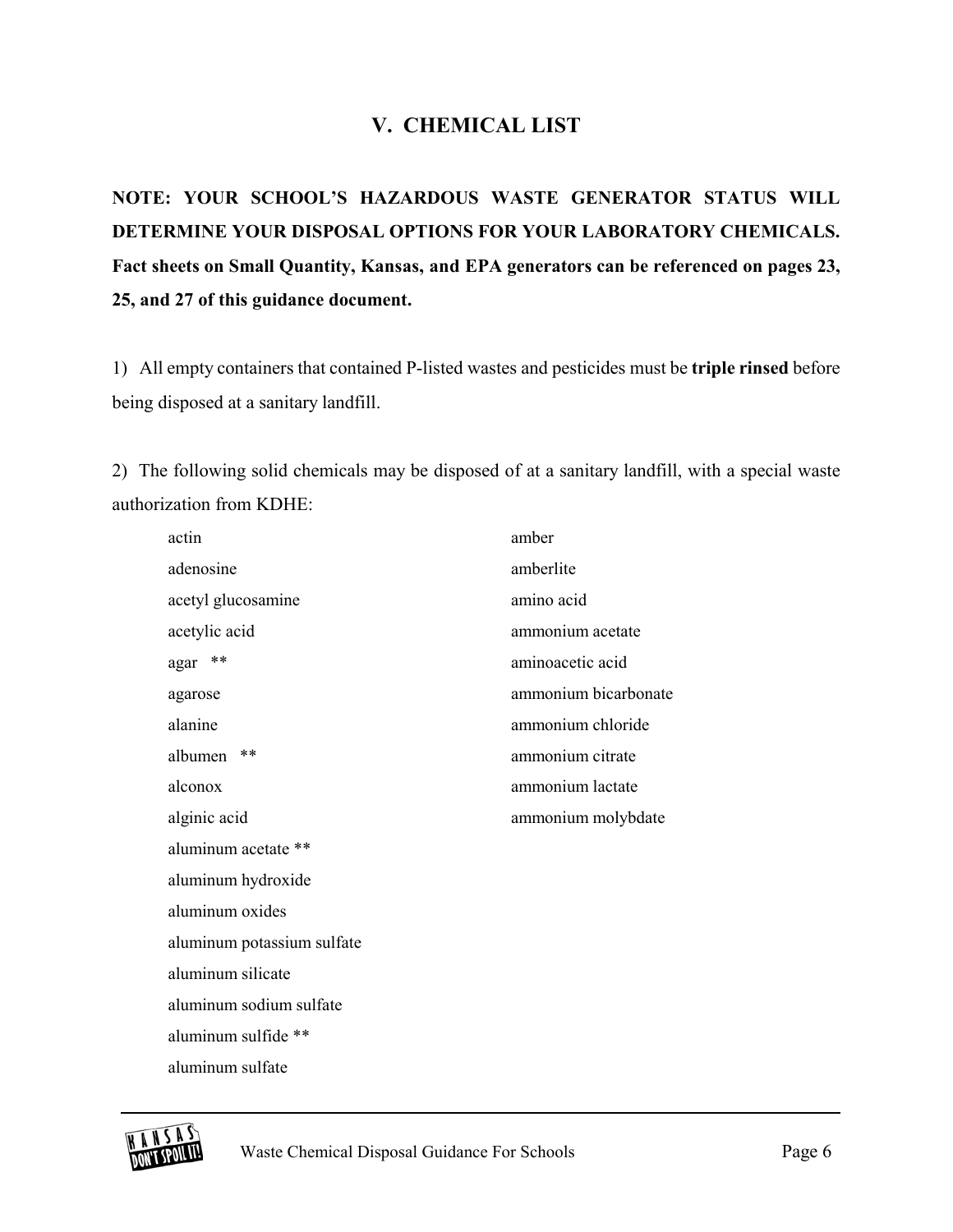ammonium phosphate \*\* ammonium phosphate, dibasic \*\* ammonium phosphate monobasic \*\* ammonium stearate ammonium oxalate ammonium sulfate ammonium valerate amylopectin arabinose arginine ascorbic acid asparagine aspartic acid beef extract \*\* bees wax benzoic acid bitumen blood agar \*\* borneol boron carbide calcium acetate calcium borate calcium chloride \* calcium chloride dihydrate \* calcium citrate \*\* calcium fluoride calcium gluconate \*\* calcium lactate \*\* calcium pantothenate \*\* calcium phosphate \*\* calcium phosphate, monobasic \*\* calcium sulfate carbon black carborundum carbowax carnosine carotene casein \* celite cellulose \*\* cellulose acetate cellulose phosphate \*\* cerium oxide charcoal chlorophyll cholesterol choline choline chloride chromatographic (absorbent) citric acid corticotrophin creatinine cysteine cytosine

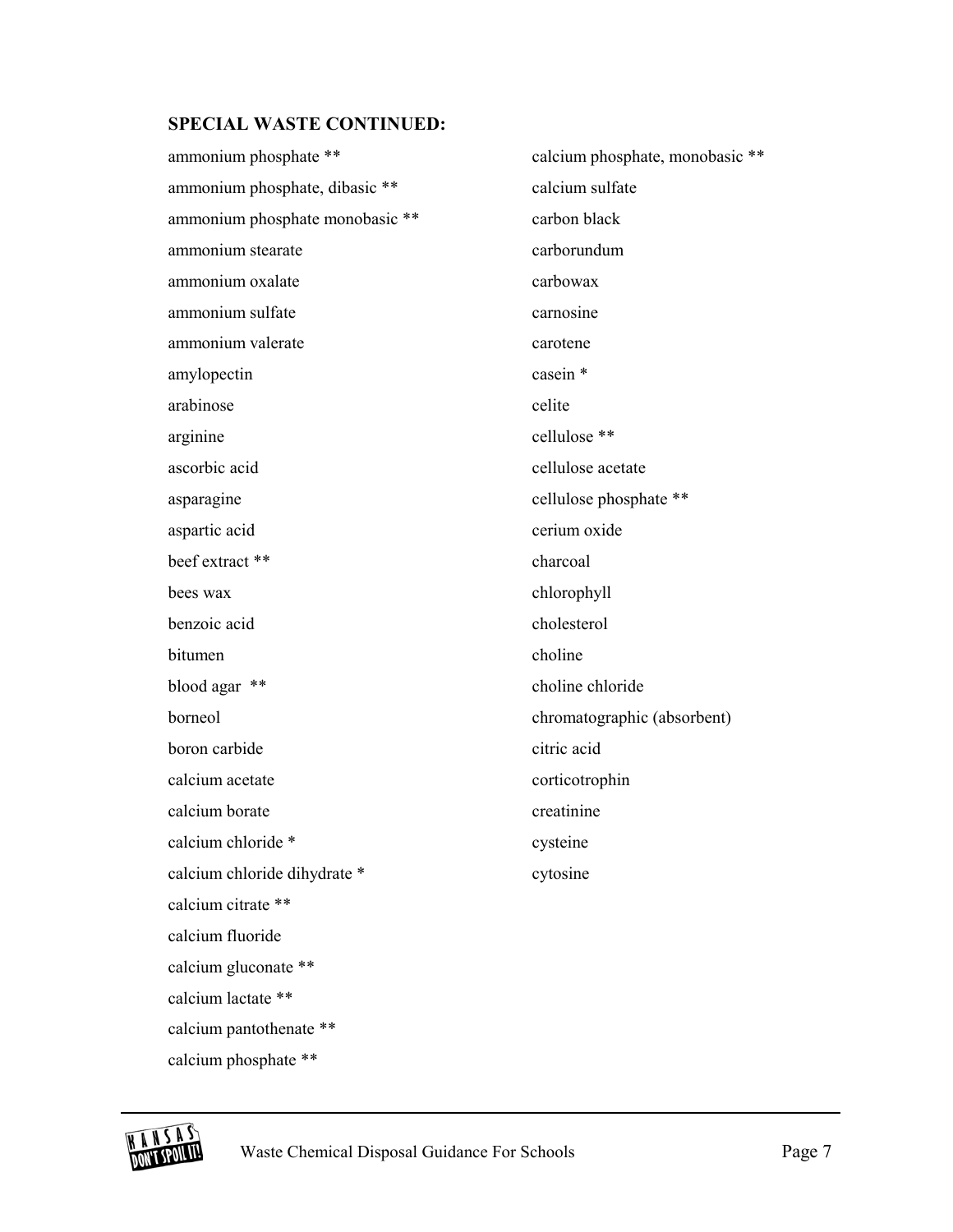| dextran                       | inositol             |
|-------------------------------|----------------------|
| dextrose                      | inulin               |
| epsom salts                   | iron oxide           |
| ethylenediaminetraacetic acid | isoleucine           |
| ferric oxide                  | kaolin               |
| ferric phosphate              | keratin              |
| ferric sulfate                | lactic acid          |
| ferritin                      | lactose              |
| ferrous ammonium sulfate      | lanolin              |
| ferrous sulfate               | lecithin             |
| ferrous sulfide               | lucine               |
| fluorescein                   | lithium chloride     |
| fructose                      | lithium sulfate      |
| fullers earth **              | litmus               |
| galactose                     | magnesium borate     |
| gelatin **                    | magnesium chloride * |
| globulin **                   | magnesium citrate    |
| glutamic acid                 | magnesium lactate    |
| glutamine                     | magnesium phosphate  |
| glutaric acid                 | magnesium sulfate    |
| glycine                       | malt extract **      |
| guaiac                        | maltose              |
| guanine                       | mannitol             |
| guanosine                     | methionine           |
| gum arabic                    |                      |
| gypsum                        |                      |
| hemoglobin                    |                      |
| hippuric acid                 |                      |
| histidine                     |                      |
| hydroxyproline                |                      |

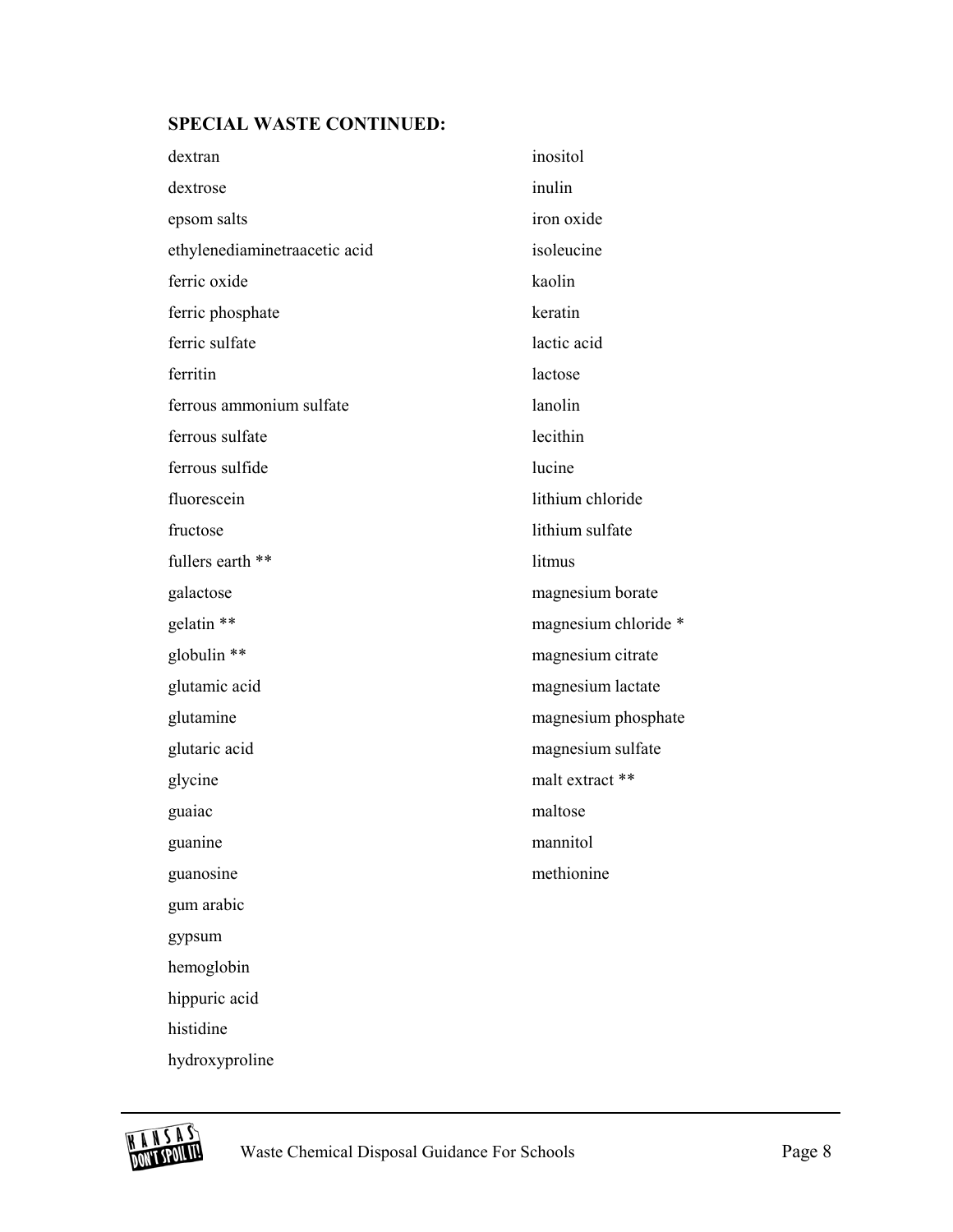| methyl histidine            | potassium citrate            |
|-----------------------------|------------------------------|
| methyl lactate              | potassium hydrogen phthalate |
| methylene blue              | potassium lactate            |
| molecular seives            | potassium metabisulfite      |
| <b>NADP</b>                 | potassium pyrophosphate      |
| naphthoflavone              | potassium phosphate **       |
| niacinamide                 | potassium sodium tartrate    |
| nicotinamide                | potassium sulfate            |
| nicotinic acid              | potassium sulfite            |
| nutrient agar **            | pumice                       |
| oleic acid                  | riboflavin                   |
| pancreatin                  | ribonucleic acid             |
| papain                      | salicylic acid               |
| paraffin                    | saponin                      |
| pepsin **                   | sephadex                     |
| peptone                     | serine                       |
| petrolatum                  | silica gel                   |
| petroleum jelly             | silicon carbide              |
| phenyl salicylate           | silicon dioxide              |
| phosphatidal choline        | sodium acetate               |
| phosphotungstic acid        | sodium ammonium phosphate    |
| phthalic acid               | sodium benzoate              |
| potassium acetate           | sodium bismuthate (V)        |
| potassium acid phosphate ** | sodium bisulfate             |
| potassium binoxalate        |                              |
| potassium biphthalate       |                              |
| potassium bisulfate         |                              |
| potassium bitartrate        |                              |
| potassium borate            |                              |
| potassium chloride *        |                              |

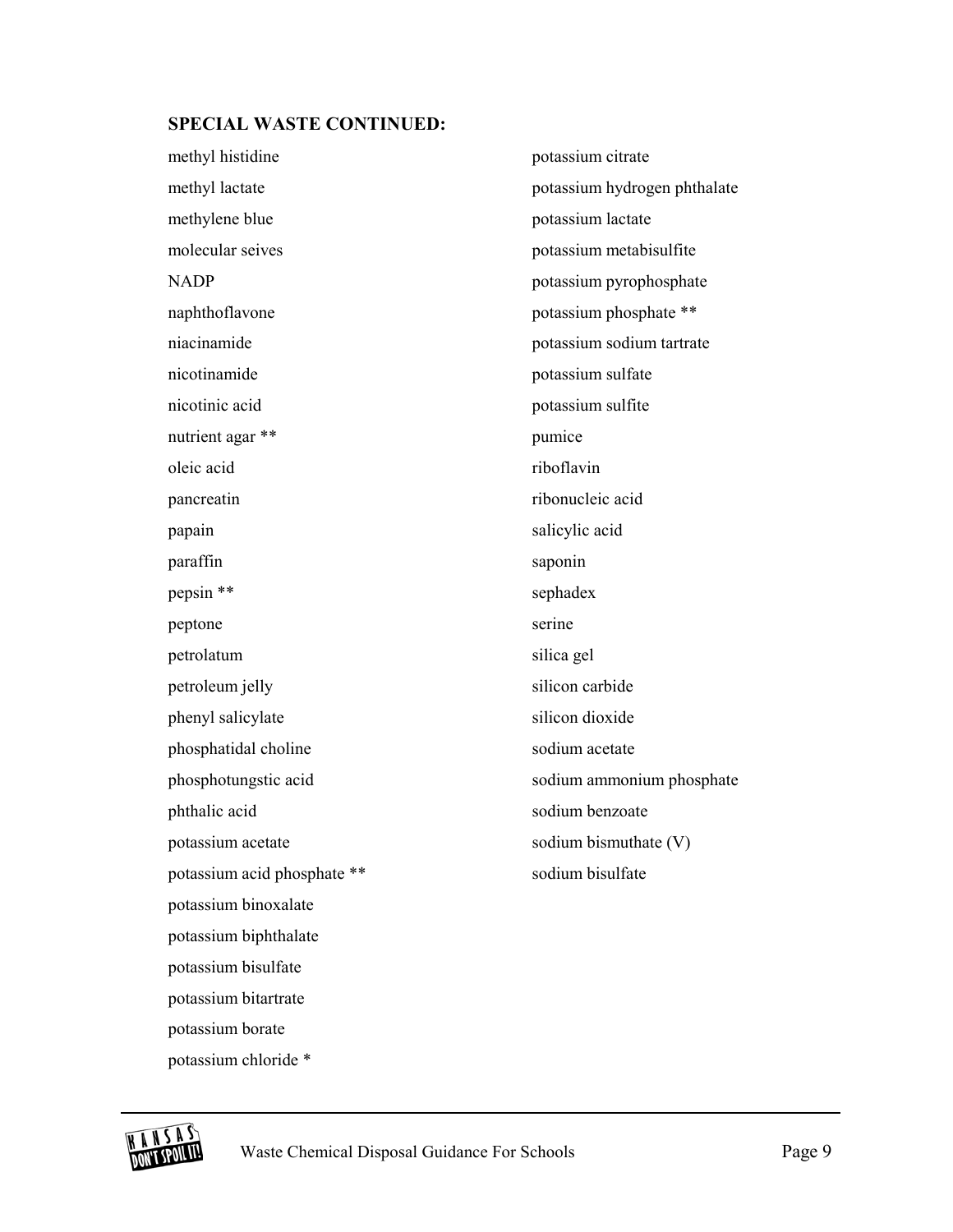| sodium bisulfite                 | trisodium phosphate                             |
|----------------------------------|-------------------------------------------------|
| sodium chloride                  | triton X                                        |
| sodium cobaltinitrite            | trypsin                                         |
| sodium dodecyl sulfate           | trypan blue                                     |
| sodium formate                   | trypan red                                      |
| sodium lactate                   | tryptophan                                      |
| sodium phosphate (di, mono, tri) | tyrosine                                        |
| sodium salicylate                | urea <sup>**</sup>                              |
| sodium silicate                  | uricase                                         |
| sodium succinate                 | uridine                                         |
| sodium sulfate                   | valine                                          |
| sodium sulphite                  | vanillic acid                                   |
| sodium thiosulfate               | xanthine                                        |
| sodium trimetaphosphate          | yeast extract **                                |
| sodium tungstate (VI)            | zinc oxide                                      |
| sorbitol                         | zinc phosphate                                  |
| sorbose                          |                                                 |
| starch **                        |                                                 |
| stearin                          |                                                 |
| stearic acid                     | <b>Other Uses</b><br>May be used as ice melt. * |
| succinic acid                    | May be used as plant fertilizer. **             |
| sucrose                          |                                                 |
| sugars                           |                                                 |
| talcum powder                    |                                                 |
|                                  |                                                 |

tartaric acid

thiamine hydrochloride

tin oxide

titanium dioxide

tocopherol

tricalcium phosphate \*\*

**KANSAS**<br>DONOCRONOL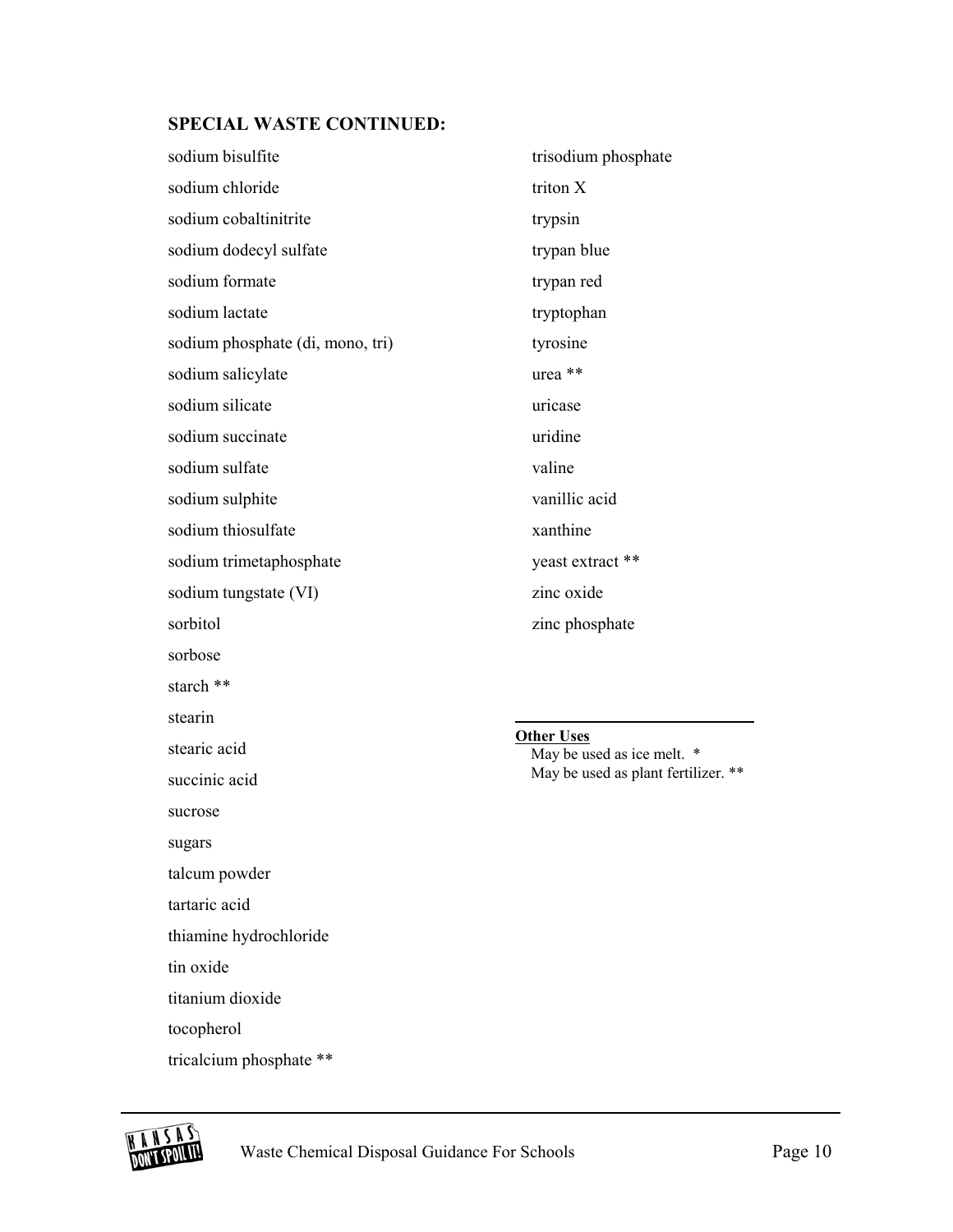3) The following chemicals may be neutralized by using the appropriate acids and bases and flushed down a drain connected to a sanitary sewer with plenty of water.

**Note: You should always obtain written permission from the city/town officials that operate the wastewater treatment plant prior to any disposal to the sanitary sewer. Do not flush to a septic system or lagoon, or storm sewer.** 

| formic acid       | ammonium hydroxide                   |
|-------------------|--------------------------------------|
| hydrochloric acid | caustic potash - potassium hydroxide |
| muriatic acid     | sodium hydroxide                     |

4) The following chemicals can be flushed down a drain connected to a sanitary sewer with plenty of water. **Note: You should always obtain written permission from the city/town officials that operate the wastewater treatment plant prior to any disposal to the sanitary sewer. Do not flush to a septic system or lagoon, or storm sewer.** 

| ferric chloride - liquid     | zinc chloride |
|------------------------------|---------------|
| ethylene glycol (antifreeze) |               |

5) The following chemicals may be recycled or properly disposed through an approved permitted hazardous waste contractor depending on your generator status: Please check with our office for guidance.

| copper | mercury |
|--------|---------|
| silver |         |

6) The following chemicals are known to be toxic and/or reactive and must be managed and disposed as a hazardous waste. These chemicals may become unstable over a period of time. If you are not sure, call your local emergency management agency or KDHE for guidance.

aluminum nitrate ammonium dichromate ammonium sulfamate antimony trisulfide

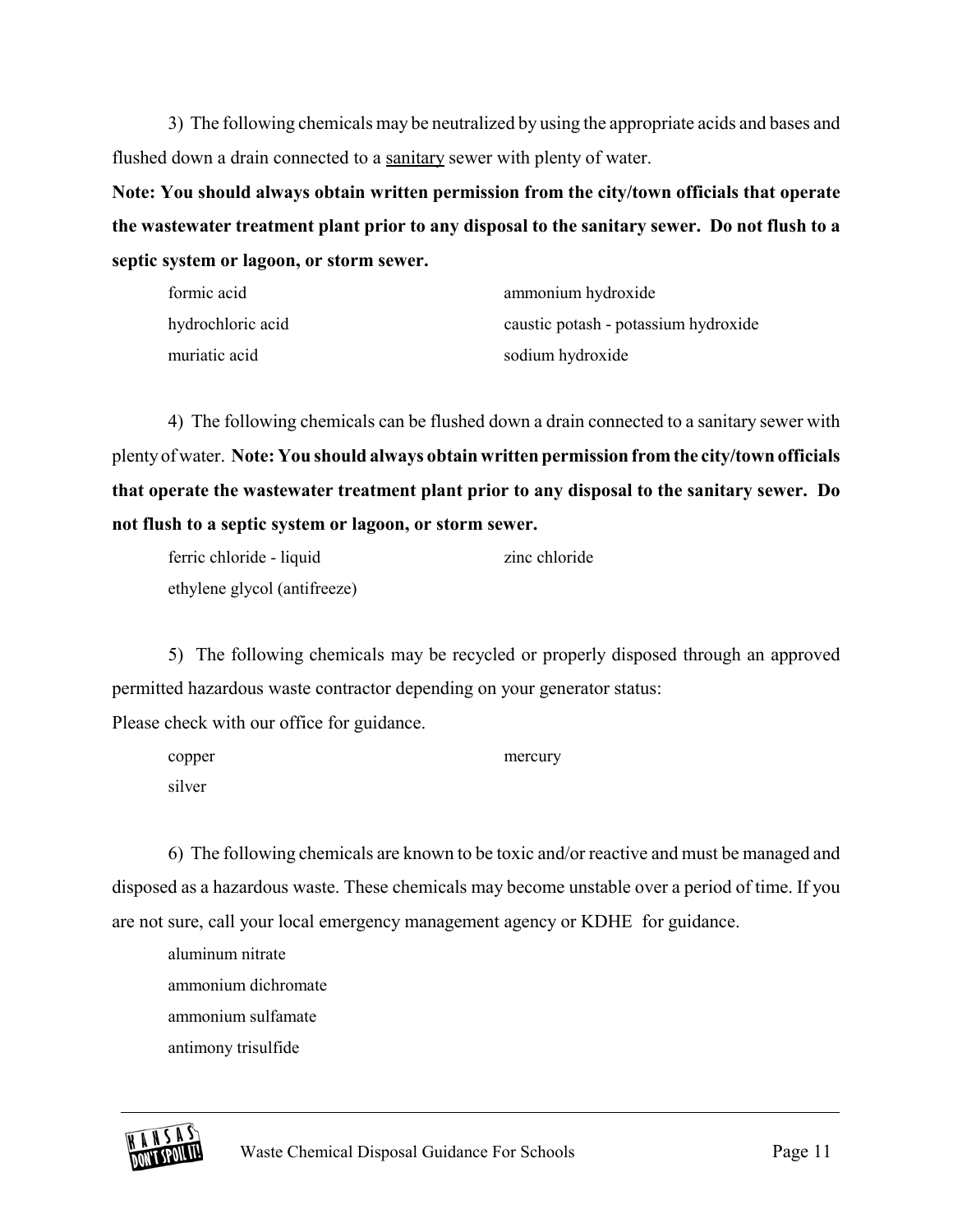# **TOXIC OR REACTIVE CHEMICALS CONTINUED:**

| arsenic trioxide           | nickel sulfate            |
|----------------------------|---------------------------|
| arsenous acid              | oxalic acid               |
| barium chloride            | phenol                    |
| barium hydroxide anhydrous | potassium acid            |
| barium sulfate             | potassium bichromate      |
| bismuth metal              | potassium bromate         |
| bismuth nitrate            | potassium chlorate        |
| blue niagara               | potassium chromate (VI)   |
| cadmium sulfate            | potassium dichromate (VI) |
| cadmium sulfide powder     | potassium ferrocyanide    |
| calcium cyanide            | potassium nitrate         |
| calcium nitrate            | potassium perchloratte    |
| calcium acetate            | potassium permanganate    |
| chromium chloride          | potassium persulfate      |
| camphor                    | pyrogallic acid           |
| carbolic acid              | roll sulfur               |
| cupric bromide             | silver cyanide            |
| cupric chloride            | silver nitrate            |
| cupric oxide               | sodium bichromate         |
| cupric sulfate anhydrous   | sodium chromate           |
| cupric sulfide powder      | sodium dichromate (VI)    |
| cuprous chloride           | sodium dithionite         |
| cuprous oxide              | sodium ferrocyanide       |
| carbon tetrachloride       |                           |
| mercuric oxide             |                           |
| mercurous chloride         |                           |
| mercuric nitrate           |                           |
| mercurous iodide           |                           |
| mercurous nitrate          |                           |
| molybdenum chloride        |                           |



**KANSAS**<br>DONOCRONIC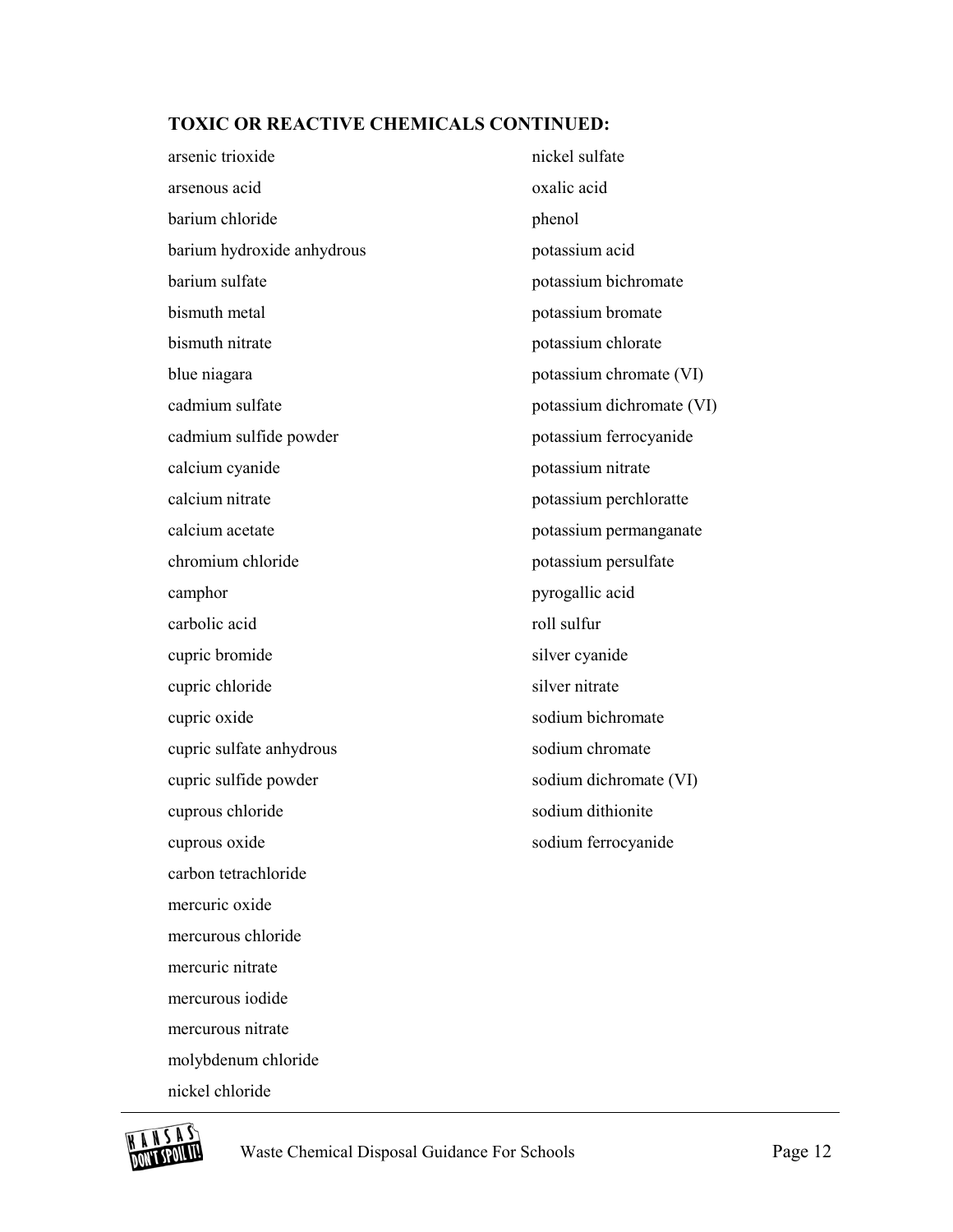#### **TOXIC OR REACTIVE CHEMICALS CONTINUED:**

| sodium iodate      | tannic acid    |
|--------------------|----------------|
| sodium thiocyante  | toluene        |
| stannous chloride  | uranyl nitrate |
| strontium chloride | zinc metal     |
| strontium nitrate  | all unknowns   |

7) All wastes on the **P** and **U** list must be handled as hazardous waste unless they are approved for disposal to the sanitary sewer. These lists are included in Appendix A of this document.

8) The following chemicals are considered highly explosive and toxic and must be managed and disposed as a hazardous waste. These chemicals may become unstable over a period of time. To aid in your determination, if you are not sure, call your local emergency management agency or KDHE for guidance.

| all azide compounds         | fulminate of mercury       |
|-----------------------------|----------------------------|
| acetylides                  | fulminate of silver        |
| uminum ophorite explosive   | fulminating platinum       |
| amantol                     | gelatinized nitrocellulose |
| ammonium nitrate            | hexanite                   |
| ammonium perchlorate        | hexanitrodiphenylamine     |
| ammonium picrate            | hexanitrostilbene          |
| ammonium salt lattice       | hexogen                    |
| calcium nitrate             | hydrazine                  |
| cesium                      | hydrazine mixtures         |
| dinitro ethylene urea       | hydrazinium nitrate        |
| dinitrophenol               |                            |
| 2, 4 dinitrophenylhydrazine |                            |
| dipicrylamine               |                            |
| erythritol tetranitrate     |                            |

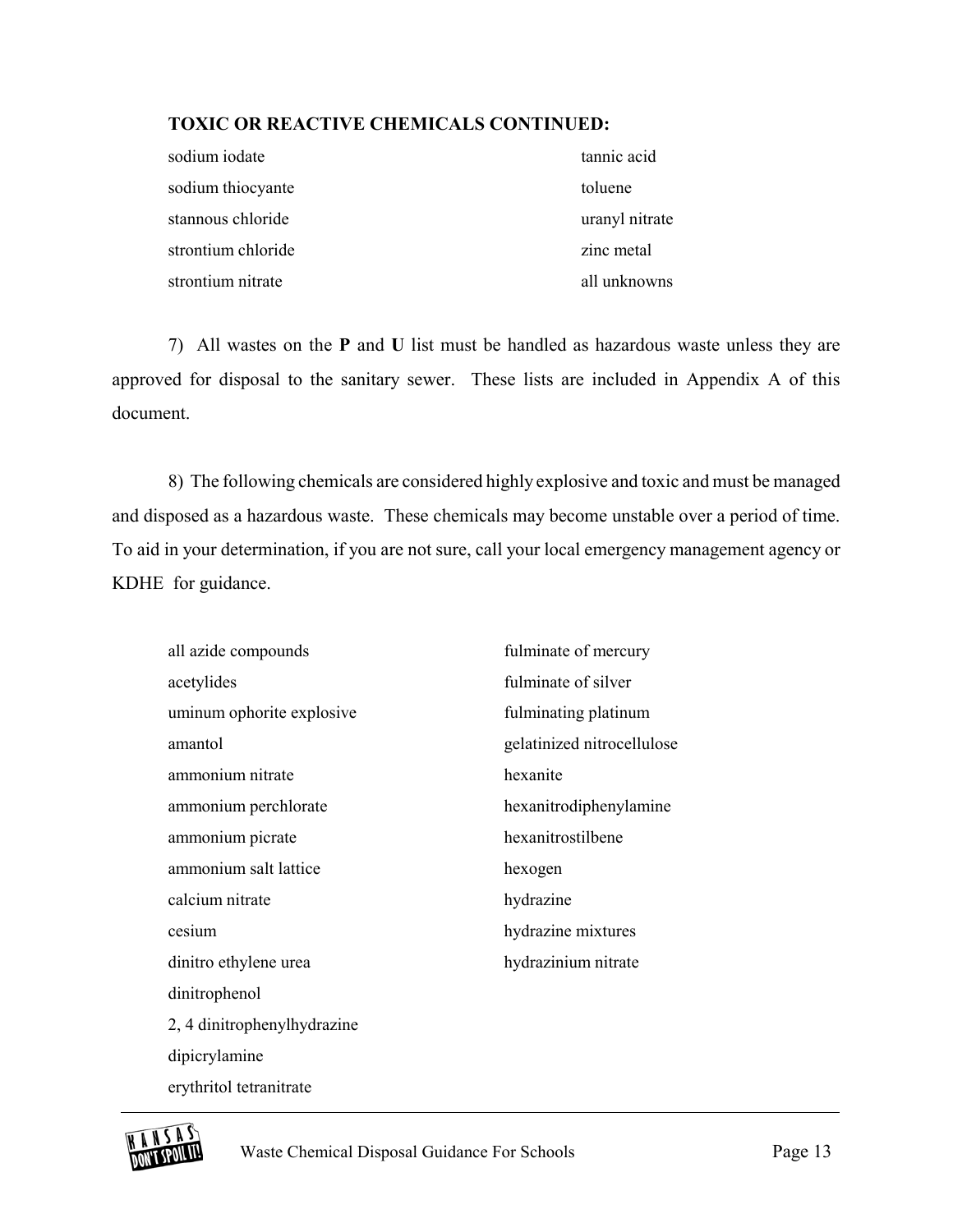#### **EXPLOSIVE & TOXIC CONTINUED:**

| lead azide                                  | peroxide forming compounds    |
|---------------------------------------------|-------------------------------|
| lead mannite                                | picramic acid                 |
| lead mononitroresorcinate                   | picrasmin (isoquassin)        |
| lead nitrate                                | picric acic                   |
| lead salts                                  | polynitro aliphatic compounds |
| lithium, sodium, and potassium metal (under | silver azide                  |
| oil)                                        | silver styphante              |
| mannitol hexanitrate                        | silver tetrazene              |
| nitrogen trichloride                        | itrobenzoic acid              |
| nitroglycerin                               | trinitrocresol                |
| nitroglycerol                               | trinitronaphthalene           |
| nitroguanidine                              | 2,4,6-trinitrotoluene         |
| nitrotoluene                                | triton                        |
| nitrourea                                   | urea nitrate                  |
| organic peroxides                           |                               |

9) The following chemicals are classified as peroxide formers and must be managed and disposed as a hazardous waste. These chemicals may become unstable and reactive over a period of time. To aid in your determination, if you are not sure, call your local emergency management agency or KDHE for guidance.

| acrylic acid         | chloroethyoxy)ethane(pract)       |
|----------------------|-----------------------------------|
| allyl ether          | bis(2-ethoxyethyl) adipate        |
| allyl ethyl ether    | bis(2-ethoxy ethyl) ether         |
| allyl phenyl ether   | bis(2-methoxyethoxy)ethane(pract) |
| p-anisaldehyde       |                                   |
| m-anisaldehyde       |                                   |
| m-anisyl alcohol     |                                   |
| benzoin methyl ether |                                   |
| benzyl ether         |                                   |
| $1$ , 2 - b i s (w - |                                   |

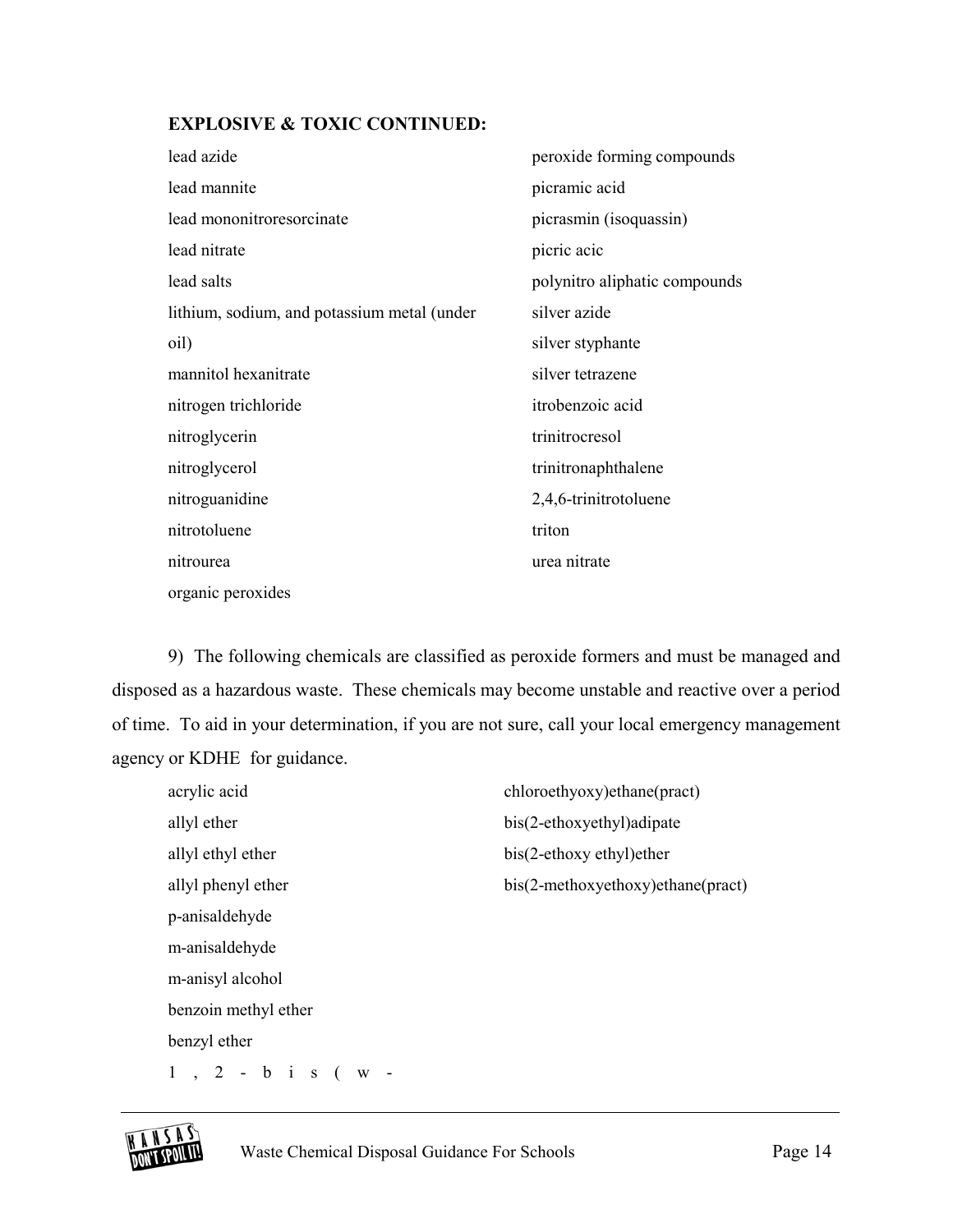#### **PEROXIDE FORMERS CONTINUED**:

bis-(2-methoxyethyl)ether bis(pentyloxy)azoxybenzene p-bromoanisole 2-bromethyl ethyl ether 2-bromoethyl methyl ether 2-butoxyethanol 2-(butoxyethoxy)ethyl acetate(pract) t-butyl ethyl ether t-butyl methyl ether decahydronaphthalene 1,2-dichloroethyl ethyl ether 2,4-dichlorophenoxyacetic acid diethoxymethane 2,2-diethoxypropanediethyl ethoxymethylene malonate 2,3-dihydro 2,5dimethoxyfuran(pract) diisobutylene 2,5-dimethoxyaniline(pract) 3,4-dimethoxybenzaldehyde 3,3-dimethoxy benzidine 2,4-dimethoxybenzoic acid 4,4-dimethoxy-2-butanone 1,2-dimethoxyethane dimethoxymethane 2,2-dimethoxypropane 2,5-dimethoxytoluene p-dioxane 1,3-dioxolane 1,2-epoxy-3-isopropoxypropane 4-ethoxyacethophenone p-ethoxybenzaldehyde o-ethoxybenzoic acid 2-(e-ethoxyethoxy)ethanol p-ethoxyphenol furan p-hexyloxybenzaldehyde (p-hydroxphenoxy)acetic acid isoeugenol isopentyl ether isophorane ligroine methoxyacetic acid p-methoxybenzylamine 2-(2-methoxyethoxy)ethanol 2-methoxyethyl acetate 2-methoxyethylamine 1-methoxynaphthalene 4-methoxy-2-nitroaniline m-methoxyphenol methoxyphenylacetic acid o-methoxypheny isocyanate 3-methoxypropionitrile o-methoxypropionitrile o-nitro phenyl ether

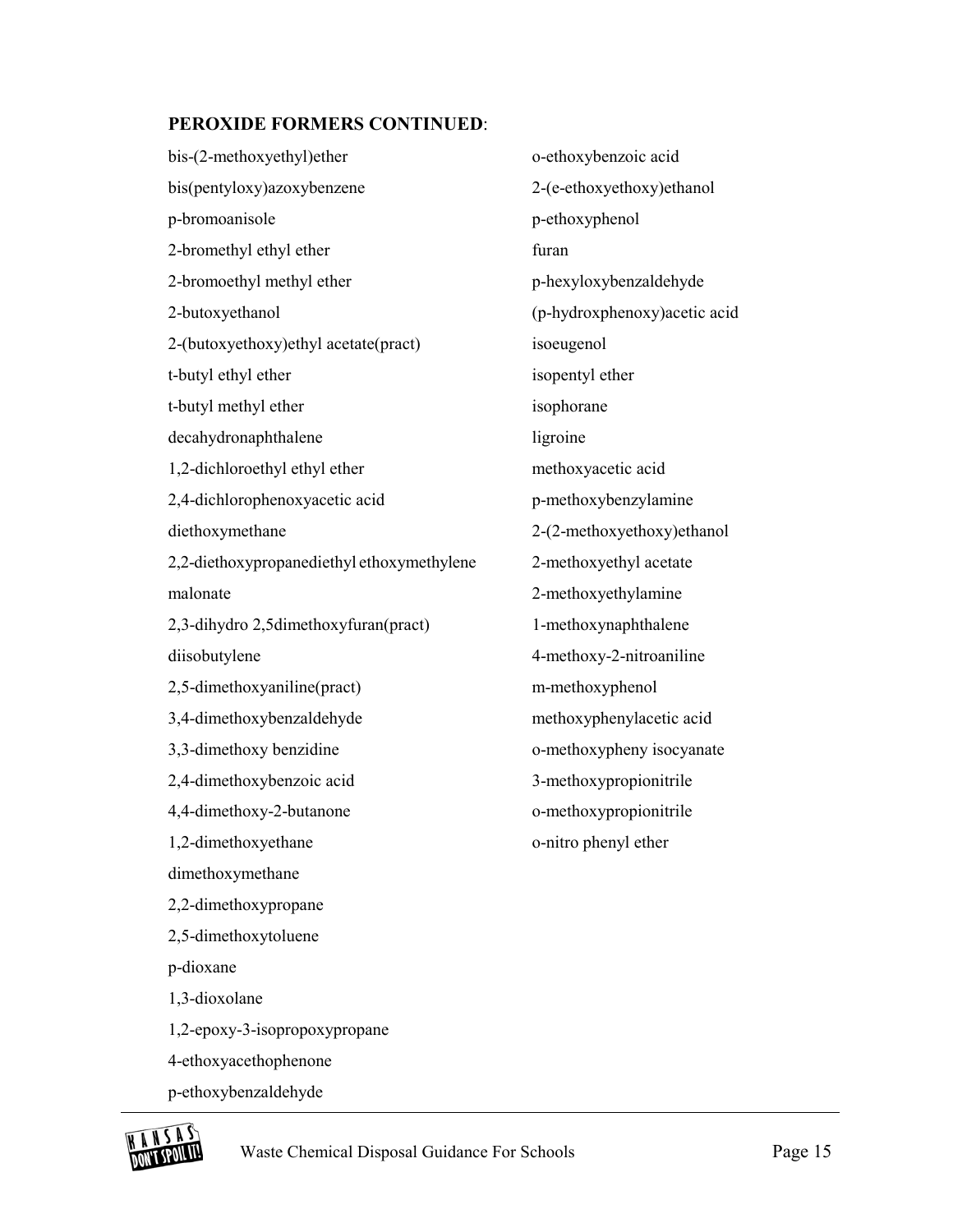#### **PEROXIDE FORMERS CONTINUED**:

2,5-norbornadiene phenoxyacetic acid styrene tetraethylene glycol tetra ethylene glycol mono methyl ether vinyl acetate

10) The following chemicals react with water and produce excessive heat and flammable or toxic gases, and must be managed and disposed as a hazardous waste. Store under conditions that prevent contact with water. These chemicals may become unstable and reactive over a period of time. To aid in your determination, if you are not sure, call your local emergency management agency or KDHE for guidance.

| acid anhydrides, e.g., <i>acetic anhydride</i>          | calcium carbide                                   |
|---------------------------------------------------------|---------------------------------------------------|
| acid halides, inorganic, e.g., <i>sulfuryl chloride</i> | grignard reagents                                 |
| acid halides, organic, e.g., <i>acetyl chloride</i>     | metal alkyls                                      |
| alkali metals, e.g., <i>metallic sodium</i>             | non-metal halides, e.g.,<br>boron<br>trifluoride, |
| sodium dithionite                                       | phosphorous trichloride                           |

11) The following pyrophoric chemicals react with air and ignite spontaneously and must be managed and disposed as a hazardous waste. Pyrophorics should be stored in a tight container in an inert atmosphere. These chemicals may become unstable and reactive over a period of time. To aid in your determination, if you are not sure, call your local emergency management agency or KDHE for guidance.

activated zinc phosphorous phosphorous aluminum trimethyl raney nickel butyl lithium zinc diethyl

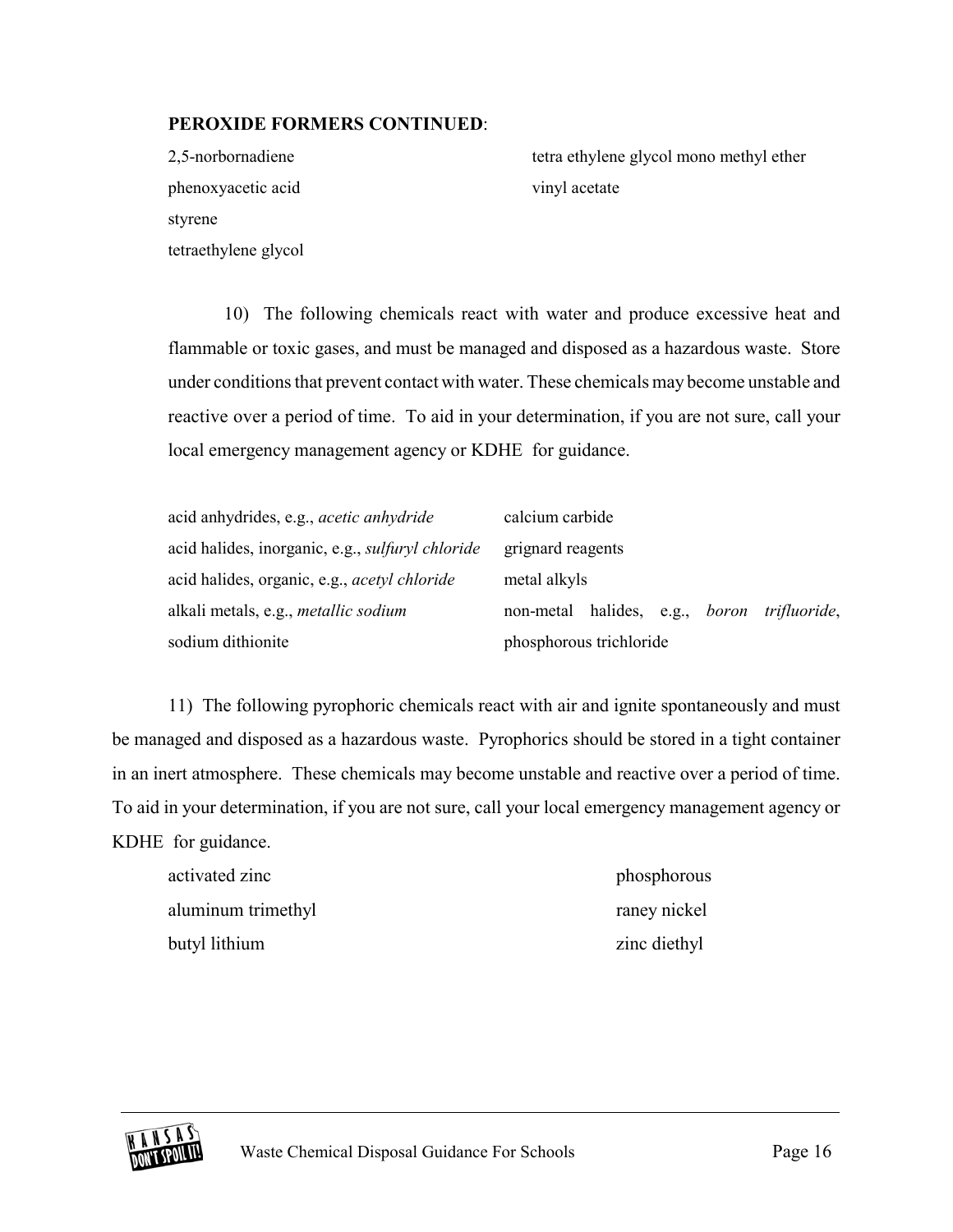#### **VI. CHEMICAL STORAGE GUIDE**

Laboratory chemicals should be stored on non-flammable shelving or in cabinets. Avoid storing chemicals on top of cabinets and never within 18 inches of the ceiling in sprinkler areas. **Label all chemical containers properly.** Avoid storing chemicals on bench tops or in fume hoods. Store flammable chemicals in a flammable storage cabinet (preferably a ventilated cabinet). You may want to check with the local fire marshal. Separate chemicals into organic and inorganic families and then into related and compatible groups. Separation of chemical groups can be accomplished by using different shelves within the same cabinet if secondary spill containers are used. Do not store chemicals alphabetically except within a related and compatible group.

**Note:** Compatibility relates to possible interactions between chemicals and other chemicals when mixed causing a violent reaction, such as mixing an oxidizer chemical with a hydrocarbon chemical. Always check the reactivity data and storage requirements sections of the Material Safety Data Sheets (MSDS) for details about what substances are incompatible with a specific dangerously reactive material. Separate storage can minimize personal injury and damage caused by fires, spills, or leaks.

# **Storage Groups that are Related and Compatible Inorganic Family**

The following chemicals are compatible and may be stored together:

- 1) metals, hydrides
- 2) halides, sulfates, sulfites, thiosulfates, phosphates, halogens
- 3) amides, nitrates (ammonium nitrate), nitrites, azides
- 4) hydroxides, oxides, silicates, carbonates, carbon
- 5) sulfur, selenides, phosphides, carbides, carbon
- 6) chlorates, perchlorates, perchloric acid, chlorites, hypochlorites, peroxides, hydrogen peroxide
- 7) arsenates, cyanides, cyanates
- 8) borates, chromates, manganates, permanganates
- 9) nitric acid, other inorganic acids
- 10) sulfur, phosphorus, arsenic, phosphorus pentoxide

#### **Organic Family**

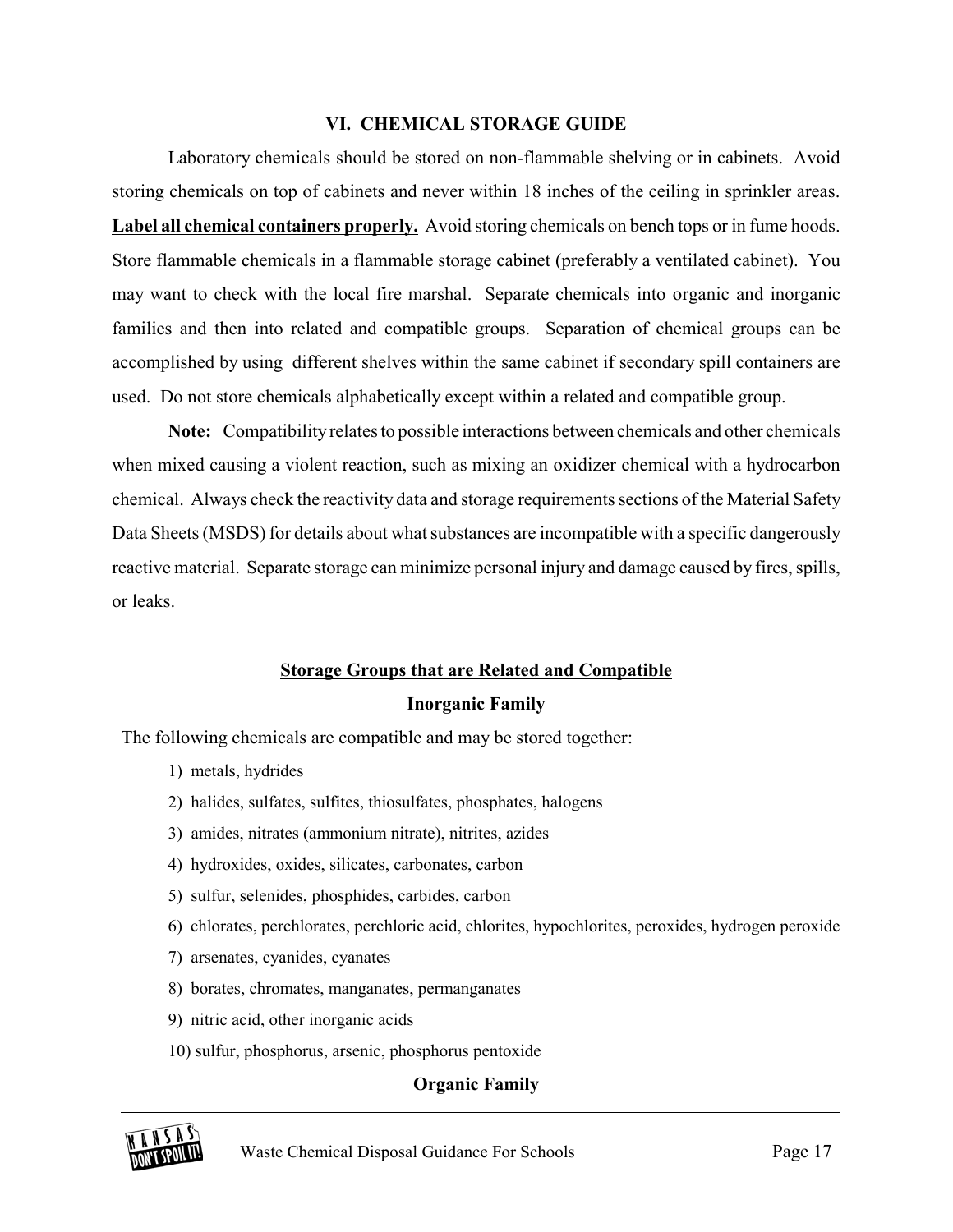The following chemicals are compatible and may be stored together:

- 1) organic acids, anhydrides, peracids
- 2) alcohols, glycols, amines, amides, imides, imines
- 3) hydrocarbons, esters, aldehydes
- 4) ethers, ketones, ketenes, halogenated hydrocarbons, ethylene oxide
- 5) epoxy compounds, isocyanates
- 6) peroxides, hydroperoxides, azides
- 7) sulfides, polysulfides, sulfoxides, nitrites
- 8) phenols, cresols

# *Note: When storing the chemicals above, it is important to segregate acids and flammable solvents from other chemicals.*

#### **Chemical Compatibility Storage Guidelines**

Guard against accidental mixing by segregating chemicals as follows:

1) **Mineral (inorganic) acids** - examples: boric acid, hydrobromic acid, hydrochloric acid, phosphoric acid, sulfuric acid.

2) **Oxidizers** - examples: bromic acid, chromic acid, perchloric acid, nitric acid, bromine, chlorine, fluorine, silver nitrate, permanganates, and many perchlorates.

#### *Note: Do not store oxidizers directly on wooden shelves or on paper shelf liners!*

Spilled material may react with the organic contents of wood/paper and ignite spontaneously.

3) **Bases/caustic**s - examples: aqueous ammonia, ammonium hydroxide, potassium hydroxide, sodium hydroxide.

4) **Organic solvents/acids** - examples: acetic acid, acetone, benzene, carbon tetrachloride, citric acid, isopropyl ether, methylene chloride, tetrahydrofuran.

*Note: If space is limited, separate flammable and non-flammable organic liquids in flammable storage cabinets.*

5) **Highly toxic/carcinogenic** - examples: acrolein, acrylamide, arsenic pentoxide, botulinum toxin, hydrazine, methyl isocyanate, pentachlorophenol, phorbol esters, sodium azide.

6) **Pyrophoric materials** - examples: diethylaluminum chloride, lithium, white or yellow

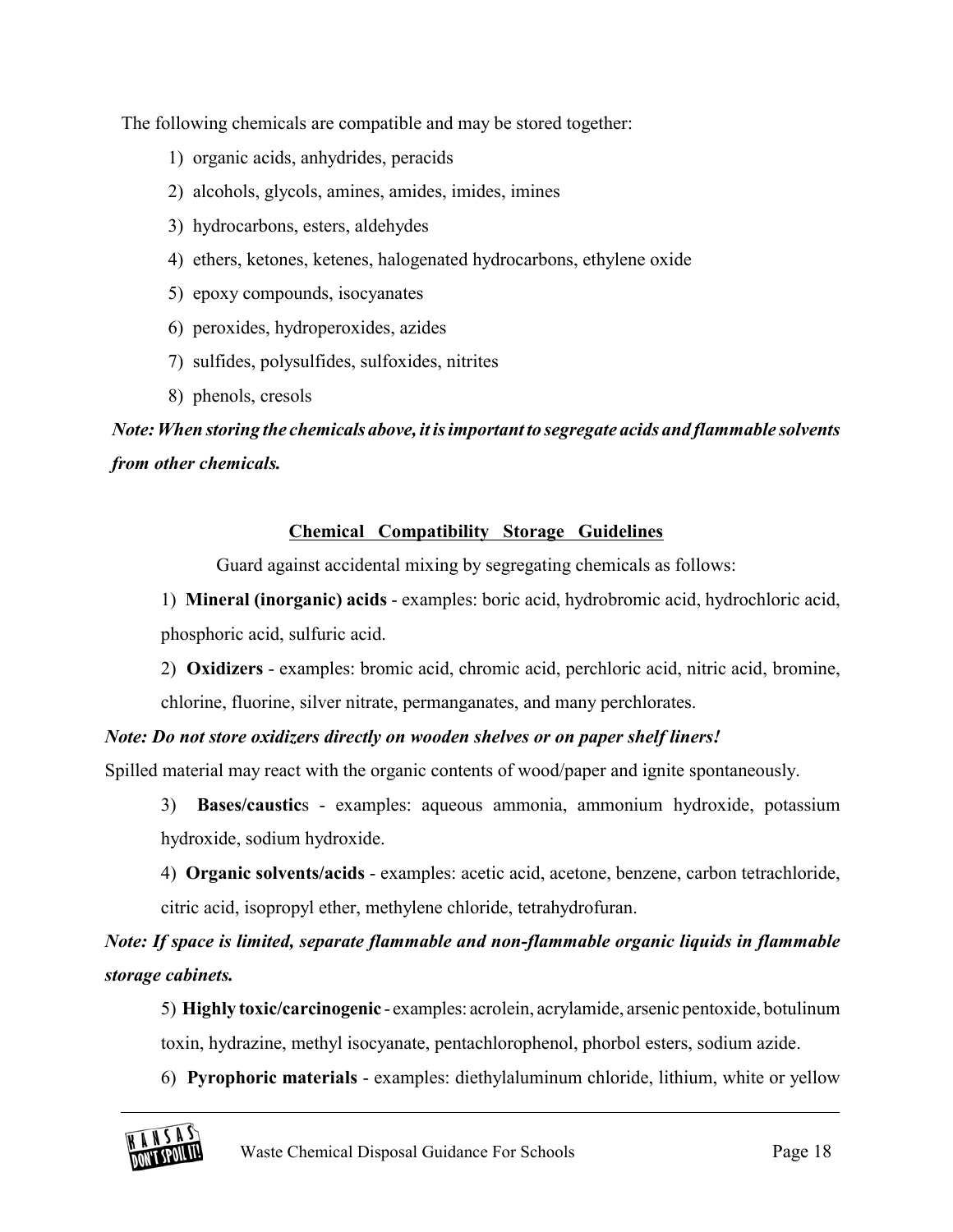phosphorus, trimethylaluminum.

7) **General "dry" lab chemicals** - examples: most of the relatively innocuous and unreactive materials commonly found in laboratories.

8) **Gases** - segregate by hazard class. Acutely toxic and toxic gases should be stored in gas cabinets or fume hoods. Cylinders should be double chained or double strapped to substantial fixed surfaces. Cylinders should be turned off at the cylinder valve when not in use and should be capped when stored.

9) **Water reactive** - examples: acid anhydrides, aluminum bromide, calcium, calcium carbide, calcium oxide, metal hydrides, potassium, sodium.

10) **Controlled substances** - narcotics and other controlled substances must be stored in a secured, locked location such as a drawer or safe.

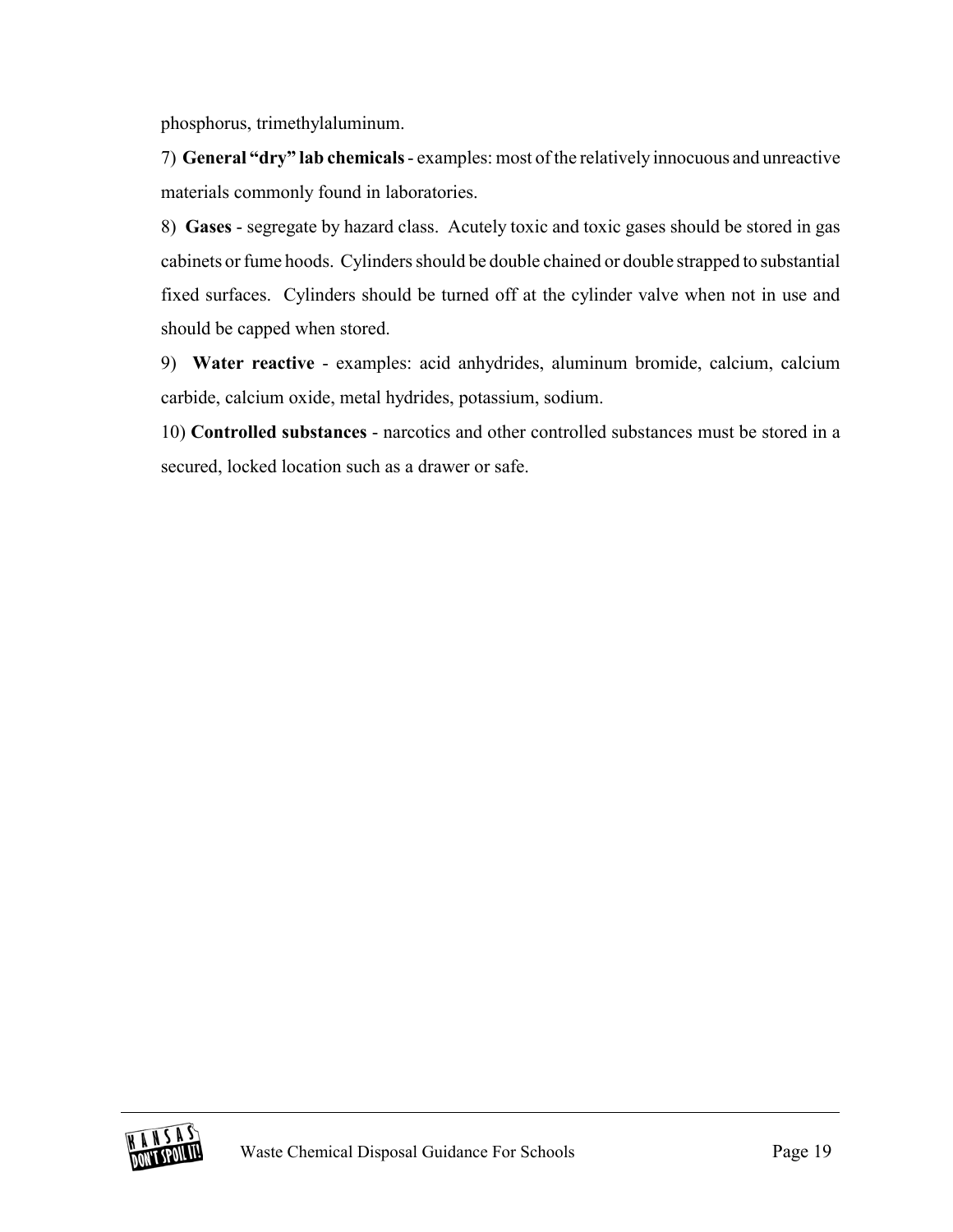#### **VII. SMALL QUANTITY GENERATOR FACT SHEET**

A Small Quantity Generator generates less than 1 kilogram (2.2 pounds) of acutely hazardous waste or less than 25 kilograms (55 pounds) of hazardous waste in any single calendar month. A Small Quantity Generator accumulates less than 1,000 kilograms (2,200 pounds) or less than 1 kilogram (2.2 pounds) of acutely hazardous waste at any time, or less than 25 kilograms (55 pounds) of debris contaminated materials from a clean up of spillage of acutely hazardous waste. A Small Quantity Generator is subject to the following regulations:

#### **A. Waste Determination (K.A.R. 28-31-4(b))**

The generator must determine what wastes are hazardous and the total quantity of wastes generated. This may be done by reviewing the four characteristics as defined in the 40 CFR (Code of Federal Regulations), Part 261, Subpart C and the four lists of hazardous wastes as defined in Subpart D of the same regulation, or by knowledge of the process which generates the waste.

#### **B. Accumulation (K.A.R. 28-31-4(m))**

1) If at any time more than a total of 1,000 kilograms of hazardous waste or one kilogram of acutely hazardous waste is accumulated, all of those accumulated wastes will be subject to all the EPA generator requirements outlined in K.A.R. 28-31-4(g).

2) A small quantity generator accumulating 25 kilograms or more of hazardous waste shall either recycle, treat or dispose of the waste in an acceptable on-site facility, or ensure delivery to an off-site hazardous waste treatment, storage, or disposal facility, or to a waste management facility approved by the secretary.

#### **C. Pre-Transport Requirements (K.A.R. 28-31-4(e))**

Package, label, mark, and placard all shipments of hazardous waste in accordance with the Department of Transportation (DOT) requirements.

#### **D. Storage Requirements (K.A.R. 28-31-4(h)/40 CFR, Part 265 Subparts I and/or J)**

The generator must meet the storage requirements as follows:

For containers:

1) Must be in good condition.

2) Must be compatible with the hazardous waste to be stored.

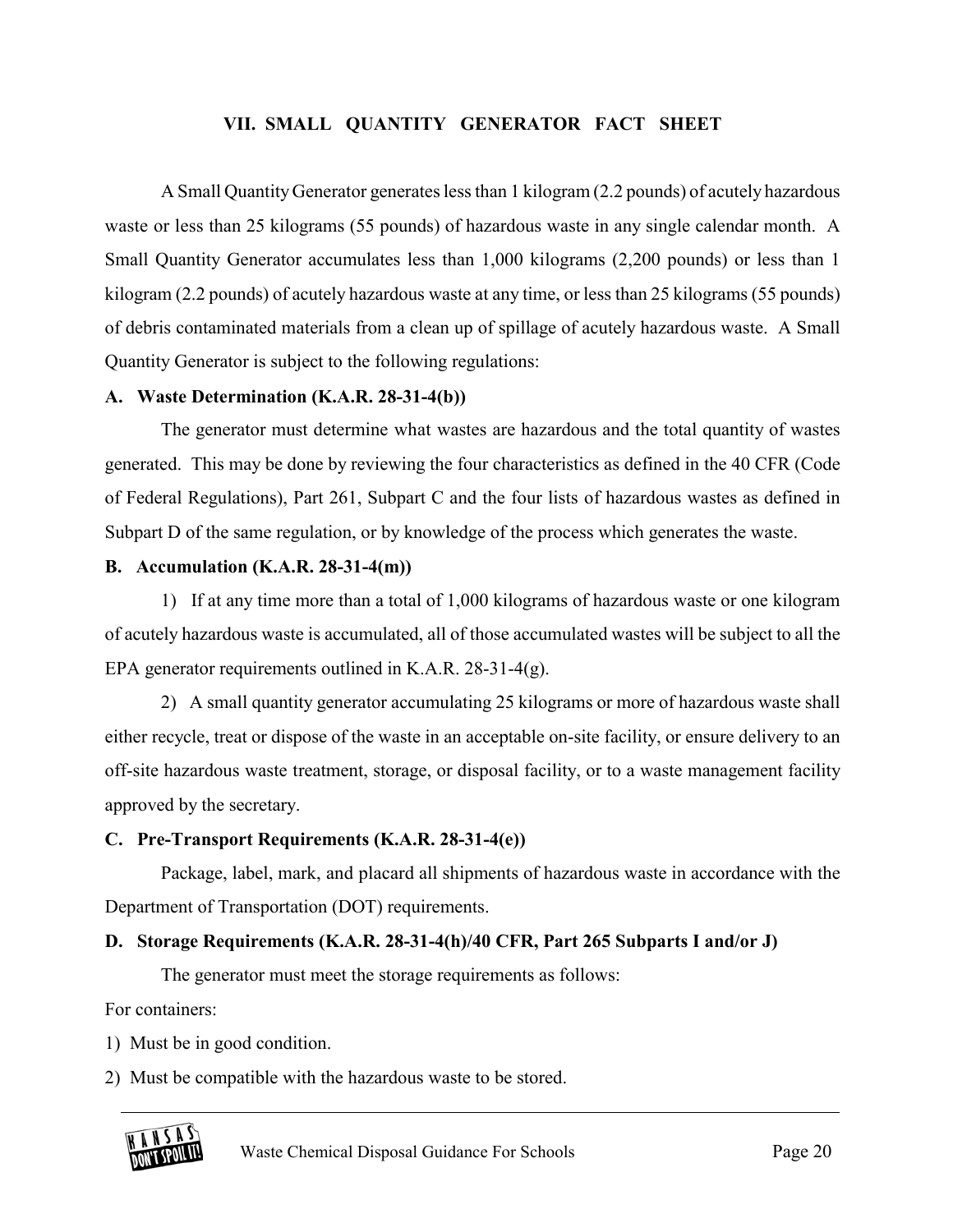3) Must remain closed except when adding or removing hazardous waste(s).

4) Must mark each container with the words "Hazardous Waste" and the accumulation start date.

5) Must conduct weekly inspections of the storage containers, storage area and maintain a log of the inspections.

### **E. Disposal**

A small quantity generator who accumulates up to 25 kilograms of hazardous waste may either treat or dispose of the waste in an acceptable on-site facility, or ensure delivery to an off-site storage, treatment, disposal facility. In either case, the facility shall be:

1) Permitted to manage hazardous waste;

- 2) Operating under interim status;
- 3) Permitted to manage solid waste; or
- 4) A facility which beneficially treats, reuses, or legitimately recycles or reclaims its waste.

### **F. Universal Waste Rule (40 CFR Part 273)**

This rule is applicable to waste batteries, pesticides, mercury thermostats, fluorescent lamps, and household and small quantity generator waste.

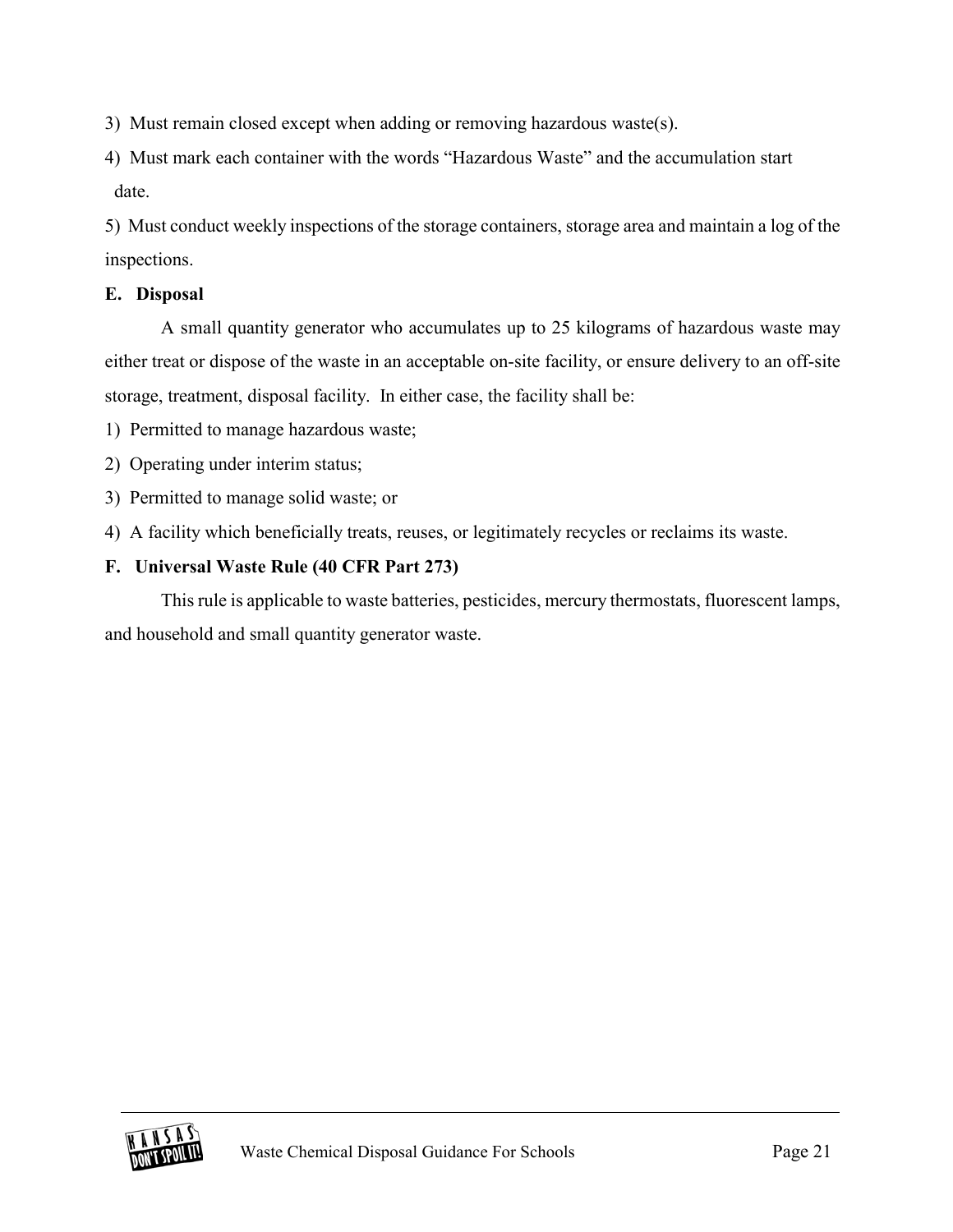#### **VIII. KANSAS GENERATOR FACT SHEET**

A Kansas Generator is a facility which generates greater than 25 kilograms (55 pounds) of hazardous waste but less than 1,000 kilograms (2,200 pounds) in any single calendar month, or less than 1 kilogram (2.2 pounds) of acutely hazardous waste at any time, or less than 25 kilograms (55 pounds) of debris contaminated materials from a clean up of spillage of acutely hazardous waste. A Kansas Generator is subject to the following regulations:

#### **A. Waste Determination (K.A.R. 28-31-4(b))**

The generator must determine what wastes are hazardous and the total quantity of wastes generated. This may be done by reviewing the four characteristics as defined in the 40 CFR (Code of Federal Regulations), Part 261, Subpart C and the four lists of hazardous wastes as defined in Subpart D of the same regulation, or by knowledge of the process which generates the waste.

#### **B. Notify and obtain EPA Identification Number (K.A.R. 28-31-4(c))**

An EPA identification number can be obtained by submitting a "Notification of Regulated Hazardous Waste Activity" (form 8700-12) to the Kansas Department of Health and Environment.

#### **C. Prepare a Manifest (K.A.R. 28-31-4(d))**

A uniform hazardous waste manifest must be used for all shipments of hazardous waste unless there is a contractual agreement or universal waste is being shipped or handled.

#### **D. Prepare a Land Disposal Restriction (LDR) Notice (K.A.R. 28-31-14)**

An LDR Notice must accompany the initial shipment of hazardous waste and should be attached to the manifest.

#### **E. Pre-Transport Requirements (K.A.R. 28-31-4(e))**

Package, label, mark, and placard all shipments of hazardous waste in accordance with the Department of Transportation (DOT) requirements.

#### **F. Storage Requirements (K.A.R. 28-31-4(g)(h)/40 CFR, Part 265 Subparts I and/or J)**

The generator must meet the storage requirements as follows:

For containers:

1) Must be in good condition.

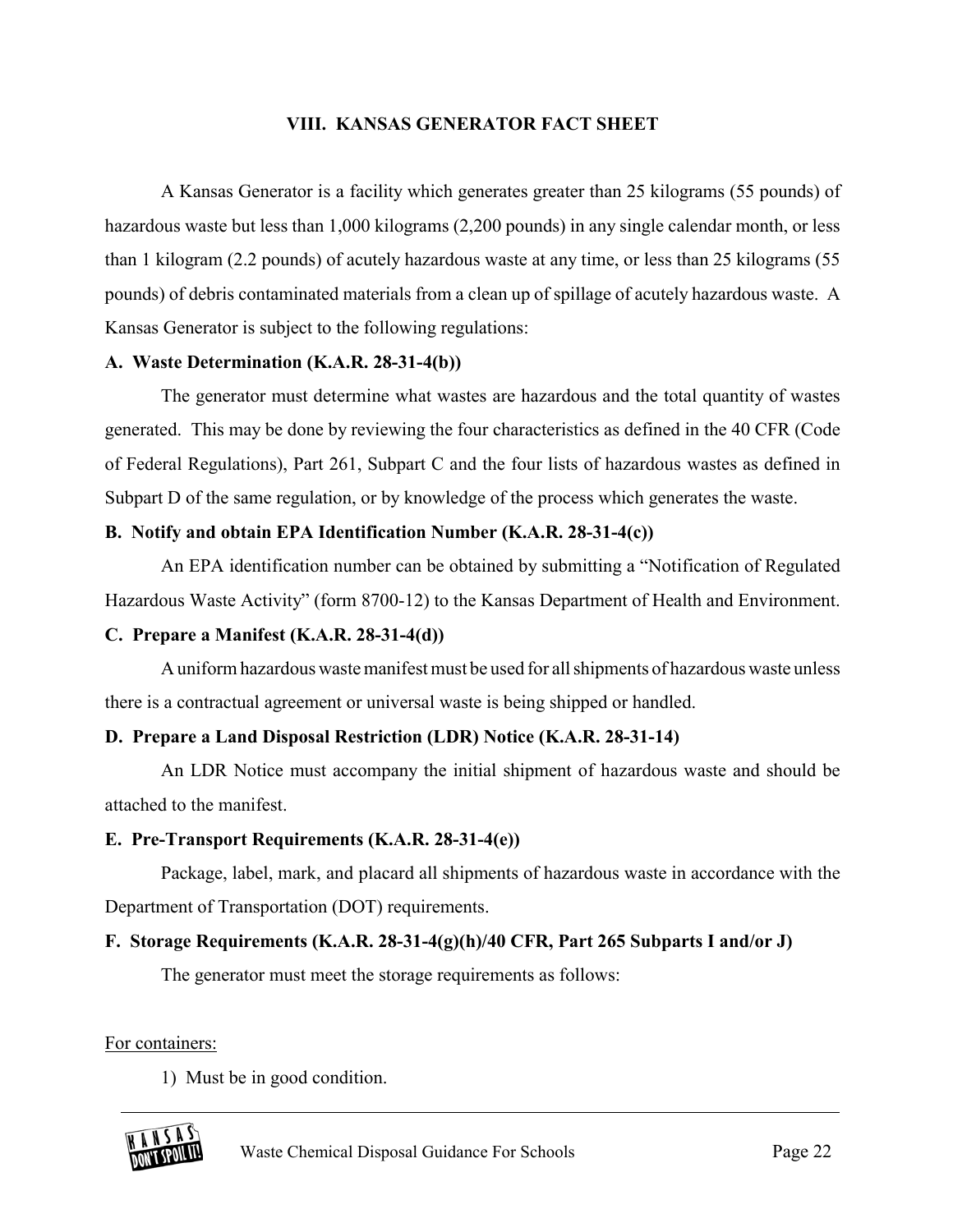2) Must be compatible with the hazardous waste to be stored.

3) Must remain closed except when adding or removing hazardous waste(s).

4) Must mark each container with the words "Hazardous Waste" and the accumulation start date.

5) Must conduct weekly inspections of the storage containers, storage area and maintain a log of the inspection.

6) Satellite accumulation:

a) A generator may accumulate one container of up to 55 gallons of each hazardous waste or one container of up to one quart of each acutely hazardous waste at or near the point of generation, provided the containers are: (1) compatible with the waste; (2) marked with the words "Hazardous Waste"; and (3) closed when not in use.

b) When the generator accumulates more than the amounts listed above, the accumulation start date shall be placed on the full container. The generator shall move the full container to the hazardous waste storage area within three days.

#### **G. Record Keeping (K.A.R. 28-31-4(f))**

Prepare and maintain the following records for three years.

- 1) A signed copy of all manifests initiated.
- 2) Manifest exception report(s).
- 3) Hazardous waste analyses.
- 4) Weekly/daily/inspection reports.
- 5) Shipping invoices/documents of universal waste(s).
- 6) Land Disposal Restriction notices and all documents to the LDR regulations must be kept for three years.

#### **H. Universal Waste Rule (40 CFR Part 273)**

This rule is applicable to waste batteries, pesticides, mercury thermostats, fluorescent lamps and household and small quantity generator waste.

## **IX. EPA GENERATOR FACT SHEET**

An EPA Generator is a facility which generates in any single month or accumulates at any

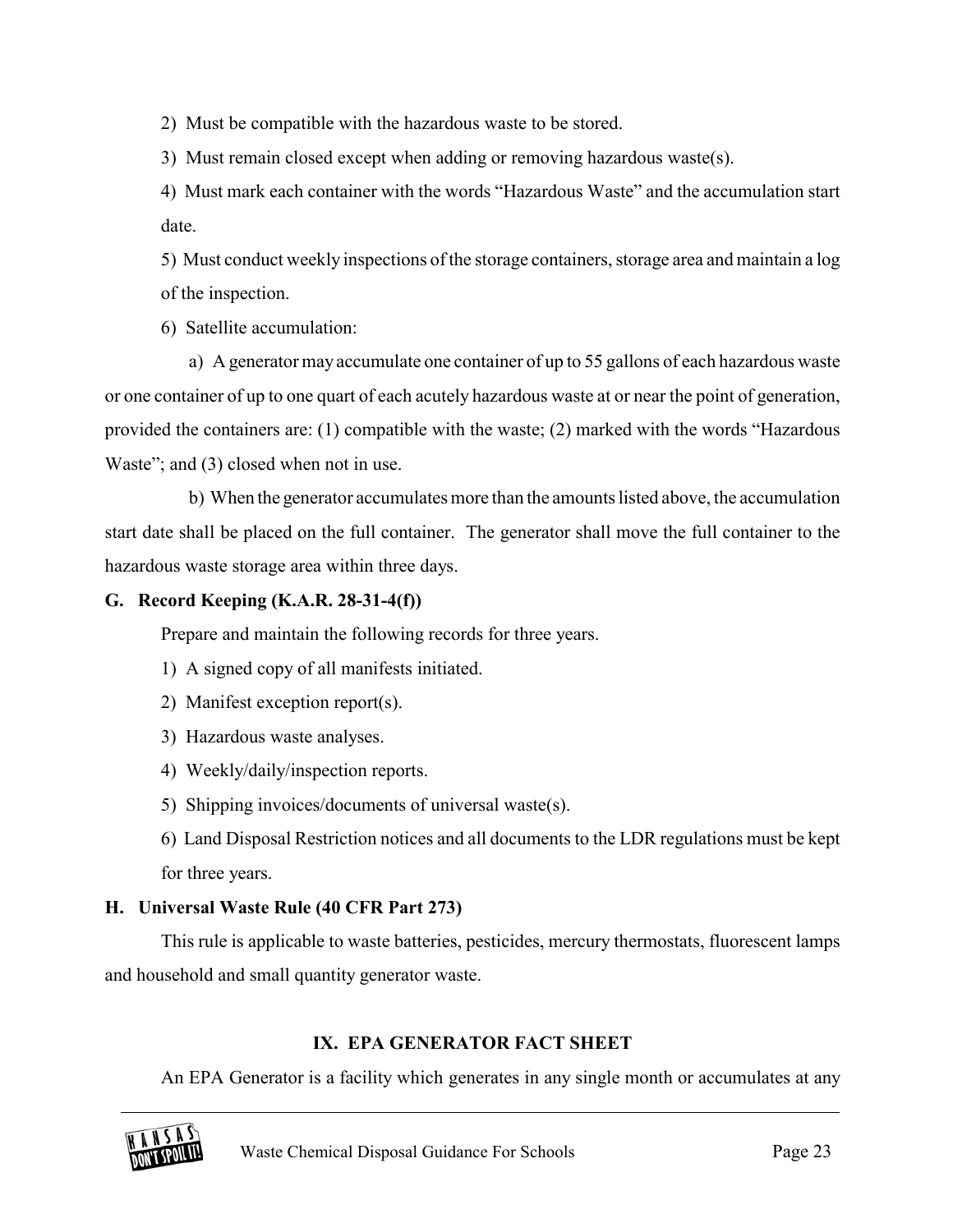time 1,000 kilograms (2,200 pounds) or more of hazardous waste in any single month, or one kilogram (2.2 pounds) of acutely hazardous waste at any time, or *25* kilograms (55 pounds) of debris contaminated materials from a clean up of spillage of acutely hazardous waste. An EPA Generator is subject to the following regulations:

#### **A. Waste Determination (K.A.R. 28-31-4(b))**

The generator must determine what wastes are hazardous and the total quantity of wastes generated. This may be done by reviewing the four characteristics as defined in the 40 CFR (Code of Federal Regulations), Part 261, Subpart C and the four lists of hazardous wastes as defined in Subpart D of the same regulation, or by knowledge of the process which generates the waste.

#### **B. Notify and Obtain EPA Identification Number** (**K.A.R**. 28-31-4(c))

An EPA identification number can be obtained by submitting a "Notification of Hazardous Waste Activity" (form 8700-12) to the Kansas Department of Health and Environment.

#### **C. Prepare a Manifest (K.A.R.** 28-31-4(d))

A uniform hazardous waste manifest must be used for all shipments of hazardous waste unless shipping or handling a universal waste.

#### **D. Prepare a Land Disposal Restriction (LDR) Notice (K.A.R. 28-31-14)**

An LDR Notice must accompany the initial shipment of hazardous waste. The notice should be attached to the manifest.

#### **E. Pre-Transport Requirements (K.A.R. 28-31-4(e))**

Package, label, mark, and placard all shipments of hazardous waste in accordance with the Department of Transportation (DOT) requirements.

#### **F. Storage Requirements (K.A.R. 28-31-4(g)&(h)/or 40 CFR, Part 265 Subparts I and or J)**

The generator must meet the storage requirements as follows:

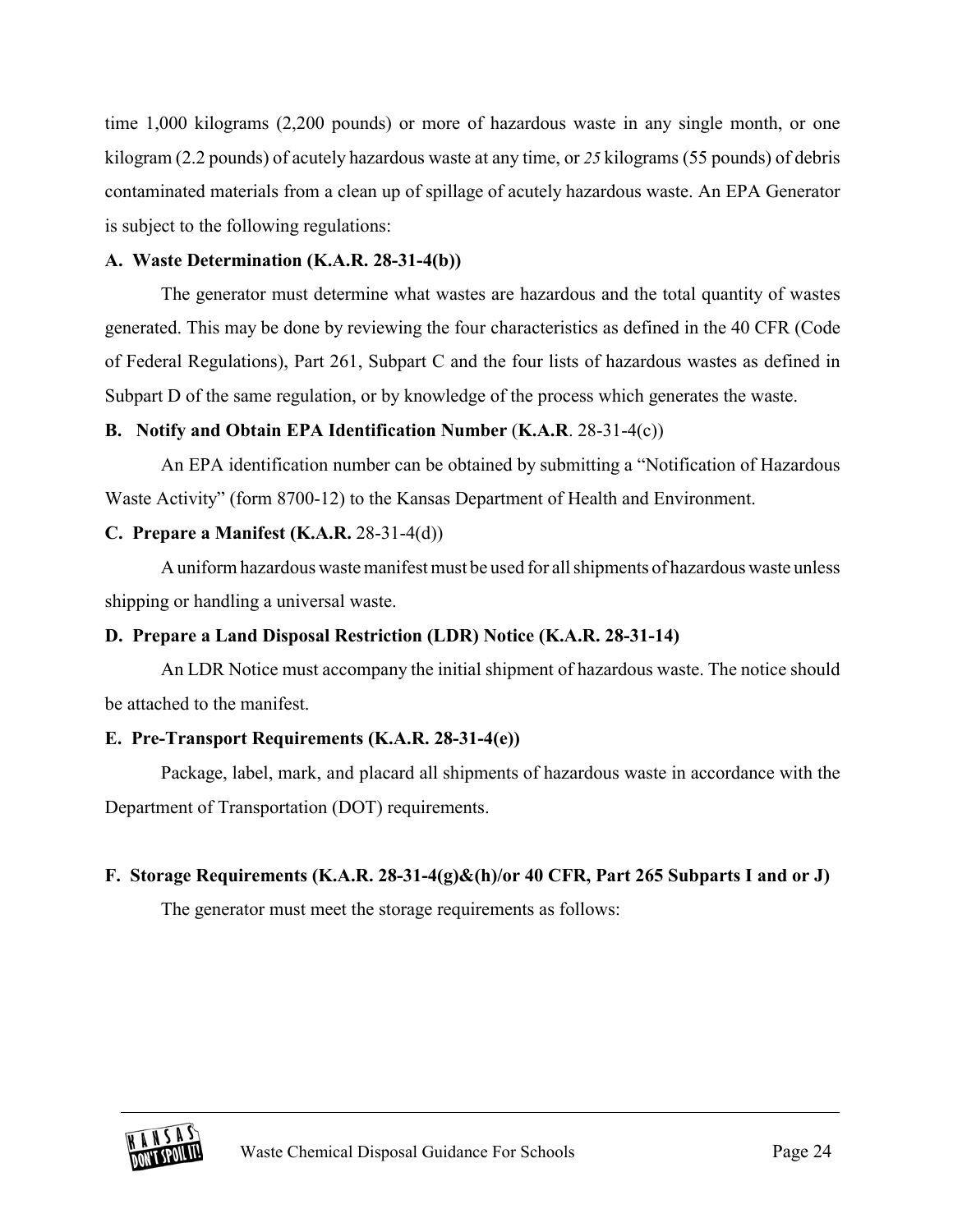For containers:

1) Must be in good condition.

2) Must be compatible with the hazardous waste to be stored.

3) Must remain closed except when adding or removing hazardous waste(s).

4) Must mark each container with the words "Hazardous Waste" and the accumulation start date.

5) Must store containers of ignitable or reactive hazardous waste at least 50 feet from the facility's property line.

6) Must inspect storage area weekly and maintain a log of inspections.

7) Satellite accumulation:

a) A generator may accumulate one container of up to 55 gallons of each hazardous waste or one container of up to one quart of each acutely hazardous waste at or near the point of generation, provided the containers are: (1) compatible with the waste; (2) in good condition; (3) closed except to add or remove wastes; and (4) marked with the words "Hazardous Waste ".

b) When the generator accumulates more than the amounts listed above, the accumulation start date shall be placed on the full container. The generator shall move the full container to the hazardous waste storage area within three days.

#### **G. Record Keeping (K.A.R. 28-31-4(0)**

Prepare and maintain the following records for three year

- 1) A signed copy of all manifests initiated.
- 2) Annual and biennial report(s).
- 3) Manifest exception report(s).
- 4) Hazardous waste analyses.
- 5) Weekly/daily inspection reports.
- 6) Shipping invoices/documents of universal waste(s).

7) Land Disposal Restriction notices and all documents relating to the LDR regulations must be kept for three years.

8) Training records.

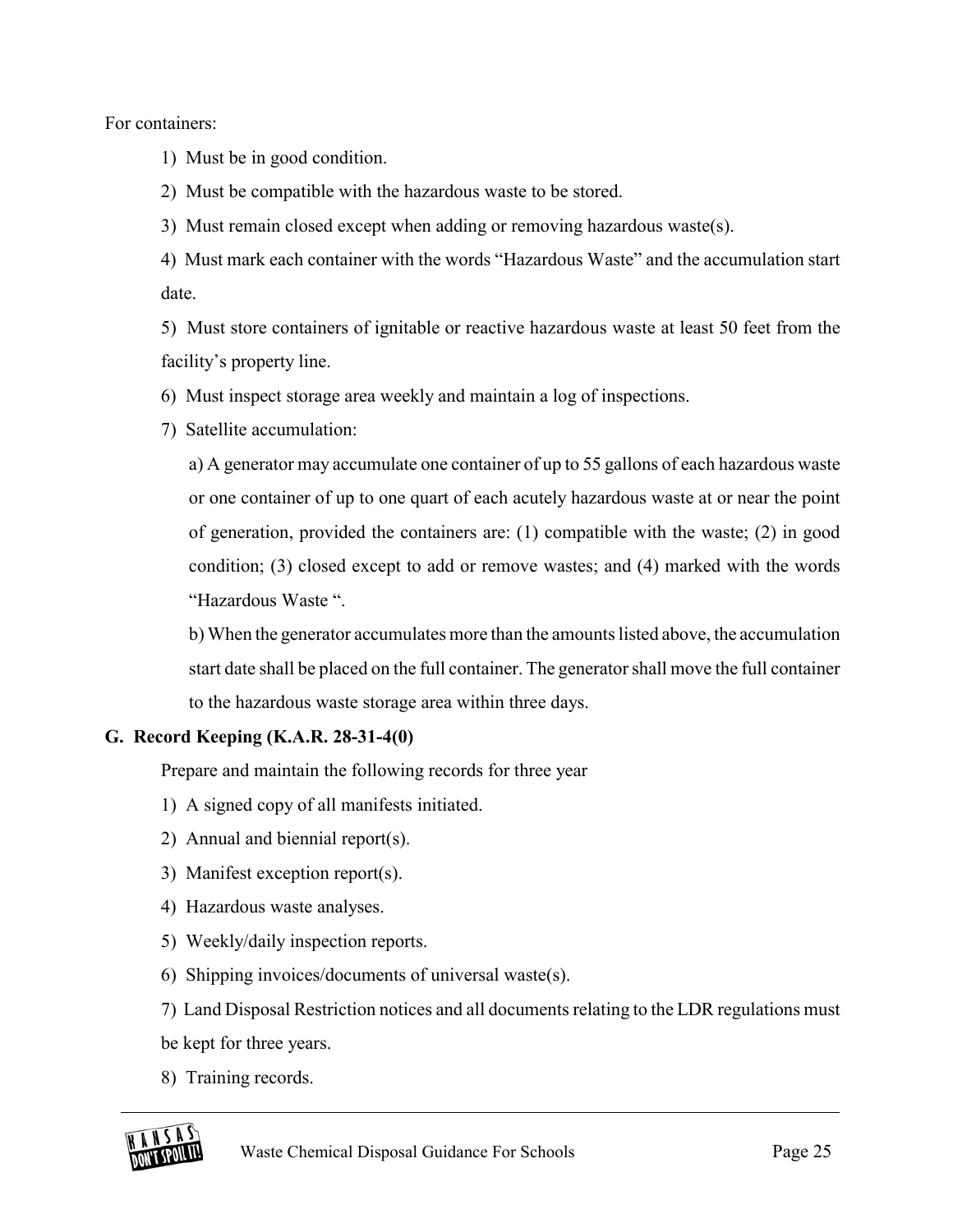#### **H. Special Conditions (40 CFR, Part 262, Subpart E)**

Report all international shipments of hazardous waste to the Kansas Department of Health and Environment and the Environmental Protection Agency.

#### **I. Personnel Training (K.A.R. 28-31-4 (g))**

The generator must develop a personnel training program to ensure that facility personnel are able to respond effectively to a hazardous waste emergency. The program must include:

1) A director trained in hazardous waste procedures.

2) Instruction which teaches facility personnel about the location of emergency response and monitoring equipment, maintenance and operation of such equipment, communications procedures and response procedures for fires, explosions and contamination incidents. Training must be completed within six months after the date an employee is hired or enters a position.

3) An annual review of the initial training.

4) Development of job titles, job descriptions, a description of training to be given each job title, and a record of all training which occurs.

#### **J. Preparedness and Prevention (K.A.R. 28-31-4(g))**

The generator must adequately provide for preparedness and prevention with the following precautions:

1) Proper maintenance of facilities to minimize releases of hazardous waste.

2) Where appropriate for the type of waste generated, provide an internal communications or alarm system, a telephone or two-way radio and fire extinguishing and control equipment.

All required equipment must be tested and maintained to ensure proper operation.

3) Provide personnel working directly with hazardous waste with immediate access, to communications and alarm equipment.

4) Maintain aisle space sufficient to allow passage of personnel and fire, spill control and decontamination equipment.

5) Make arrangements with the local hospital, police department, fire department and emergency response team to familiarize them with the plant layout and the hazards involved with the wastes generated. Such arrangements should be documented.

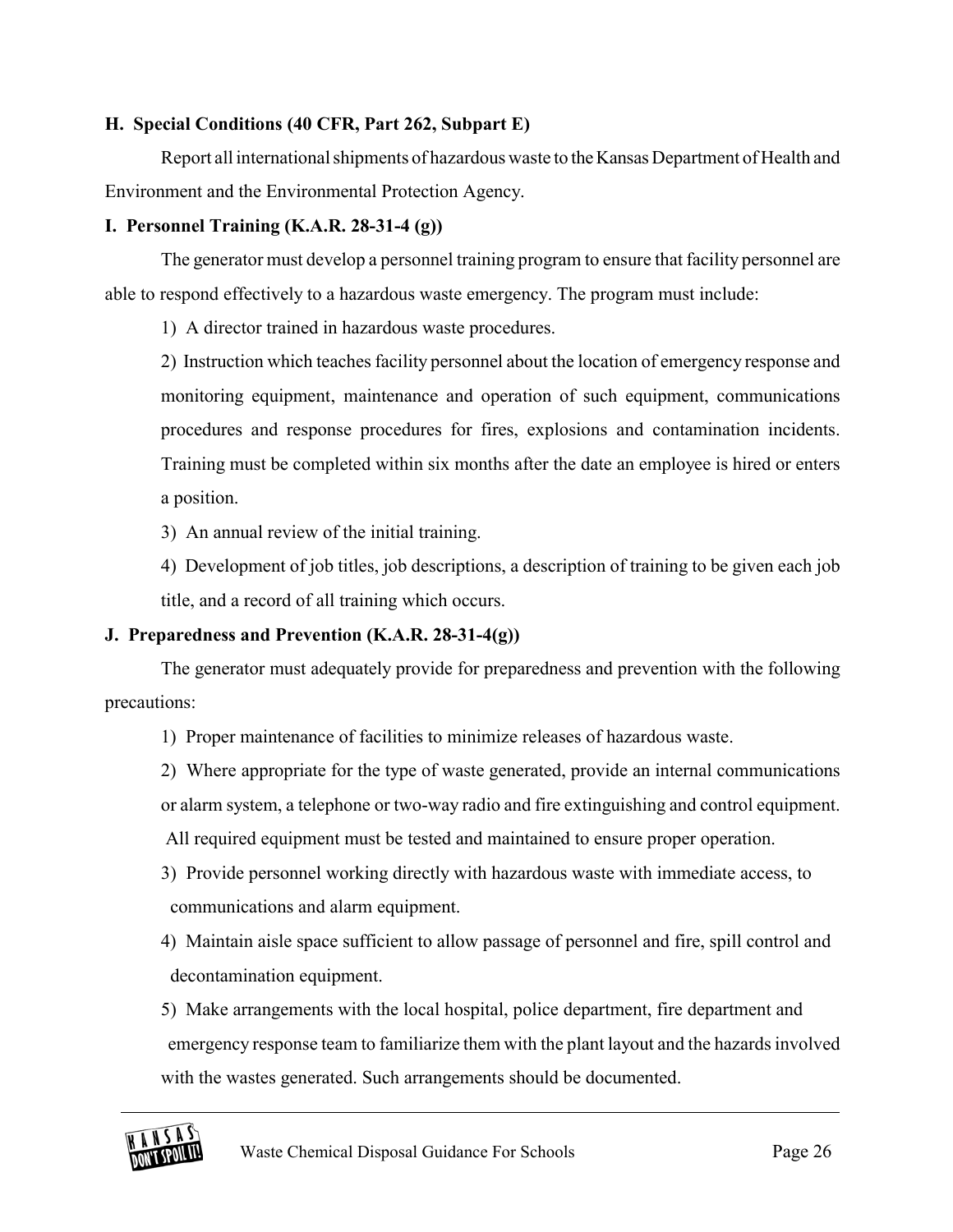#### **K. Contingency Plan (K.A.R. 28-31-4 (g))**

The generator must develop a contingency plan and implement emergency procedures to ensure that releases of hazardous waste are properly handled. The contingency plan must provide for:

1) A description of the actions facility personnel must take to respond to a release.

2) A description of the arrangements made with local authorities for emergency services.

3) Designation of primary and secondary emergency coordinators and listing of their office and home addresses and phone numbers. Assure that an emergency coordinator is on site or on call at all times.

4) A list of all emergency equipment on site, its description, capabilities and the specific location.

5) An evacuation plan where the potential need for evacuation exists.

6) Describe signal to be used to begin evacuation.

7) Copies of the contingency plan must be maintained at the facility and copies submitted to the local police department, fire department, hospital and emergency response teams.

8) The contingency plan to be periodically reviewed and maintained.

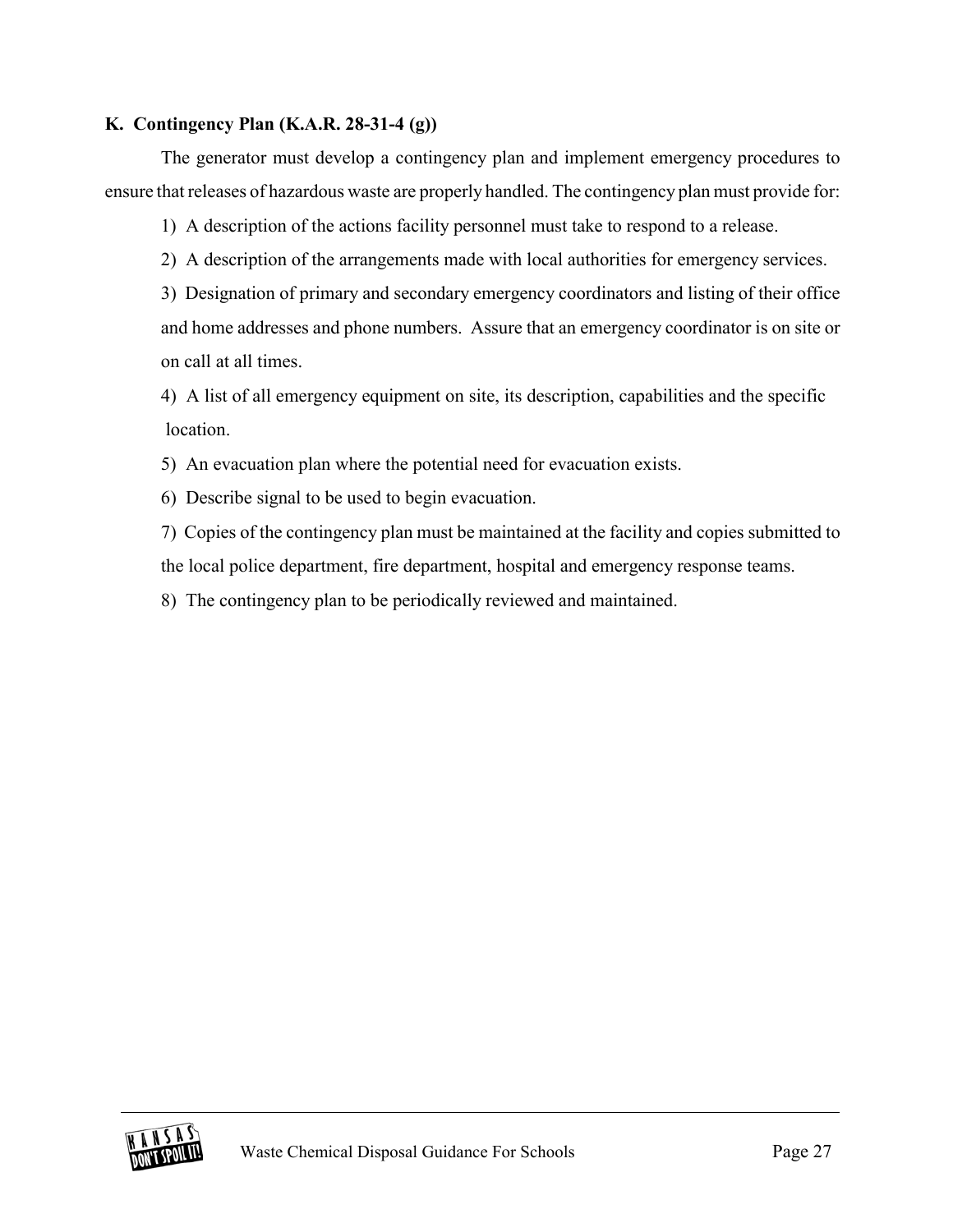# **APPENDIX A**

# (P-List)

# **Discarded Acutely Toxic Commercial Chemical Products,**

# **Off-Specification Species, Container Residues and Spills**

| Hazardous        | Chemical                                                    |                                                                                  |
|------------------|-------------------------------------------------------------|----------------------------------------------------------------------------------|
| Waste Number     | <b>Abstract Number</b>                                      | Substance (Hazard Code*)                                                         |
| P <sub>023</sub> | 107 - 20 - 0  Acetaldehyde, chloro-                         |                                                                                  |
| P002             |                                                             | 591 - 08 - 2  Acetamide, N-(aminothioxomethyl)-                                  |
| P057             | 640 - 19 - 7  Acetamide, 2-fluoro-                          |                                                                                  |
| P058             |                                                             | 62 - 74 - 8  Acetic acid, fluoro-, sodium salt                                   |
| P002             | 591 - 08 - 2  1-Acetyl-2-thiourea                           |                                                                                  |
| P003             | 107 - 02 - 8  Acrolein                                      |                                                                                  |
| P070             | 116 - 06 - 3  Aldicarb                                      |                                                                                  |
| P004             | 309 - 00 - 2  Aldrin                                        |                                                                                  |
| P005             | 107 - 18 - 6  Allyl alcohol                                 |                                                                                  |
| P006             |                                                             | 20859 - 73 - 8  Aluminum phosphide (R,T)                                         |
| P007             |                                                             | 2763 - 96 - 4  5-(Aminomethyl)-3-isoxazolol                                      |
| P008             | 504 - 24 - 5  4-Aminopyridine                               |                                                                                  |
| P009             | 131 - 74 - 8  Ammonium picrate (R)                          |                                                                                  |
| P119             | 7803 - 55 - 6  Ammonium vanadate                            |                                                                                  |
| P099             |                                                             | 506 - 61 - 6  Argentate(1-), bis(cyano-C)-, potassium                            |
| P010             | 7778 - 39 - 4  Arsenic acid H <sub>3</sub> AsO <sub>4</sub> |                                                                                  |
| P012             | 1327 - 53 - 3  Arsenic oxide $As_2O_3$                      |                                                                                  |
| P011             | 303 - 28 - 2  Arsenic oxide $As_2O_5$                       |                                                                                  |
| P011             | 1303 - 28 - 2  Arsenic pentoxide                            |                                                                                  |
| P012             | 1327 - 53 - 3  Arsenic trioxide                             |                                                                                  |
| P038             | 692 - 42 - 2  Arsine, diethyl-                              |                                                                                  |
| P036             |                                                             | 696 - 28 - 6  Arsonous dichloride, phenyl-                                       |
| P054             | 151 - 56 - 4  Aziridine                                     |                                                                                  |
| P067             | 75 - 55 - 8  Aziridine, 2-methyl-                           |                                                                                  |
| P013             | 542 - 62 - 1  Barium cyanide                                |                                                                                  |
| P024             | 106 - 47 - 8  Benzenamine, 4-chloro-                        |                                                                                  |
| P077             | 100 - 01 - 6  Benzenamine, 4-nitro-                         |                                                                                  |
| P028             |                                                             | 100 - 44 - 7  Benzene, (chloromethyl)-                                           |
| P042             |                                                             | 51 - 43 - 4  1,2-Benzenediol, 4-[1-hydroxy-2-(methylamino)ethyl]-, (R)-          |
| P046             |                                                             | 122 - 09 - 8  Benzeneethanamine, alpha, alpha-dimethyl-                          |
| P014             | 108 - 98 - 5  Benzenethiol                                  |                                                                                  |
| P001             |                                                             | 81 - 81 - 2  2H-1-Benzopyran-2-one, 4-hydroxy-3-(3-oxo-1-phenylbutyl)-, & salts, |
|                  |                                                             | when present at concentrations greater than 0.3%                                 |
| P028             | 100 - 44 - 7  Benzyl chloride                               |                                                                                  |

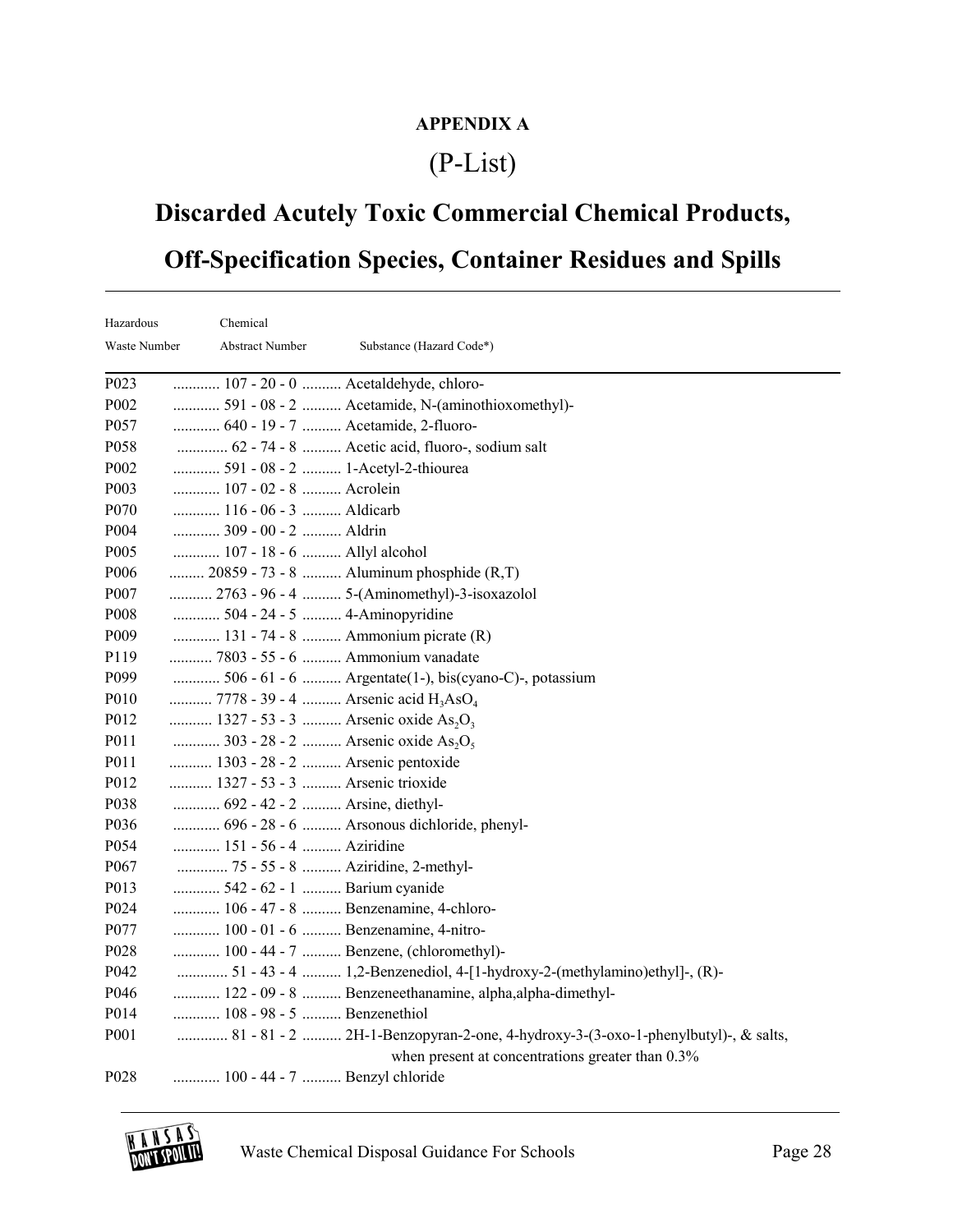| P015             | 7440 - 41 - 7  Beryllium                                                          |
|------------------|-----------------------------------------------------------------------------------|
| P017             | 598 - 31 - 2  Bromoacetone                                                        |
| P018             | 357 - 57 - 3  Brucine                                                             |
| P045             | 39196 - 18 - 4 2-Butanone, 3,3-dimethyl-1-(methylthio)-, O-[methylamino)carbonyl] |
|                  | oxime                                                                             |
| P <sub>021</sub> | 592 - 01 - 8  Calcium cyanide                                                     |
| P <sub>021</sub> | 592 - 01 - 8  Calcium cyanide Ca(CN),                                             |
| P022             | 75 - 15 - 0  Carbon disulfide                                                     |
| P095             | 75 - 44 - 5  Carbonic dichloride                                                  |
| P <sub>023</sub> | 107 - 20 - 0  Chloroacetaldehyde                                                  |
| P024             | 106 - 47 - 8  p-Chloroaniline                                                     |
| P026             | 5344 - 82 - 1  1-(o-Chlorophenyl)thiourea                                         |
| P027             | 542 - 76 - 7  3-Chloropropionitrile                                               |
| P <sub>029</sub> | 544 - 92 - 3  Copper cyanide                                                      |
| P <sub>029</sub> | 544 - 92 - 3  Copper cyanide Cu(CN)                                               |
| P030             |                                                                                   |
| P031             | 460 - 19 - 5  Cyanogen                                                            |
| P033             | 506 - 77 - 4  Cyanogen chloride                                                   |
| P033             | 506 - 77 - 4  Cyanogen chloride (CN)Cl                                            |
| P034             | 131 - 89 - 5  2-Cyclohexyl-4,6-dinitrophenol                                      |
| P016             | 542 - 88 - 1  Dichloromethyl ether                                                |
| P036             | 696 - 28 - 6  Dichlorophenylarsine                                                |
| P037             | 60 - 57 - 1  Dieldrin                                                             |
| P038             | 692 - 42 - 2  Diethylarsine                                                       |
| P041             | 311 - 45 - 5  Diethyl-p-nitrophenyl phosphate                                     |
| P040             | 297 - 97 - 2  O,O-Diethyl O-pyrazinyl phosphorothioate                            |
| P043             | 55 - 91 - 4  Diisopropylfluorophosphate (DFP)                                     |
| P004             | 309 - 00 - 2  1,4,5,8-Dimethanonaphthalene, 1,2,3,4,10,10                         |
|                  | -hexa-chloro-1,4,4a,5,8,8a,-hexahydro                                             |
|                  | (1alpha,4alpha,4abeta,5alpha,8alpha,8abeta)-                                      |
| P <sub>060</sub> | 465 - 73 - 6  1,4,5,8-Dimethanonaphthalene, 1,2,3,4,10,10 -                       |
|                  | -hexa-chloro-1,4,4a,5,8,8a-hexahydro-,                                            |
|                  | (lalpha, 4alpha, 4abeta, 5beta, 8beta, 8abeta)-                                   |
| P037             | 60 - 57 - 1  2,7:3,6-Dimethanonaphth[2,3-b]oxirene,3,4,5,6,9,9 -                  |
|                  | hexachloro-1a,2,2a,3,6,6a,7,7a-octahydro-,                                        |
|                  | (laalpha,2beta,2aalpha,3beta,6beta,6aalpha,7beta,7aalpha)-                        |
| P051             | 72 - 20 - 8  2,7:3,6-Dimethanonaphth [2,3-b]oxirene, 3,4,5,6,9,9-hexachloro-      |
|                  | 1a,2,2a,3,6,6a,7,7a-octahydro                                                     |
|                  | (laalpha,2beta,2abeta,3alpha,6alpha,6abeta,7beta,7aalpha)-,                       |
|                  | <b>&amp;metabolites</b>                                                           |
|                  |                                                                                   |
| P044             | 60 - 51 - 5  Dimethoate                                                           |
| P046             | 122 - 09 - 8  alpha, alpha-Dimethylphenethylamine                                 |
| P047             | 534 - 52 - 1  4,6-Dinitro-o-cresol, & salts                                       |
| P048             | 51 - 28 - 5  2,4-Dinitrophenol                                                    |
| P <sub>020</sub> | 88 - 85 - 7  Dinoseb                                                              |
| P085             | 152 - 16 - 9  Diphosphoramide, octamethyl-                                        |

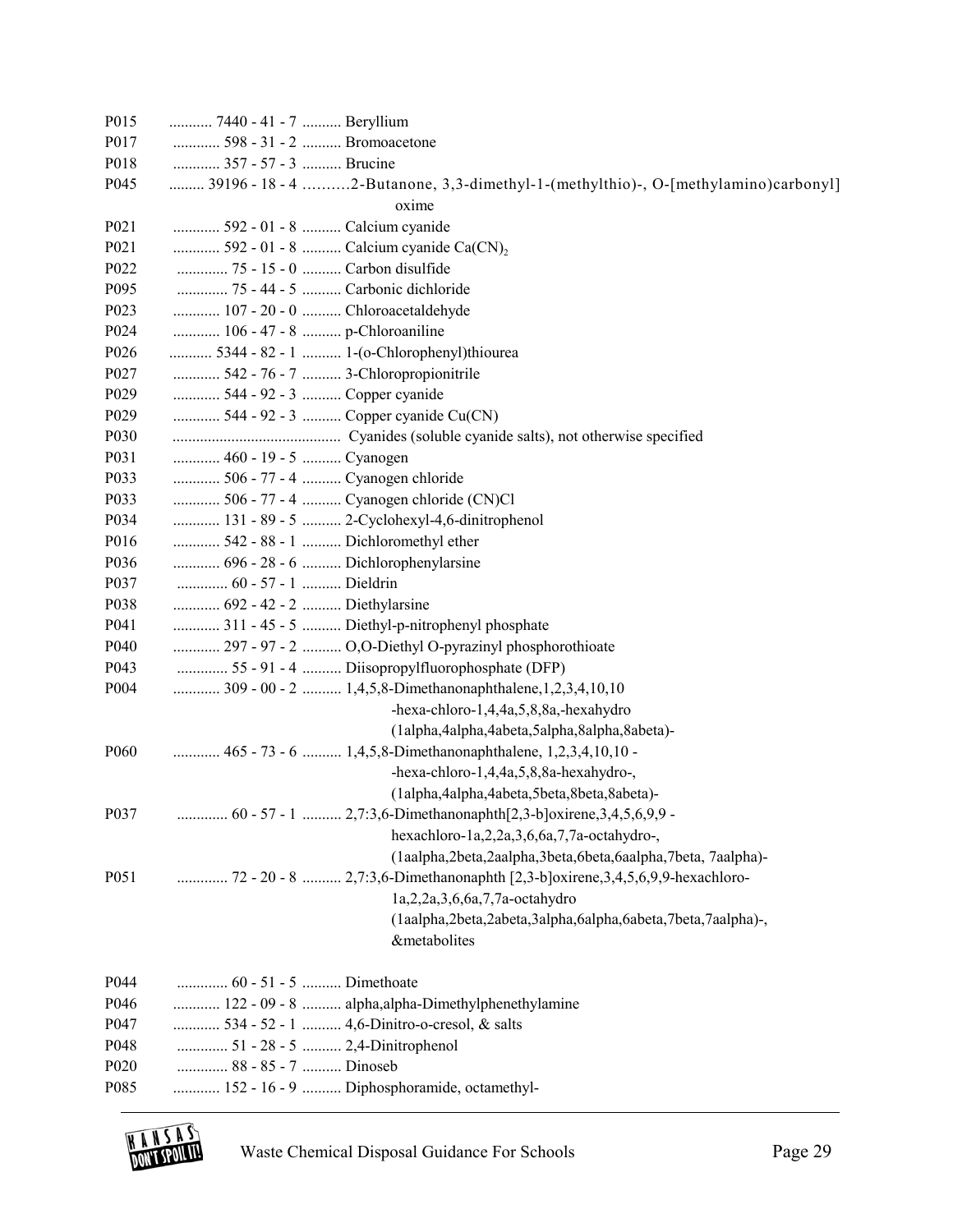| P <sub>111</sub>         |                                                                     | 107 - 49 - 3  Diphosphoric acid, tetraethyl ester                                    |
|--------------------------|---------------------------------------------------------------------|--------------------------------------------------------------------------------------|
| P <sub>0</sub> 39        | 298 - 04 - 4  Disulfoton                                            |                                                                                      |
| P <sub>049</sub>         | 541 - 53 - 7  Dithiobiuret                                          |                                                                                      |
| P <sub>050</sub>         | 115 - 29 - 7  Endosulfan                                            |                                                                                      |
| P088                     | 145 - 73 - 3  Endothall                                             |                                                                                      |
| P <sub>051</sub>         | 72 - 20 - 8  Endrin                                                 |                                                                                      |
| P <sub>051</sub>         | 72 - 20 - 8  Endrin, & metabolites                                  |                                                                                      |
| P042                     | 51 - 43 - 4  Epinephrine                                            |                                                                                      |
| P031                     | 460 - 19 - 5  Ethanedinitrile                                       |                                                                                      |
| P066                     |                                                                     | 16752 - 77 - 5  Ethanimidothioic acid, N-[[(methylamino)carbonyl]oxy]-, methyl ester |
| P <sub>10</sub> 1        | 107 - 12 - 0  Ethyl cyanide                                         |                                                                                      |
| P054                     | 151 - 56 - 4  Ethyleneimine                                         |                                                                                      |
| P <sub>097</sub>         | 52 - 85 - 7  Famphur                                                |                                                                                      |
| P056                     | 7782 - 41 - 4  Fluorine                                             |                                                                                      |
| P057                     | 640 - 19 - 7  Fluoroacetamide                                       |                                                                                      |
| P058                     |                                                                     | 62 - 74 - 8  Fluoroacetic acid, sodium salt                                          |
| P <sub>065</sub>         |                                                                     | 628 - 86 - 4  Fulminic acid, mercury(2+) salt (R,T)                                  |
| P <sub>059</sub>         | 76 - 44 - 8  Heptachlor                                             |                                                                                      |
| P <sub>062</sub>         |                                                                     | 757 - 58 - 4  Hexaethyl tetraphosphate                                               |
| P116                     |                                                                     | 79 - 19 - 6  Hydrazinecarbothioamide                                                 |
| P068                     | 60 - 34 - 4  Hydrazine, methyl-                                     |                                                                                      |
| P063                     | 74 - 90 - 8  Hydrocyanic acid                                       |                                                                                      |
| P <sub>063</sub>         | 74 - 90 - 8  Hydrogen cyanide                                       |                                                                                      |
| P096                     | 7803 - 51 - 2  Hydrogen phosphide                                   |                                                                                      |
| P <sub>060</sub>         | 465 - 73 - 6  Isodrin                                               |                                                                                      |
| P <sub>007</sub>         |                                                                     | 2763 - 96 - 4  3(2H)-Isoxazolone, 5-(aminomethyl)-                                   |
| P <sub>092</sub>         |                                                                     | 62 - 38 - 4  Mercury, (acetato-O)phenyl-                                             |
| P <sub>065</sub>         |                                                                     | 628 - 86 - 4  Mercury fulminate (R,T)                                                |
| P082                     |                                                                     | 62 - 75 - 9  Methanamine, N-methyl-N-nitroso-                                        |
| P064                     | 624 - 83 - 9  Methane, isocyanato-                                  |                                                                                      |
| P016                     |                                                                     | 542 - 88 - 1  Methane, oxybis[chloro-                                                |
| P112                     |                                                                     | 509 - 14 - 8  Methane, tetranitro- (R)                                               |
| P118                     |                                                                     | 75 - 70 - 7  Methanethiol, trichloro-                                                |
| P050                     |                                                                     | 115 - 29 - 7  6,9-Methano-2,4,3-benzodioxathiepin, 6,7,8,9,10,10-hexachloro-         |
|                          |                                                                     | $1,5,5a,6,9,9a$ -hexahydro-, 3-oxide                                                 |
| P <sub>059</sub>         |                                                                     | 76 - 44 - 8  4,7-Methano-1H-indene, 1,4,5,6,7,8,8-heptachloro-3a,4,7,7a-             |
|                          |                                                                     | tetrahydro-                                                                          |
|                          |                                                                     |                                                                                      |
| P066                     | 16752 - 77 - 5  Methomyl                                            |                                                                                      |
| P068                     | 60 - 34 - 4  Methyl hydrazine<br>624 - 83 - 9  Methyl isocyanate    |                                                                                      |
| P064                     |                                                                     |                                                                                      |
| P <sub>069</sub><br>P071 | 75 - 86 - 5  2-Methyllactonitrile<br>298 - 00 - 0  Methyl parathion |                                                                                      |
| P072                     |                                                                     | 86 - 88 - 4  alpha-Naphthylthiourea                                                  |
| P073                     | 13463 - 39 - 3  Nickel carbonyl                                     |                                                                                      |
| P073                     |                                                                     | 13463 - 39 - 3  Nickel carbonyl Ni(CO) <sub>4</sub> , (T-4)-                         |
|                          |                                                                     |                                                                                      |
| P074                     | 557 - 19 - 7  Nickel cyanide                                        |                                                                                      |

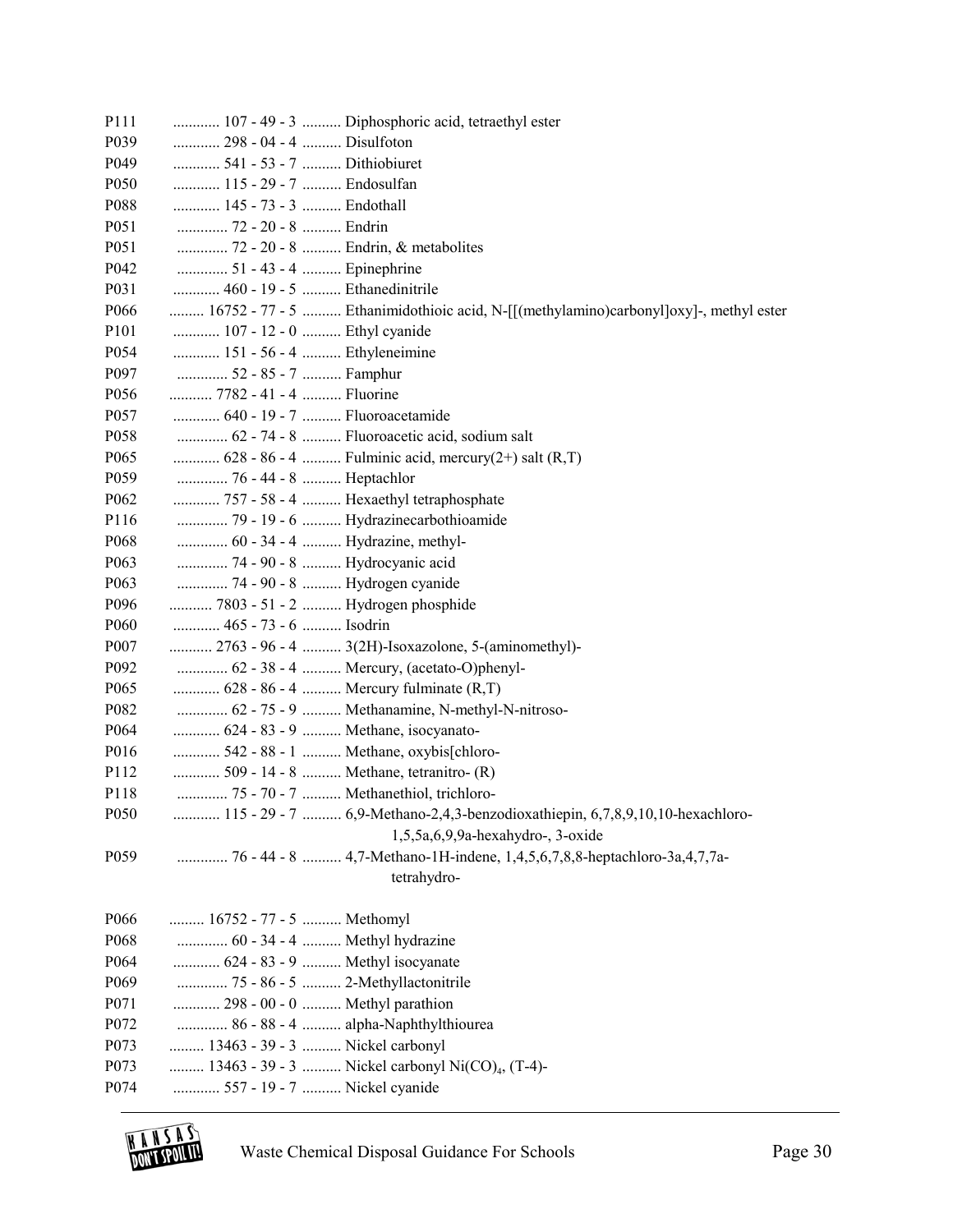| P074             |                                                | 557 - 19 - 7  Nickel cynaide Ni(CN),                                             |
|------------------|------------------------------------------------|----------------------------------------------------------------------------------|
| P075             | 54 - 11 - 5  Nicotine, & salts                 |                                                                                  |
| P076             | 10102 - 43 - 9  Nitric oxide                   |                                                                                  |
| P077             | 100 - 01 - 6  p-Nitroaniline                   |                                                                                  |
| P078             | 10102 - 44 - 0  Nitrogen dioxide               |                                                                                  |
| P076             | 10102 - 43 - 9  Nitrogen oxide NO              |                                                                                  |
| P078             | 10102 - 44 - 0  Nitrogen oxide NO <sub>2</sub> |                                                                                  |
| P081             | 55 - 63 - 0  Nitroglycerine (R)                |                                                                                  |
| P082             |                                                | 62 - 75 - 9  N-Nitrosodimethylamine                                              |
| P084             |                                                | 4549 - 40 - 0  N-Nitrosomethylvinylamine                                         |
| P085             |                                                | 152 - 16 - 9  Octamethylpyrophosphoramide                                        |
| P087             |                                                | 20816 - 12 - 0  Osmium oxide OsO <sub>4</sub> , (T-4)-                           |
| P087             | 20816 - 12 - 0  Osmium tetroxide               |                                                                                  |
| P088             |                                                | 145 - 73 - 3  7-Oxabicyclo[2.2.1] heptane-2,3-dicarboxylic acid                  |
| P089             | 56 - 38 - 2  Parathion                         |                                                                                  |
| P034             |                                                | 131 - 89 - 5  Phenol, 2-cyclohexyl-4,6-dinitro-                                  |
| P048             | 51 - 28 - 5  Phenol, 2,4-dinitro-              |                                                                                  |
| P047             |                                                | 534 - 52 - 1  Phenol, 2-methyl-4,6-dinitro-, & salts                             |
| P <sub>020</sub> |                                                | 88 - 85 - 7  Phenol, 2-(1-methylpropyl)-4,6-dinitro-                             |
| P009             |                                                | 131 - 74 - 8  Phenol, 2,4,6-trinitro-, ammonium salt (R)                         |
| P092             | 62 - 38 - 4  Phenylmercury acetate             |                                                                                  |
| P093             | 103 - 85 - 5  Phenylthiourea                   |                                                                                  |
| P094             | 298 - 02 - 2  Phorate                          |                                                                                  |
| P095             | 75 - 44 - 5  Phosgene                          |                                                                                  |
| P096             | 7803 - 51 - 2  Phosphine                       |                                                                                  |
| P041             |                                                | 311 - 45 - 5  Phosphoric acid, diethyl 4-nitrophenyl ester                       |
| P039             |                                                |                                                                                  |
| P094             |                                                | 298 - 02 - 2  Phosphorodithioic acid, O,O-diethyl S-[(ethylthio)methyl] ester    |
| P044             |                                                | 60 - 51 - 5  Phosphorodithioic acid, O,O-dimethyl S-[2-(methylamino) -2-         |
|                  |                                                | oxoethyl] ester                                                                  |
| P043             |                                                | 55 - 91 - 4  Phosphorofluoridic acid, bis(1-methylethyl) ester                   |
| P089             |                                                | 56 - 38 - 2  Phosphorothioic acid, O,O-diethyl O-(4-nitrophenyl) ester           |
| P <sub>040</sub> |                                                | 297 - 97 - 2  Phosphorothioic acid, O,O-diethyl O-pyrazinyl ester                |
| P097             | 52 - 85 - 7  Phosphorothioic acid,             |                                                                                  |
|                  |                                                | O-[4-[(dimethylamino)sulfonyl]phenyl] O,O-dimethyl ester                         |
| P071             |                                                | 298 - 00 - 0  Phosphorothioic acid, O,O,-dimethyl O-(4-nitrophenyl) ester        |
| P110             | 78 - 00 - 2  Plumbane, tetraethyl-             |                                                                                  |
| P098             | 151 - 50 - 8  Potassium cyanide                |                                                                                  |
| P098             |                                                | 151 - 50 - 8  Potassium cyanide K(CN)                                            |
| P099             |                                                | 506 - 61 - 6  Potassium silver cyanide                                           |
| P070             |                                                | 116 - 06 - 3  Propanal, 2-methyl-2-(methylthio)-, O-[(methylamino)carbonyl]oxime |
| P101             | 107 - 12 - 0  Propanenitrile                   |                                                                                  |
| P027             |                                                | 542 - 76 - 7  Propanenitrile, 3-chloro-                                          |
| P069             |                                                | 75 - 86 - 5  Propanenitrile, 2-hydroxy-2-methyl-                                 |
| P081             |                                                | 55 - 63 - 0  1,2,3-Propanetriol, trinitrate (R)                                  |
| P017             | 598 - 31 - 2  2-Propanone, 1-bromo-            |                                                                                  |
| P102             | 107 - 19 - 7  Propargyl alcohol                |                                                                                  |

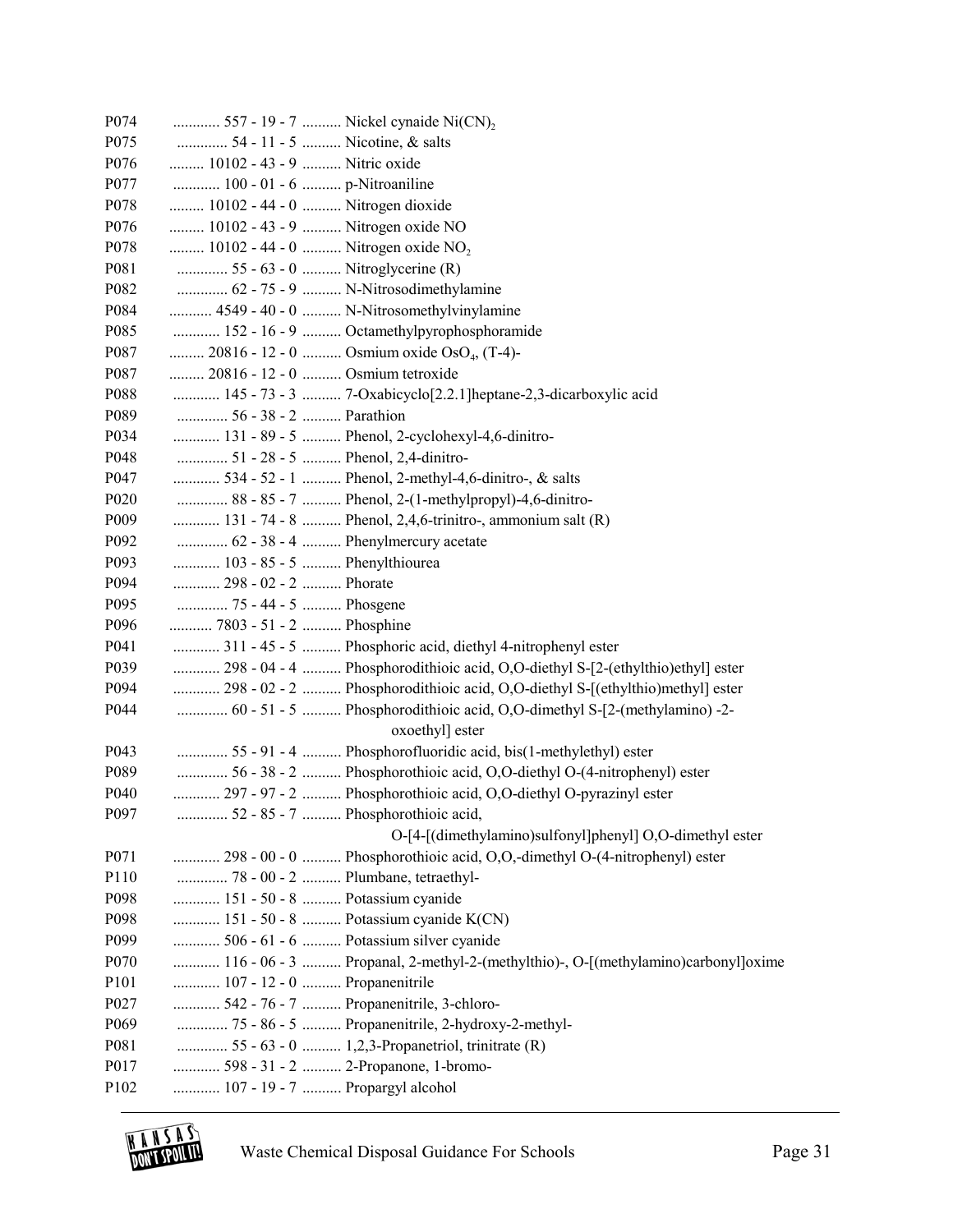| P <sub>00</sub> 3 | 107 - 02 - 8  2-Propenal                                           |
|-------------------|--------------------------------------------------------------------|
| P005              | 107 - 18 - 6  2-Propen-1-ol                                        |
| P067              | 75 - 55 - 8  1,2-Propylenimine                                     |
| P <sub>102</sub>  | 107 - 19 - 7  2-Propyn-1-ol                                        |
| P008              | 504 - 24 - 5  4-Pyridinamine                                       |
| P075              | 54 - 11 - 5  Pyridine, 3-(1-methyl-2-pyrrolidinyl)-, (S)-, & salts |
| P114              | 12039 - 52 - 0  Selenious acid, dithallium(1+) salt                |
| P103              | 630 - 10 - 4  Selenourea                                           |
| P104              | 506 - 64 - 9  Silver cyanide                                       |
| P104              | 506 - 64 - 9  Silver cyanide Ag(CN)                                |
| P105              | 26628 - 22 - 8  Sodium azide                                       |
| P106              | 143 - 33 - 9  Sodium cyanide                                       |
| P106              | 143 - 33 - 9  Sodium cyanide Na(CN)                                |
| P108              | 57 - 24 - 9  Strychnidin-10-one, & salts                           |
| P018              | 357 - 57 - 3  Strychnidin-10-one, 2,3-dimethoxy-                   |
| P108              | 57 - 24 - 9  Strychnine, & salts                                   |
| P115              | 7446 - 18 - 6  Sulfuric acid, dithallium(1+) salt                  |
| P109              | 3689 - 24 - 5  Tetraethyldithiopyrophosphate                       |
| P110              | 78 - 00 - 2  Tetraethyl lead                                       |
| P111              | 107 - 49 - 3  Tetraethyl pyrophosphate                             |
| P112              | 509 - 14 - 8  Tetranitromethane (R)                                |
| P062              | 757 - 58 - 4  Tetraphosphoric acid, hexaethyl ester                |
| P113              | 1314 - 32 - 5  Thallic oxide                                       |
| P113              | 1314 - 32 - 5  Thallium oxide $Tl_2O_3$                            |
| P114              | 12039 - 52 - 0  Thallium(I) selenite                               |
| P115              | 7446 - 18 - 6  Thallium(I) sulfate                                 |
| P109              | 3689 - 24 - 5  Thiodiphosphoric acid, tetraethyl ester             |
| P045              | 39196 - 18 - 4  Thiofanox                                          |
| P049              | 541 - 53 - 7  Thioimidodicarbonic diamide $[(H_2N)C(S)]_2NH$       |
| P014              | 108 - 98 - 5  Thiophenol                                           |
|                   |                                                                    |
|                   |                                                                    |
| P116              | 79 - 19 - 6  Thiosemicarbazide                                     |
| P026              | 5344 - 82 - 1  Thiourea, (2-chlorophenyl)-                         |
| P072              | 86 - 88 - 4  Thiourea, 1-naphthalenyl-                             |
| P093              | 103 - 85 - 5  Thiourea, phenyl-                                    |
| P123              | 8001 - 35 - 2  Toxaphene                                           |
| P118              | 75 - 70 - 7  Trichloromethanethiol                                 |

- P119 ........... 7803 55 6 .......... Vanadic acid, ammonium salt
- P120 ............ 1314 62 1 .......... Vanadium oxide  $V_2O_5$
- P120 ........... 1314 62 1 .......... Vanadium pentoxide
- P084 ........... 4549 40 0 .......... Vinylamine, N-methyl-N-nitroso-
- P001 .............. 81 81 2 .......... Warfarin, & salts, when present at concentrations greater than 0.3%
- P121 ............ 557 21 1 .......... Zinc cyanide
- P121 .............. 557 21 1 ........... Zinc cyanide  $Zn(CN)_{2}$
- P122 ............ 1314 84 7 .......... Zinc phosphide  $Zn_3P_2$ , when present at concentrations greater than 10%  $(R,T)$

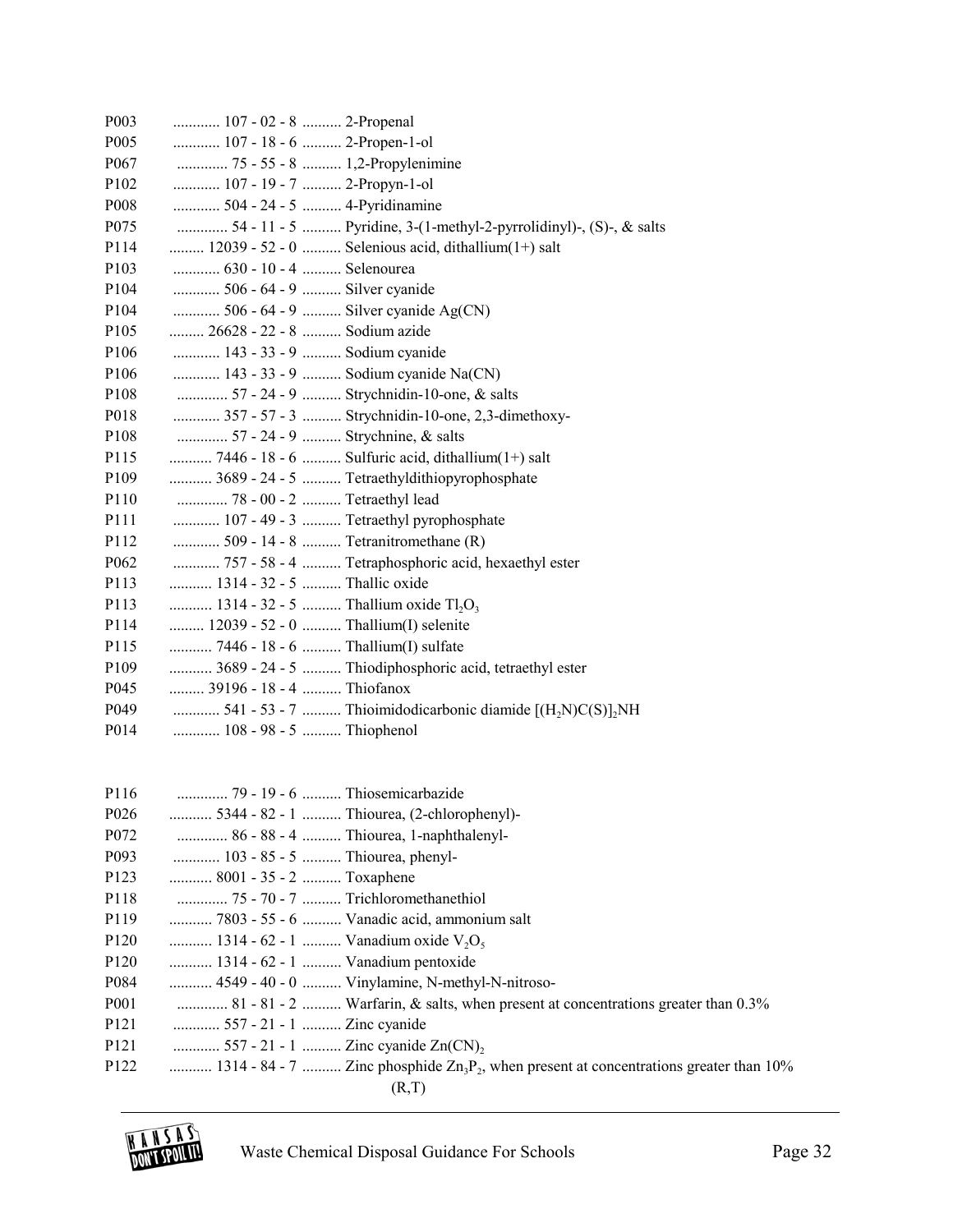#### \* Hazard Codes

- I Ignitable Waste
- C Corrosive Waste
- R Reactive Waste
- E Toxicity Characteristic Waste
- H Acute Hazardous Waste
- T Toxic Waste

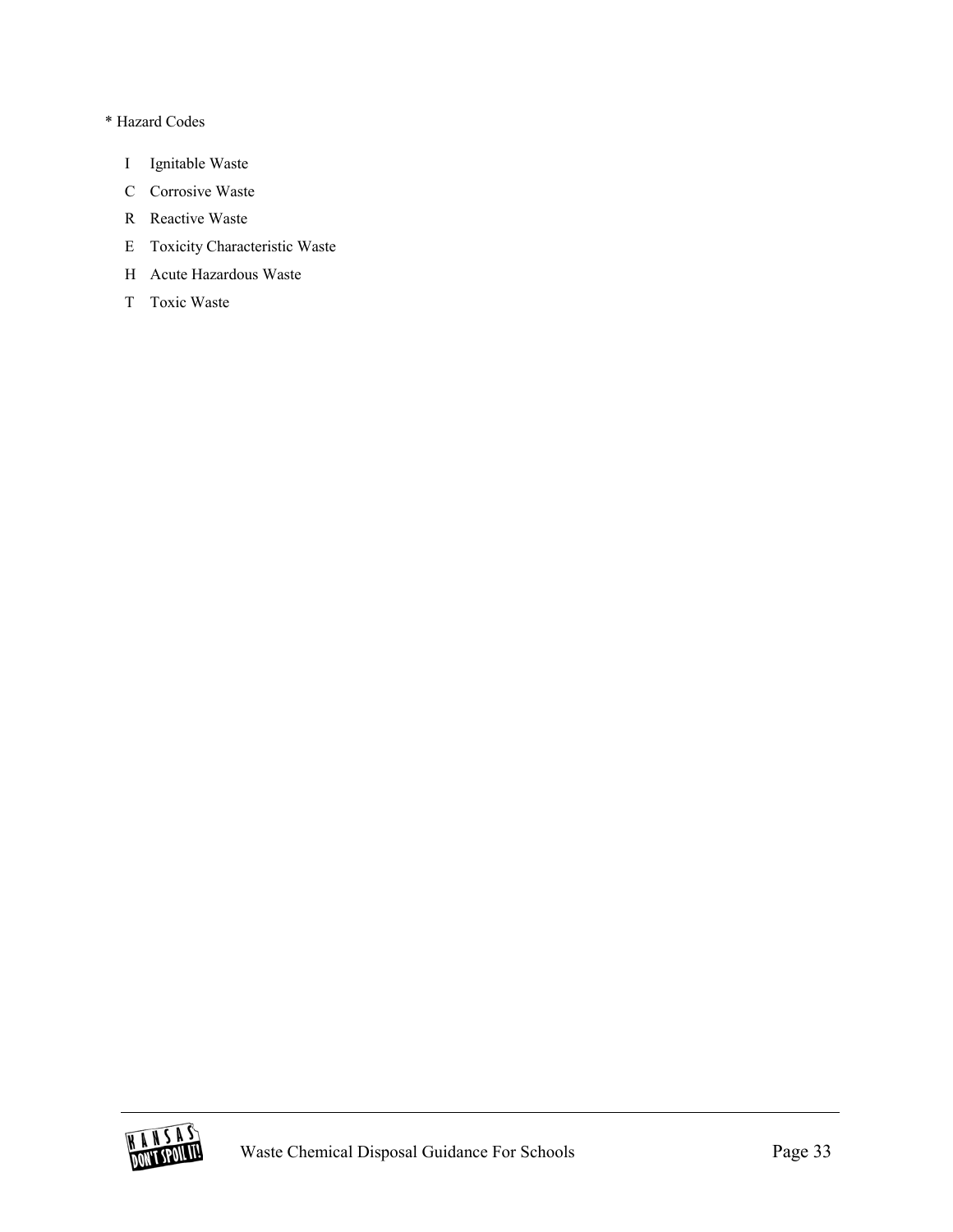# **(U-List)**

# **Discarded Commercial Chemical Products, Off-Specification Species, Container Residues and Spills**

| Hazardous<br>Waste Number | Chemical<br><b>Abstract Number</b> | Substance (Hazard Code*)                                                                                                                                                                                 |
|---------------------------|------------------------------------|----------------------------------------------------------------------------------------------------------------------------------------------------------------------------------------------------------|
| U001                      | 75 - 07 - 0  Acetaldehyde (I)      |                                                                                                                                                                                                          |
| U034                      |                                    | 75 - 87 - 6  Acetaldehyde, trichloro-                                                                                                                                                                    |
| U187                      |                                    | 62 - 44 - 2  Acetamide, N-(4-ethoxyphenyl)-                                                                                                                                                              |
| U005                      |                                    | 53 - 96 - 3  Acetamide, N-9H-fluoren-2-yl-                                                                                                                                                               |
| U240                      |                                    | 94 - 75 - 7  Acetic acid, (2,4-dichlorophenoxy)-, salts & esters                                                                                                                                         |
| U112                      |                                    | 141 - 78 - 6  Acetic acid ethyl ester (I)                                                                                                                                                                |
| U144                      |                                    | 301 - 04 - 2  Acetic acid, lead(2+) salt                                                                                                                                                                 |
| U214                      |                                    | 563 - 68 - 8  Acetic acid, thallium(1+) salt                                                                                                                                                             |
| see F027.                 |                                    | 93 - 76 - 5  Acetic acid, (2,4,5-trichlorophenoxy)-                                                                                                                                                      |
| U002                      | 67 - 64 - 1  Acetone (I)           |                                                                                                                                                                                                          |
| U003                      | 75 - 05 - 8  Acetonitrile (I,T)    |                                                                                                                                                                                                          |
| U004                      | 98 - 86 - 2  Acetophenone          |                                                                                                                                                                                                          |
| U005                      |                                    | 53 - 96 - 3  2-Acetylaminofluorene                                                                                                                                                                       |
| U006                      |                                    | 75 - 36 - 5  Acetyl chloride (C,R,T)                                                                                                                                                                     |
| U007                      | 79 - 06 - 1  Acrylamide            |                                                                                                                                                                                                          |
| U008                      | 79 - 10 - 7  Acrylic acid (I)      |                                                                                                                                                                                                          |
| U009                      | 107 - 13 - 1  Acrylonitrile        |                                                                                                                                                                                                          |
| U011                      | 61 - 82 - 5  Amitrole              |                                                                                                                                                                                                          |
| U012                      |                                    |                                                                                                                                                                                                          |
| U136                      |                                    | 75 - 60 - 5  Arsinic acid, dimethyl-                                                                                                                                                                     |
| U014                      | 492 - 80 - 8  Auramine             |                                                                                                                                                                                                          |
| U015                      | 115 - 02 - 6  Azaserine            |                                                                                                                                                                                                          |
| U010                      |                                    | 50 - 07 - 7  Azirino[2',3':3,4]pyrrolo[1,2-a]indole-4,7-dione,<br>6-amino-8-[[(aminocarbonyl)oxy]methyl]-1,1a,2,8,8a,8b-<br>hexahydro-8a-methoxy-5-methyl-, [1aS-(1aalpha, 8beta,<br>8aalpha, 8balpha)]- |
| U157                      |                                    | 56 - 49 - 5  Benz[j]aceanthrylene, 1,2-dihydro-3-methyl-                                                                                                                                                 |
| U016                      | 225 - 51 - 4  Benz[c]acridine      |                                                                                                                                                                                                          |
| U017                      | 98 - 87 - 3  Benzal chloride       |                                                                                                                                                                                                          |
| U192                      |                                    | 23950 - 58 - 5  Benzamide, 3,5-dichloro-N-(1,1-dimethyl-2-propynyl)-                                                                                                                                     |
| U018                      |                                    | 56 - 55 - 3  Benz[a]anthracene                                                                                                                                                                           |
| U094                      |                                    | 57 - 97 - 6  Benz[a]anthracene, 7,12-dimethyl-                                                                                                                                                           |
| U012                      |                                    |                                                                                                                                                                                                          |
| U014                      |                                    | 492 - 80 - 8  Benzenamine, 4,4¼-carbonimidoylbis[N,N-dimethyl-                                                                                                                                           |

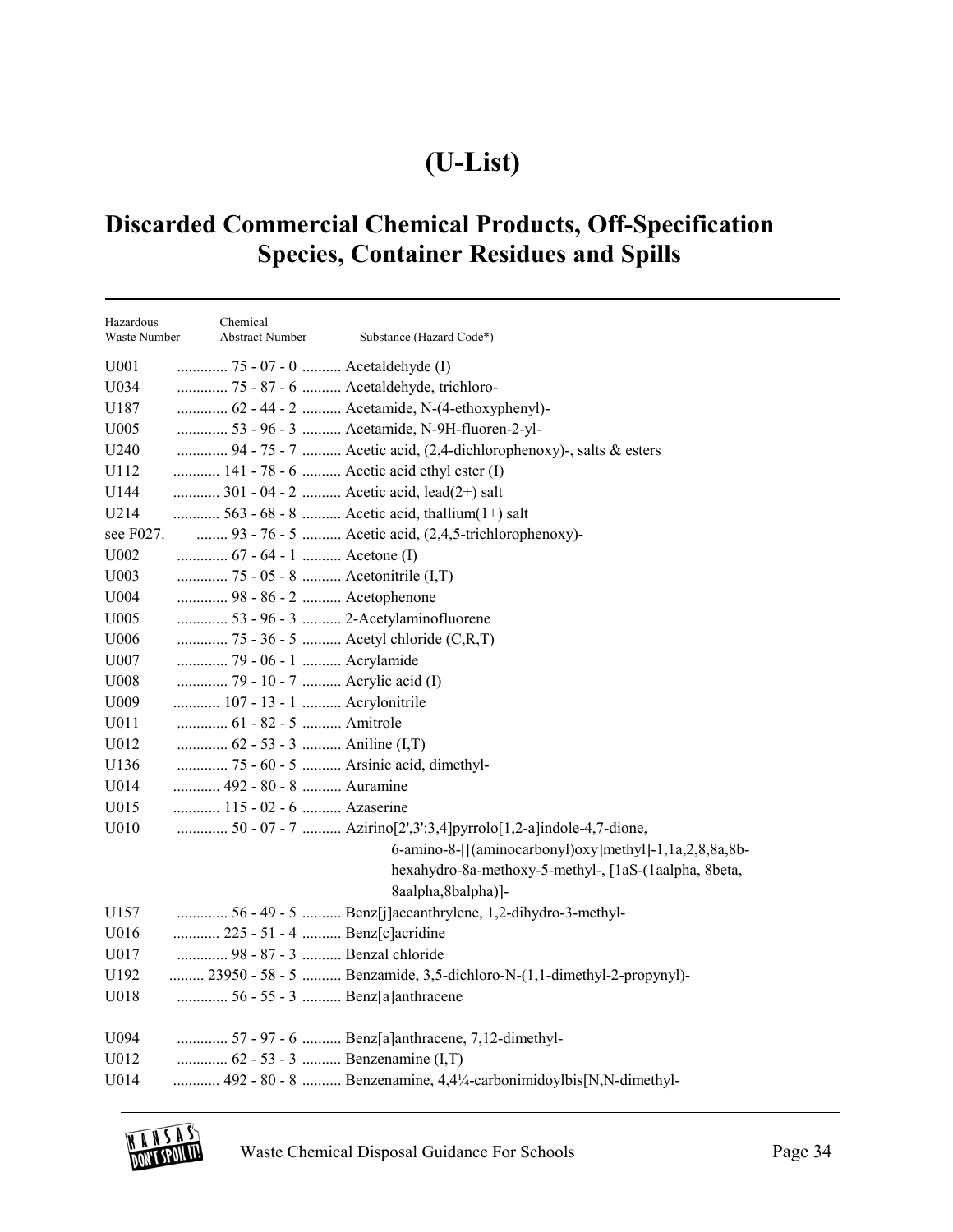| U <sub>049</sub> |                                | 3165 - 93 - 3  Benzenamine, 4-chloro-2-methyl-, hydrochloride         |
|------------------|--------------------------------|-----------------------------------------------------------------------|
| U093             |                                | 60 - 11 - 7  Benzenamine, N,N-dimethyl-4-(phenylazo)-                 |
| U328             |                                | 95 - 53 - 4  Benzenamine, 2-methyl-                                   |
| U353             |                                | 106 - 49 - 0  Benzenamine, 4-methyl-                                  |
| U158             |                                | 101 - 14 - 4  Benzenamine, 4,4¼-methylenebis[2-chloro-                |
| U222             |                                | 636 - 21 - 5  Benzenamine, 2-methyl-, hydrochloride                   |
| U181             |                                | 99 - 55 - 8  Benzenamine, 2-methyl-5-nitro-                           |
| U019             |                                |                                                                       |
| U038             |                                | 510 - 15 - 6  Benzeneaceticacid, 4-chloro-alpha-                      |
|                  |                                | (4-chlorophenyl)-alpha-hydroxy-,ethyl ester                           |
| U030             |                                | 101 - 55 - 3  Benzene, 1-bromo-4-phenoxy-                             |
| U035             |                                | 305 - 03 - 3  Benzenebutanoic acid, 4-[bis(2-chloroethyl)amino]-      |
| U037             | 108 - 90 - 7  Benzene, chloro- |                                                                       |
| U221             |                                | 25376 - 45 - 8  Benzenediamine, ar-methyl-                            |
| U028             |                                | 117 - 81 - 7  1,2-Benzenedicarboxylic acid, bis(2-ethylhexyl) ester   |
| U069             |                                | 84 - 74 - 2  1,2-Benzenedicarboxylic acid, dibutyl ester              |
| U088             |                                | 84 - 66 - 2  1,2-Benzenedicarboxylic acid, diethyl ester              |
| U102             |                                | 131 - 11 - 3  1,2-Benzenedicarboxylic acid, dimethyl ester            |
| U107             |                                | 117 - 84 - 0  1,2-Benzenedicarboxylic acid, dioctyl ester             |
| U070             |                                | 95 - 50 - 1  Benzene, 1,2-dichloro-                                   |
| U071             |                                | 541 - 73 - 1  Benzene, 1,3-dichloro-                                  |
| U072             |                                | 106 - 46 - 7  Benzene, 1,4-dichloro-                                  |
| U060             |                                | 72 - 54 - 8  Benzene, 1,1'-(2,2-dichloroethylidene)bis[4-chloro-      |
| U017             |                                | 98 - 87 - 3  Benzene, (dichloromethyl)-                               |
| U223             |                                | 26471 - 62 - 5  Benzene, 1,3-diisocyanatomethyl- (R,T)                |
| U239             |                                | 1330 - 20 - 7  Benzene, dimethyl- (I,T)                               |
| U201             | 108 - 46 - 3  1,3-Benzenediol  |                                                                       |
| U127             |                                | 118 - 74 - 1  Benzene, hexachloro-                                    |
| U056             |                                | 110 - 82 - 7  Benzene, hexahydro- (I)                                 |
| U220             | 108 - 88 - 3  Benzene, methyl- |                                                                       |
| U105             |                                | 121 - 14 - 2  Benzene, 1-methyl-2,4-dinitro-                          |
| U106             |                                | 606 - 20 - 2  Benzene, 2-methyl-1,3-dinitro-                          |
| U055             |                                | 98 - 82 - 8  Benzene, (1-methylethyl)- (I)                            |
| U169             | 98 - 95 - 3  Benzene, nitro-   |                                                                       |
| U183             |                                | 608 - 93 - 5  Benzene, pentachloro-                                   |
| U185             |                                | 82 - 68 - 8  Benzene, pentachloronitro-                               |
| U020             |                                | 98 - 09 - 9  Benzenesulfonic acid chloride (C,R)                      |
| U020             |                                | 98 - 09 - 9  Benzenesulfonyl chloride (C,R)                           |
| U <sub>207</sub> |                                | 95 - 94 - 3  Benzene, 1,2,4,5-tetrachloro-                            |
| U061             |                                | 50 - 29 - 3  Benzene, 1,1'-(2,2,2-trichloroethylidene)bis[4-chloro-   |
|                  |                                |                                                                       |
| U247             |                                | 72 - 43 - 5  Benzene, 1,1'-(2,2,2-trichloroethylidene)bis[4- methoxy- |
| U023             |                                | 98 - 07 - 7  Benzene, (trichloromethyl)-                              |
| U234             |                                | 99 - 35 - 4  Benzene, 1,3,5-trinitro-                                 |
| U021             | 92 - 87 - 5  Benzidine         |                                                                       |
| U202             |                                | 81 - 07 - 2  1,2-Benzisothiazol-3(2H)-one, 1,1-dioxide, & salts       |
| U203             |                                | 94 - 59 - 7  1,3-Benzodioxole, 5-(2-propenyl)-                        |
|                  |                                |                                                                       |

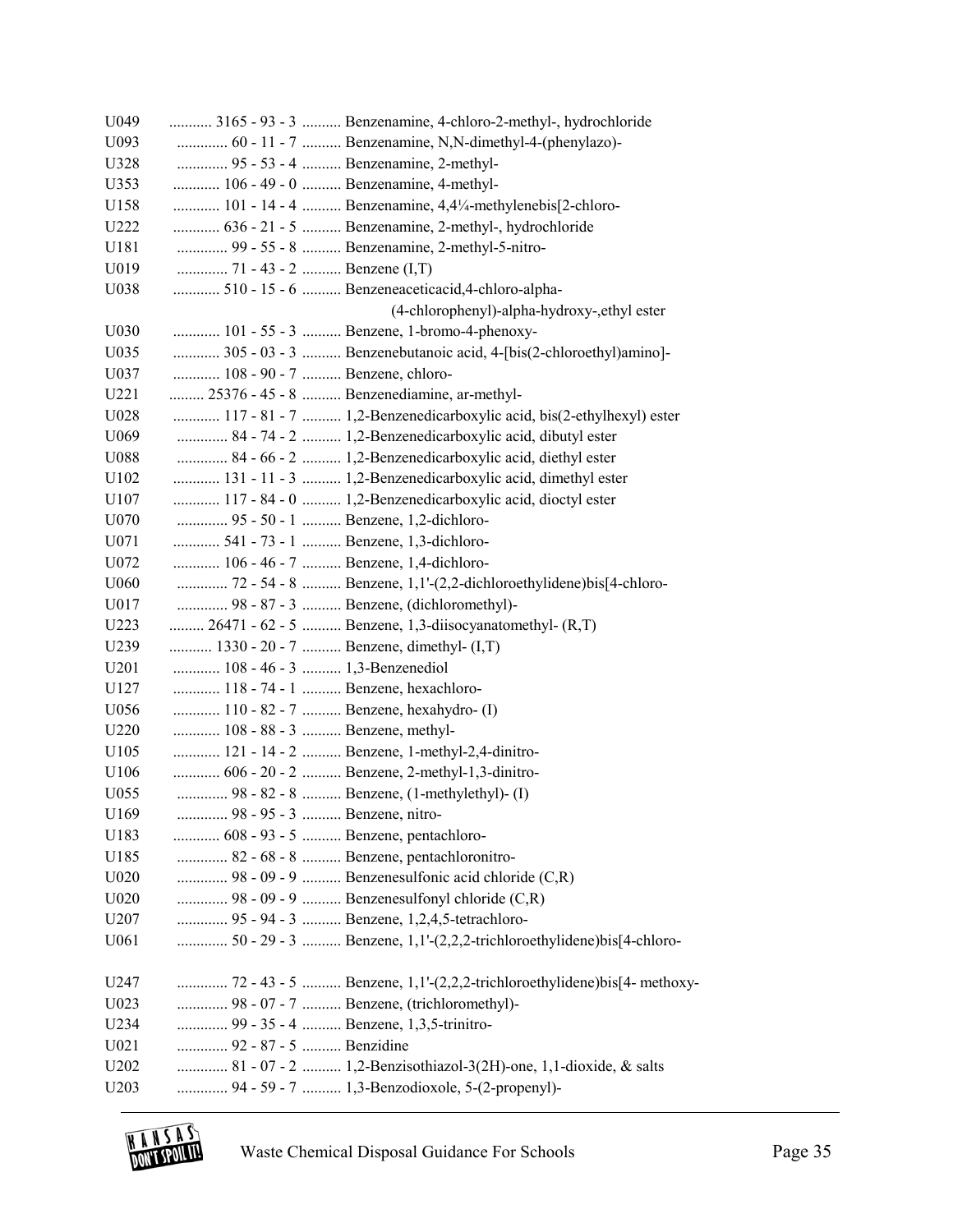| U141 |                                  | 120 - 58 - 1  1,3-Benzodioxole, 5-(1-propenyl)-                                           |
|------|----------------------------------|-------------------------------------------------------------------------------------------|
| U090 |                                  | 94 - 58 - 6  1,3-Benzodioxole, 5-propyl-                                                  |
| U064 |                                  | 189 - 55 - 9  Benzo[rst]pentaphene                                                        |
| U248 |                                  | 81 - 81 - 2  2H-1-Benzopyran-2-one, 4-hydroxy-3-(3-oxo-1-phenyl-butyl)-, &                |
|      |                                  | salts, when present at concentrations of 0.3% or less                                     |
| U022 | 50 - 32 - 8  Benzo[a]pyrene      |                                                                                           |
| U197 | 106 - 51 - 4  p-Benzoquinone     |                                                                                           |
| U023 |                                  | 98 - 07 - 7  Benzotrichloride (C,R,T)                                                     |
| U085 | 1464 - 53 - 5  2,2¼-Bioxirane    |                                                                                           |
| U021 |                                  | 92 - 87 - 5  [1,1'-Biphenyl]-4,4'-diamine                                                 |
| U073 |                                  | 91 - 94 - 1  [1,1 P-Biphenyl]-4,4 P-diamine, 3,3 P-dichloro-                              |
| U091 |                                  | 119 - 90 - 4  [1,1 P-Biphenyl]-4,4 P-diamine, 3,3 P-dimethoxy-                            |
| U095 |                                  | 119 - 93 - 7  [1,1 P-Biphenyl]-4,4 P-diamine, 3,3 P-dimethyl-                             |
| U225 | 75 - 25 - 2  Bromoform           |                                                                                           |
| U030 |                                  | 101 - 55 - 3  4-Bromophenyl phenyl ether                                                  |
| U128 |                                  | 87 - 68 - 3  1,3-Butadiene, 1,1,2,3,4,4-hexachloro-                                       |
| U172 |                                  | 924 - 16 - 3  1-Butanamine, N-butyl-N-nitroso-                                            |
| U031 |                                  |                                                                                           |
| U159 | 78 - 93 - 3  2-Butanone (I,T)    |                                                                                           |
| U160 |                                  | 1338 - 23 - 4  2-Butanone, peroxide (R,T)                                                 |
| U053 | 4170 - 30 - 3  2-Butenal         |                                                                                           |
| U074 |                                  | 764 - 41 - 0  2-Butene, 1,4-dichloro- (I,T)                                               |
| U143 |                                  | 303 - 34 - 4  2-Butenoic acid, 2-methyl-, 7-[[2,3-dihydroxy-                              |
|      |                                  | 2-(1-methoxyethyl)-3-methyl-1-oxobutoxy]methyl]-                                          |
|      |                                  | 2,3,5,7a-tetrahydro-1H-pyrrolizin-1-yl ester,                                             |
|      |                                  | $[1S-[1a]pha(Z),7(2S*,3R*),7aa]pha]$ ]-                                                   |
| U031 |                                  |                                                                                           |
| U136 | 75 - 60 - 5  Cacodylic acid      |                                                                                           |
| U032 | 13765 - 19 - 0  Calcium chromate |                                                                                           |
| U238 |                                  | 51 - 79 - 6  Carbamic acid, ethyl ester                                                   |
| U178 |                                  | 615 - 53 - 2  Carbamic acid, methylnitroso-, ethyl ester                                  |
| U097 |                                  | 79 - 44 - 7  Carbamic chloride, dimethyl-                                                 |
| U114 |                                  | 111 - 54 - 6  Carbamodithioic acid, 1,2-ethanediylbis-, salts & esters                    |
| U062 |                                  | 2303 - 16 - 4  Carbamothioic acid, bis(1-methylethyl)-, S-(2,3-dichloro-2-propenyl) ester |
| U215 |                                  | 6533 - 73 - 9  Carbonic acid, dithallium(1+) salt                                         |
| U033 |                                  | 353 - 50 - 4  Carbonic difluoride                                                         |
| U156 |                                  | 79 - 22 - 1  Carbonochloridic acid, methyl ester (I,T)                                    |
|      |                                  |                                                                                           |
| U033 |                                  | 353 - 50 - 4  Carbon oxyfluoride (R,T)                                                    |
| U211 |                                  | 56 - 23 - 5  Carbon tetrachloride                                                         |
| U034 | 75 - 87 - 6  Chloral             |                                                                                           |
| U035 | 305 - 03 - 3  Chlorambucil       |                                                                                           |
| U036 |                                  | 57 - 74 - 9  Chlordane, alpha & gamma isomers                                             |
| U026 | 494 - 03 - 1  Chlornaphazin      |                                                                                           |
| U037 | 108 - 90 - 7  Chlorobenzene      |                                                                                           |
| U038 | 510 - 15 - 6  Chlorobenzilate    |                                                                                           |
| U039 | 59 - 50 - 7  p-Chloro-m-cresol   |                                                                                           |

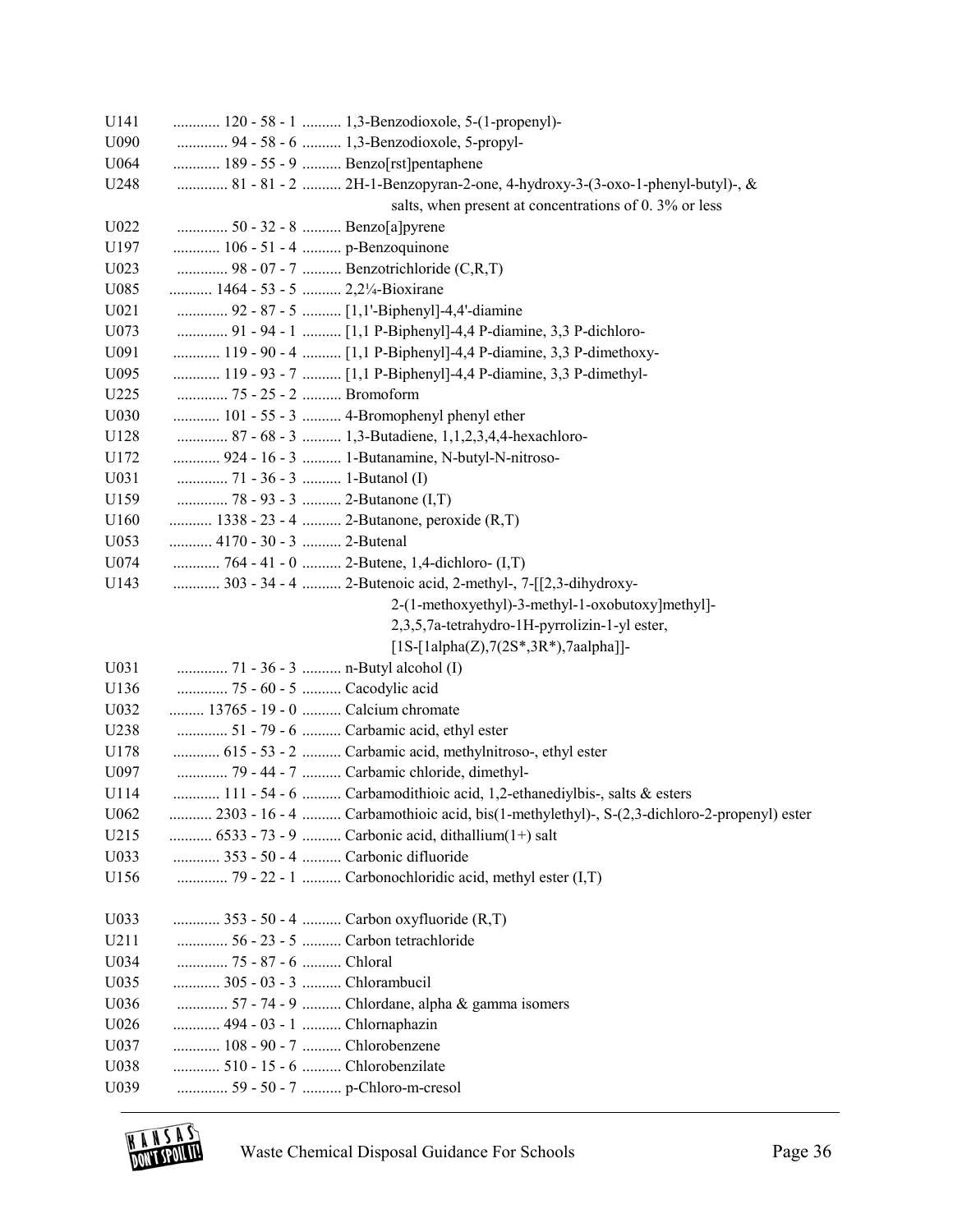| U042 |                                   | 110 - 75 - 8  2-Chloroethyl vinyl ether                   |
|------|-----------------------------------|-----------------------------------------------------------|
| U044 | 67 - 66 - 3  Chloroform           |                                                           |
| U046 |                                   | 107 - 30 - 2  Chloromethyl methyl ether                   |
| U047 |                                   | 91 - 58 - 7  beta-Chloronaphthalene                       |
| U048 | 95 - 57 - 8  o-Chlorophenol       |                                                           |
| U049 |                                   | 3165 - 93 - 3  4-Chloro-o-toluidine, hydrochloride        |
| U032 |                                   | 13765 - 19 - 0  Chromic acid H2CrO4, calcium salt         |
| U050 | 218 - 01 - 9  Chrysene            |                                                           |
|      |                                   |                                                           |
| U052 |                                   | 1319 - 77 - 3  Cresol (Cresylic acid)                     |
| U053 | 4170 - 30 - 3  Crotonaldehyde     |                                                           |
| U055 | 98 - 82 - 8  Cumene (I)           |                                                           |
| U246 |                                   | 506 - 68 - 3  Cyanogen bromide (CN)Br                     |
| U197 |                                   | 106 - 51 - 4  2,5-Cyclohexadiene-1,4-dione                |
| U056 | 110 - 82 - 7  Cyclohexane (I)     |                                                           |
| U129 |                                   | 58 - 89 - 9  Cyclohexane, 1,2,3,4,5,6-hexachloro-,        |
|      |                                   | 1alpha,2alpha,3beta,4alpha,5alpha,6beta)-                 |
| U057 | 108 - 94 - 1  Cyclohexanone (I)   |                                                           |
| U130 |                                   | 77 - 47 - 4  1,3-Cyclopentadiene, 1,2,3,4,5,5-hexachloro- |
| U058 | 50 - 18 - 0  Cyclophosphamide     |                                                           |
| U240 |                                   | 94 - 75 - 7  2,4-D, salts & esters                        |
| U059 | 20830 - 81 - 3  Daunomycin        |                                                           |
| U060 | 72 - 54 - 8  DDD                  |                                                           |
| U061 | 50 - 29 - 3  DDT                  |                                                           |
| U062 | 2303 - 16 - 4  Diallate           |                                                           |
| U063 |                                   | 53 - 70 - 3  Dibenz[a,h]anthracene                        |
| U064 | 189 - 55 - 9  Dibenzo[a,i]pyrene  |                                                           |
| U066 |                                   | 96 - 12 - 8  1,2-Dibromo-3-chloropropane                  |
| U069 | 84 - 74 - 2  Dibutyl phthalate    |                                                           |
| U070 | 95 - 50 - 1  o-Dichlorobenzene    |                                                           |
| U071 | 541 - 73 - 1  m-Dichlorobenzene   |                                                           |
| U072 | 106 - 46 - 7  p-Dichlorobenzene   |                                                           |
| U073 |                                   | 91 - 94 - 1  3,3 P-Dichlorobenzidine                      |
| U074 |                                   | 764 - 41 - 0  1,4-Dichloro-2-butene (I,T)                 |
|      |                                   |                                                           |
| U075 |                                   | 75 - 71 - 8  Dichlorodifluoromethane                      |
| U078 |                                   | 75 - 35 - 4  1,1-Dichloroethylene                         |
| U079 |                                   | 156 - 60 - 5  1,2-Dichloroethylene                        |
| U025 | 111 - 44 - 4  Dichloroethyl ether |                                                           |
| U027 |                                   | 108 - 60 - 1  Dichloroisopropyl ether                     |
| U024 |                                   | 111 - 91 - 1  Dichloromethoxy ethane                      |
| U081 | 120 - 83 - 2  2,4-Dichlorophenol  |                                                           |
| U082 | 87 - 65 - 0  2,6-Dichlorophenol   |                                                           |
| U084 |                                   | 542 - 75 - 6  1,3-Dichloropropene                         |
| U085 |                                   | 1464 - 53 - 5  1,2:3,4-Diepoxybutane (I,T)                |
| U108 |                                   | 123 - 91 - 1  1,4-Diethyleneoxide                         |
| U028 |                                   | 117 - 81 - 7  Diethylhexyl phthalate                      |
|      |                                   |                                                           |

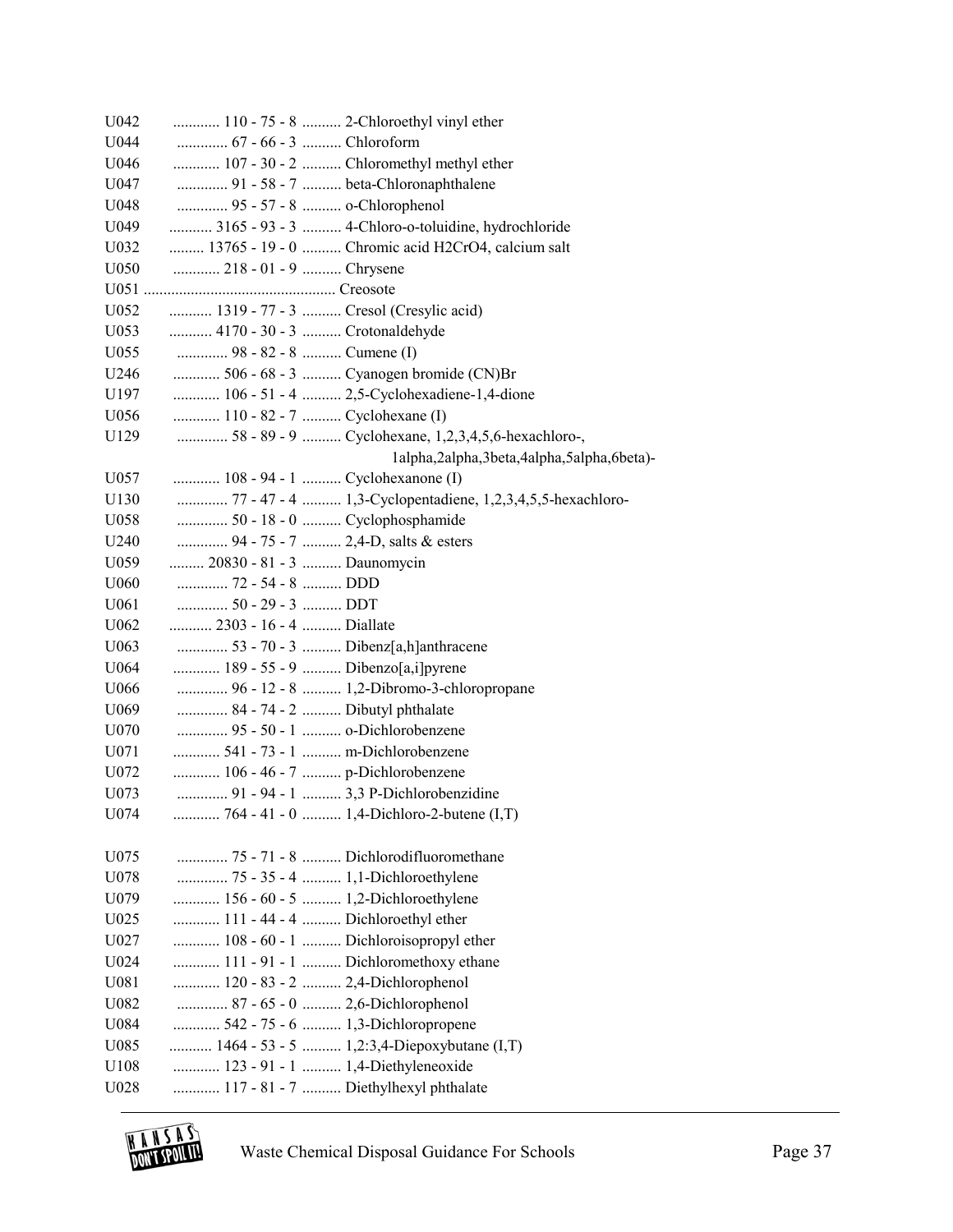| U086 |                                     | 1615 - 80 - 1  N, N P-Diethylhydrazine                   |
|------|-------------------------------------|----------------------------------------------------------|
| U087 |                                     | 3288 - 58 - 2  O,O-Diethyl S-methyl dithiophosphate      |
| U088 | 84 - 66 - 2  Diethyl phthalate      |                                                          |
| U089 | 56 - 53 - 1  Diethylstilbesterol    |                                                          |
| U090 | 94 - 58 - 6  Dihydrosafrole         |                                                          |
| U091 |                                     | 119 - 90 - 4  3,3 P-Dimethoxybenzidine                   |
| U092 | 124 - 40 - 3  Dimethylamine (I)     |                                                          |
| U093 |                                     | 60 - 11 - 7  p-Dimethylaminoazobenzene                   |
| U094 |                                     | 57 - 97 - 6  7,12-Dimethylbenz[a]anthracene              |
| U095 |                                     | 119 - 93 - 7  3,3 P-Dimethylbenzidine                    |
| U096 |                                     | 80 - 15 - 9  alpha,alpha-Dimethylbenzylhydroperoxide (R) |
| U097 |                                     | 79 - 44 - 7  Dimethylcarbamoyl chloride                  |
| U098 |                                     | 57 - 14 - 7  1,1-Dimethylhydrazine                       |
| U099 | 540 - 73 - 8  1,2-Dimethylhydrazine |                                                          |
| U101 | 105 - 67 - 9  2,4-Dimethylphenol    |                                                          |
| U102 | 131 - 11 - 3  Dimethyl phthalate    |                                                          |
| U103 | 77 - 78 - 1  Dimethyl sulfate       |                                                          |
| U105 | 121 - 14 - 2  2,4-Dinitrotoluene    |                                                          |
| U106 | 606 - 20 - 2  2,6-Dinitrotoluene    |                                                          |
| U107 | 117 - 84 - 0  Di-n-octyl phthalate  |                                                          |
| U108 | 123 - 91 - 1  1,4-Dioxane           |                                                          |
| U109 | 122 - 66 - 7  1,2-Diphenylhydrazine |                                                          |
| U110 | 142 - 84 - 7  Dipropylamine (I)     |                                                          |
| U111 |                                     | 621 - 64 - 7  Di-n-propylnitrosamine                     |
| U041 | 106 - 89 - 8  Epichlorohydrin       |                                                          |
| U001 | 75 - 07 - 0  Ethanal (I)            |                                                          |
| U174 |                                     | 55 - 18 - 5  Ethanamine, N-ethyl-N-nitroso-              |
| U155 | 91 - 80 - 5  1,2-Ethanediamine,     |                                                          |
|      |                                     | N,N-dimethyl-N P-2-pyridinyl-N P-(2-thienylmethyl)-      |
| U067 | 106 - 93 - 4  Ethane, 1,2-dibromo-  |                                                          |
| U076 | 75 - 34 - 3  Ethane, 1,1-dichloro-  |                                                          |
| U077 | 107 - 06 - 2  Ethane, 1,2-dichloro- |                                                          |
| U131 | 67 - 72 - 1  Ethane, hexachloro-    |                                                          |
| U024 |                                     | 111 - 91 - 1  Ethane, 1,1 P-[methylenebis(oxy)]          |
|      |                                     | bis[2-chloro-                                            |
| U117 |                                     | 60 - 29 - 7  Ethane, 1,1 P-oxybis-(I)                    |
| U025 |                                     | 111 - 44 - 4  Ethane, 1,1 P-oxybis[2-chloro-             |
| U184 | 76 - 01 - 7  Ethane, pentachloro-   |                                                          |
| U208 |                                     | 630 - 20 - 6  Ethane, 1,1,1,2-tetrachloro-               |
| U209 |                                     | 79 - 34 - 5  Ethane, 1,1,2,2-tetrachloro-                |
| U218 | 62 - 55 - 5  Ethanethioamide        |                                                          |
| U226 |                                     | 71 - 55 - 6  Ethane, 1,1,1-trichloro-                    |
| U227 |                                     | 79 - 00 - 5  Ethane, 1,1,2-trichloro-                    |
| U359 | 110 - 80 - 5  Ethanol, 2-ethoxy-    |                                                          |
| U173 |                                     | 1116 - 54 - 7  Ethanol, 2,2 P-(nitrosoimino) bis-        |
| U004 | 98 - 86 - 2  Ethanone, 1-phenyl-    |                                                          |

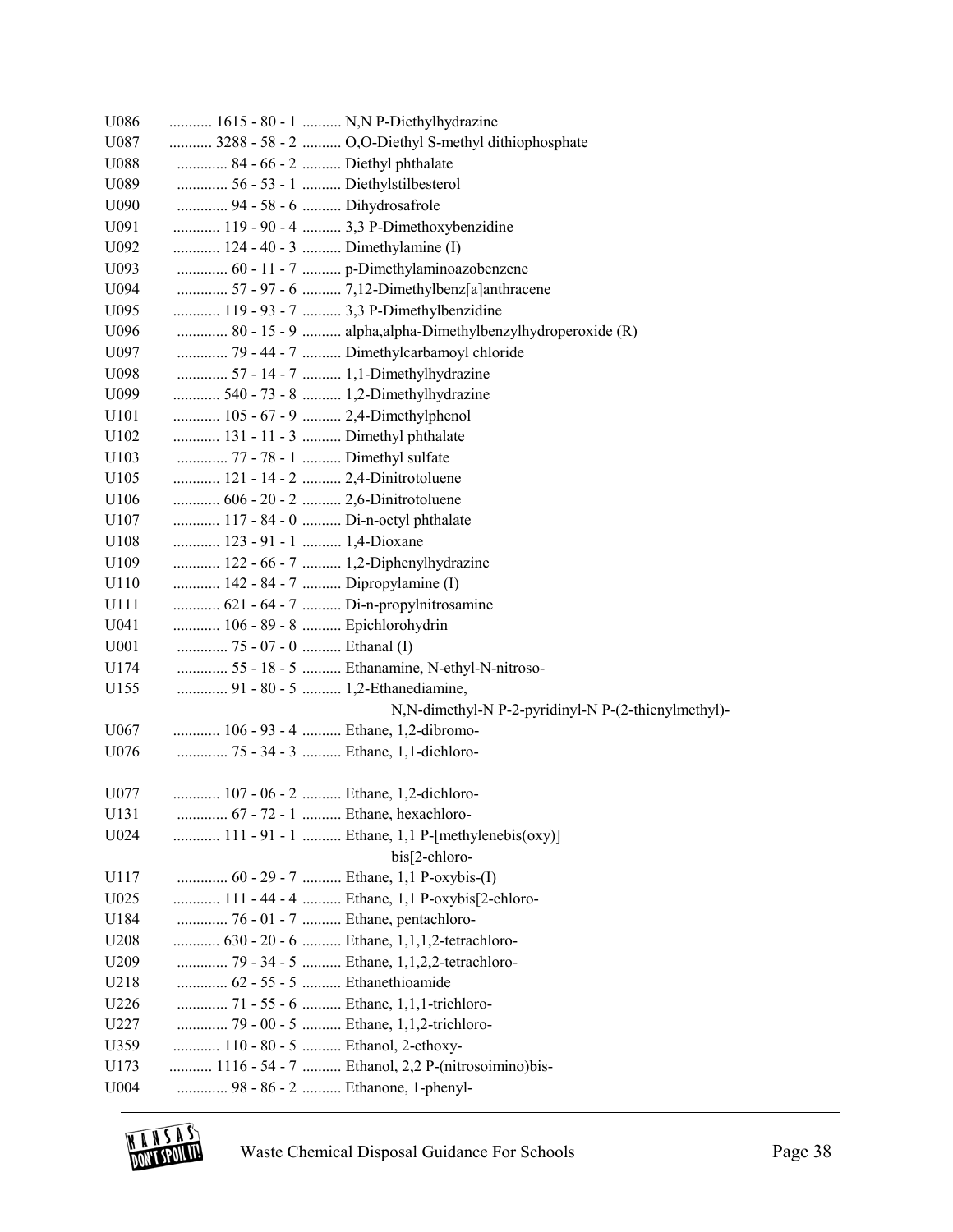| U043             | 75 - 01 - 4  Ethene, chloro-                                     |                                                                              |
|------------------|------------------------------------------------------------------|------------------------------------------------------------------------------|
| U042             |                                                                  | 110 - 75 - 8  Ethene, (2-chloroethoxy)-                                      |
| U078             | 75 - 35 - 4  Ethene, 1, 1-dichloro-                              |                                                                              |
| U079             |                                                                  | 156 - 60 - 5  Ethene, 1,2-dichloro-, (E)-                                    |
| U210             | 127 - 18 - 4  Ethene, tetrachloro-                               |                                                                              |
| U228             | 79 - 01 - 6  Ethene, trichloro-                                  |                                                                              |
| U112             | 141 - 78 - 6  Ethyl acetate (I)                                  |                                                                              |
| U113             | 140 - 88 - 5  Ethyl acrylate (I)                                 |                                                                              |
| U238             |                                                                  | 51 - 79 - 6  Ethyl carbamate (urethane)                                      |
| U117             | 60 - 29 - 7  Ethyl ether (I)                                     |                                                                              |
| U114             |                                                                  | 111 - 54 - 6  Ethylenebisdithiocarbamic acid, salts & esters                 |
| U067             | 106 - 93 - 4  Ethylene dibromide                                 |                                                                              |
| U077             | 107 - 06 - 2  Ethylene dichloride                                |                                                                              |
| U359             |                                                                  | 110 - 80 - 5  Ethylene glycol monoethyl ether                                |
| U115             | 75 - 21 - 8  Ethylene oxide (I,T)                                |                                                                              |
| U116             | 96 - 45 - 7  Ethylenethiourea                                    |                                                                              |
| U076             | 75 - 34 - 3  Ethylidene dichloride                               |                                                                              |
| U118             | 97 - 63 - 2  Ethyl methacrylate                                  |                                                                              |
| U119             |                                                                  | 62 - 50 - 0  Ethyl methanesulfonate                                          |
| U120             | 206 - 44 - 0  Fluoranthene                                       |                                                                              |
| U122             | 50 - 00 - 0  Formaldehyde                                        |                                                                              |
| U123             | 64 - 18 - 6  Formic acid (C,T)                                   |                                                                              |
| U124             | 110 - 00 - 9  Furan (I)                                          |                                                                              |
| U125             |                                                                  | 98 - 01 - 1  2-Furancarboxaldehyde (I)                                       |
| U147             | 108 - 31 - 6  2,5-Furandione                                     |                                                                              |
| U213             | 109 - 99 - 9  Furan, tetrahydro-(I)                              |                                                                              |
| U125             | 98 - 01 - 1  Furfural (I)                                        |                                                                              |
| U124             | 110 - 00 - 9  Furfuran (I)                                       |                                                                              |
|                  |                                                                  |                                                                              |
| U <sub>206</sub> |                                                                  | 18883 - 66 - 4  Glucopyranose, 2-deoxy-2-(3-methyl-3-nitrosoureido)-, D-     |
| U <sub>206</sub> |                                                                  | 18883 - 66 - 4  D-Glucose, 2-deoxy-2-[[(methylnitrosoamino)-carbonyl]amino]- |
| U126             | 765 - 34 - 4  Glycidylaldehyde                                   |                                                                              |
| U163             |                                                                  | 70 - 25 - 7  Guanidine, N-methyl-N P-nitro-N-nitroso-                        |
| U127             | 118 - 74 - 1  Hexachlorobenzene                                  |                                                                              |
| U128<br>U130     | 87 - 68 - 3  Hexachlorobutadiene                                 |                                                                              |
|                  | 67 - 72 - 1  Hexachloroethane                                    | 77 - 47 - 4  Hexachlorocyclopentadiene                                       |
| U131             |                                                                  |                                                                              |
| U132<br>U243     | 70 - 30 - 4  Hexachlorophene<br>1888 - 71 - 7  Hexachloropropene |                                                                              |
| U133             | 302 - 01 - 2  Hydrazine (R,T)                                    |                                                                              |
| U086             | 1615 - 80 - 1  Hydrazine, 1,2-diethyl-                           |                                                                              |
| U098             |                                                                  | 57 - 14 - 7  Hydrazine, 1,1-dimethyl-                                        |
| U099             |                                                                  | 540 - 73 - 8  Hydrazine, 1,2-dimethyl-                                       |
| U109             |                                                                  | 122 - 66 - 7  Hydrazine, 1,2-diphenyl-                                       |
| U134             |                                                                  | 7664 - 39 - 3  Hydrofluoric acid (C,T)                                       |
| U134             |                                                                  | 7664 - 39 - 3  Hydrogen fluoride (C,T)                                       |
| U135             | 7783 - 06 - 4  Hydrogen sulfide                                  |                                                                              |
|                  |                                                                  |                                                                              |

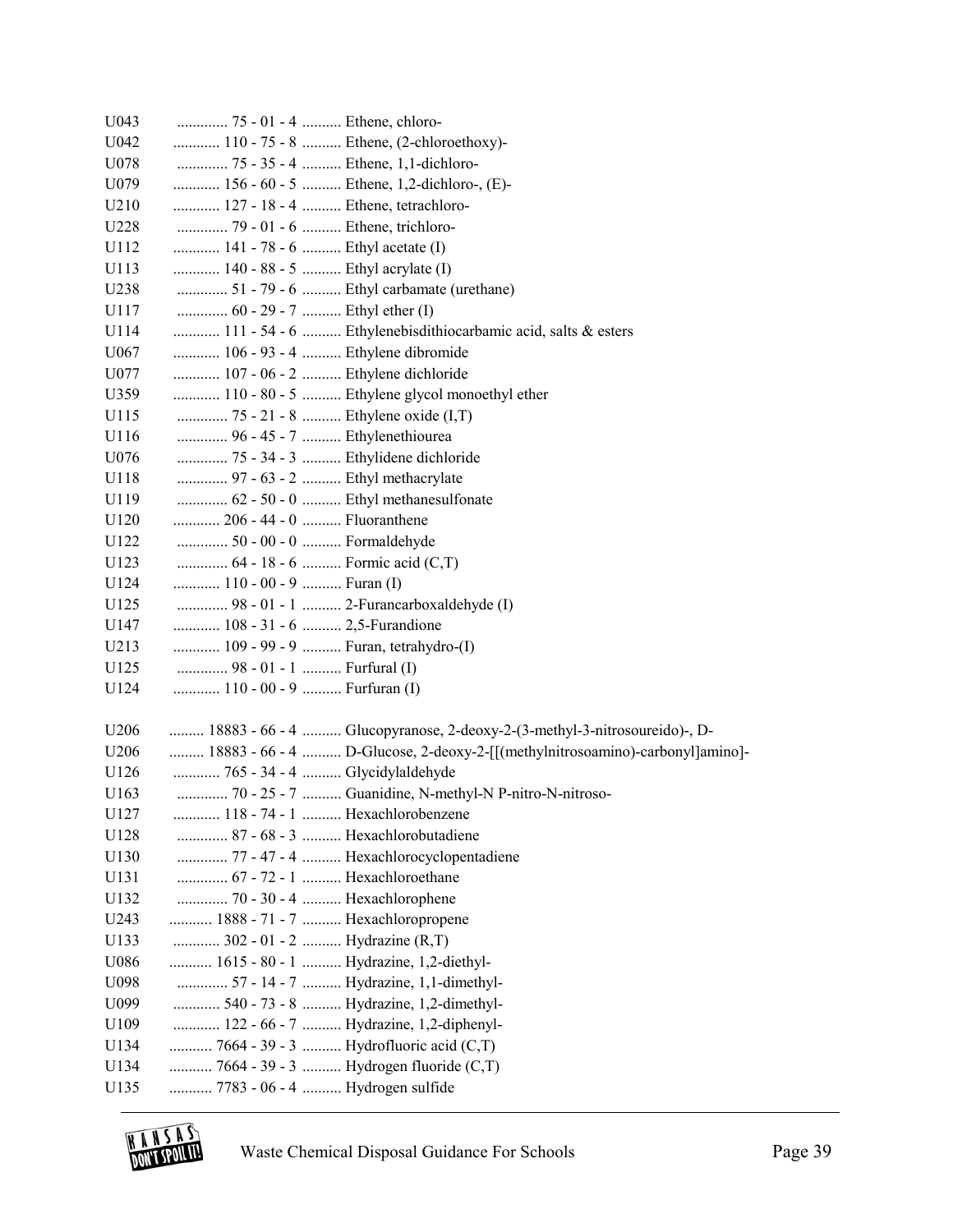| U135         | 7783 - 06 - 4  Hydrogen sulfide H2S                          |                                                             |
|--------------|--------------------------------------------------------------|-------------------------------------------------------------|
| U096         |                                                              | 80 - 15 - 9  Hydroperoxide, 1-methyl-1-phenylethyl- (R)     |
| U116         | 96 - 45 - 7  2-Imidazolidinethione                           |                                                             |
| U137         | 193 - 39 - 5  Indeno[1,2,3-cd]pyrene                         |                                                             |
| U190         | 85 - 44 - 9  1,3-Isobenzofurandione                          |                                                             |
| U140         | 78 - 83 - 1  Isobutyl alcohol $(I, T)$                       |                                                             |
| U141         | 120 - 58 - 1  Isosafrole                                     |                                                             |
| U142         | 143 - 50 - 0  Kepone                                         |                                                             |
| U143         | 303 - 34 - 4  Lasiocarpine                                   |                                                             |
| U144         | 301 - 04 - 2  Lead acetate                                   |                                                             |
| U146         |                                                              | 1335 - 32 - 6  Lead, bis(acetato-O)tetrahydroxytri-         |
| U145         | 7446 - 27 - 7  Lead phosphate                                |                                                             |
| U146         | 1335 - 32 - 6  Lead subacetate                               |                                                             |
| U129         | 58 - 89 - 9  Lindane                                         |                                                             |
| U163         | 70 - 25 - 7  MNNG                                            |                                                             |
| U147         | 108 - 31 - 6  Maleic anhydride                               |                                                             |
| U148         | 123 - 33 - 1  Maleic hydrazide                               |                                                             |
| U149         | 109 - 77 - 3  Malononitrile                                  |                                                             |
| U150         | 148 - 82 - 3  Melphalan                                      |                                                             |
| U151         | 7439 - 97 - 6  Mercury                                       |                                                             |
| U152         | 126 - 98 - 7  Methacrylonitrile (I, T)                       |                                                             |
| U092         |                                                              | 124 - 40 - 3  Methanamine, N-methyl- (I)                    |
| U029         | 74 - 83 - 9  Methane, bromo-                                 |                                                             |
| U045         | 74 - 87 - 3  Methane, chloro- (I, T)                         |                                                             |
| U046         |                                                              | 107 - 30 - 2  Methane, chloromethoxy-                       |
|              |                                                              |                                                             |
| U068         | 74 - 95 - 3  Methane, dibromo-                               |                                                             |
| U080         | 75 - 09 - 2  Methane, dichloro-                              |                                                             |
| U075         |                                                              | 75 - 71 - 8  Methane, dichlorodifluoro-                     |
| U138         | 74 - 88 - 4  Methane, iodo-                                  |                                                             |
| U119         |                                                              | 62 - 50 - 0  Methanesulfonic acid, ethyl ester              |
| U211         | 56 - 23 - 5  Methane, tetrachloro-                           |                                                             |
| U153         | 74 - 93 - 1  Methanethiol (I, T)                             |                                                             |
| U225         | 75 - 25 - 2  Methane, tribromo-                              |                                                             |
| U044         | 67 - 66 - 3  Methane, trichloro-                             |                                                             |
| U121         |                                                              | 75 - 69 - 4  Methane, trichlorofluoro-                      |
| U036         |                                                              | 57 - 74 - 9  4,7-Methano-1H-indene, 1, 2, 4, 5, 6, 7, 8, 8- |
|              |                                                              | octachloro-2,3,3a,4,7,7a-hexahydro-                         |
| U154         |                                                              |                                                             |
| U155         | 91 - 80 - 5  Methapyrilene                                   |                                                             |
| U142         |                                                              | 143 - 50 - 0  1,3,4-Metheno-2H-cyclobuta[cd]pentalen-2-one, |
|              |                                                              | 1,1a,3,3a,4,5,5,5a,5b,6-decachlorooctahydro-                |
| U247         | 72 - 43 - 5  Methoxychlor<br>67 - 56 - 1  Methyl alcohol (I) |                                                             |
| U154<br>U029 | 74 - 83 - 9  Methyl bromide                                  |                                                             |
|              | 504 - 60 - 9  1-Methylbutadiene (I)                          |                                                             |
| U186         |                                                              |                                                             |
| U045         | 74 - 87 - 3  Methyl chloride (I,T)                           |                                                             |

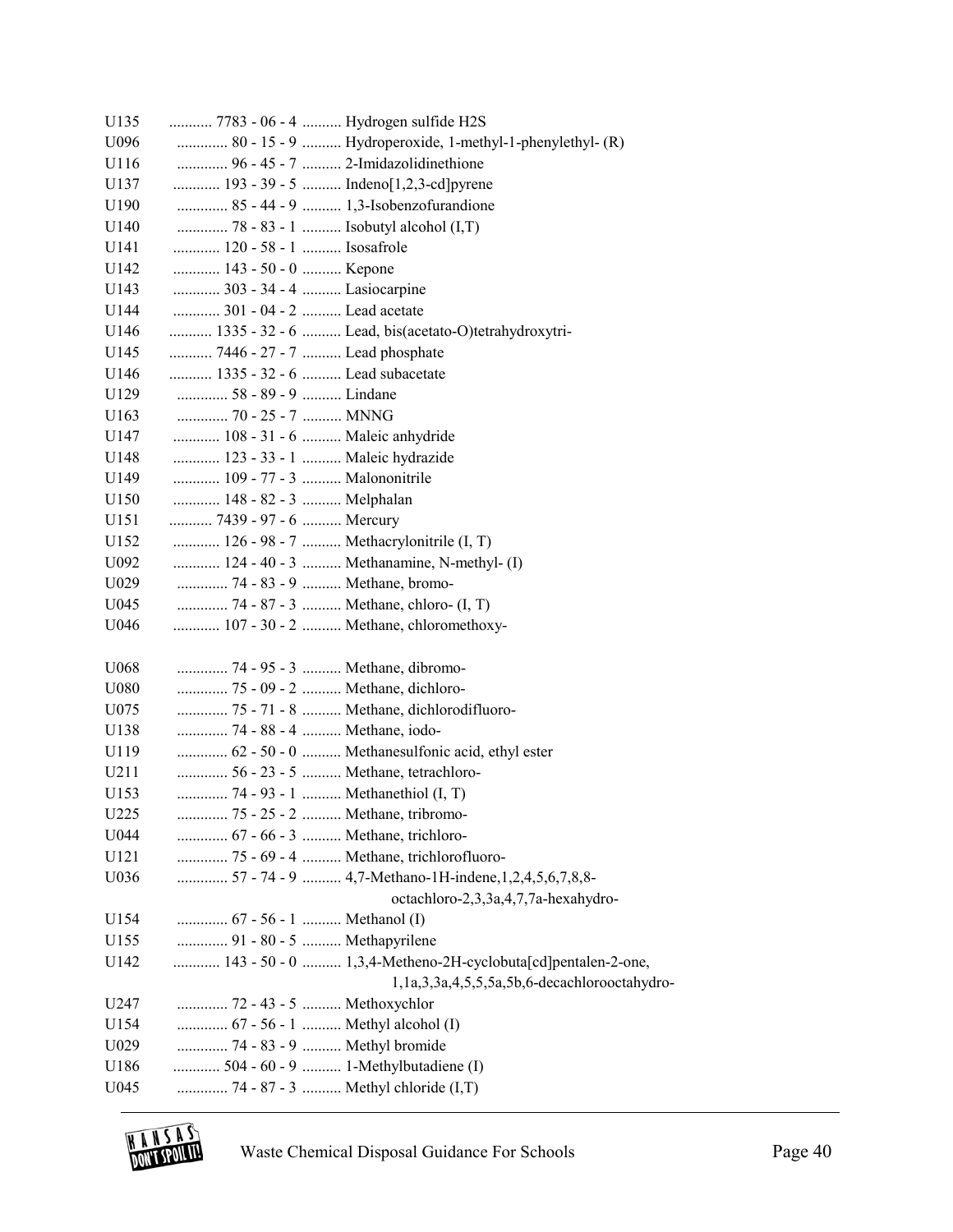| U156 |                                    | 79 - 22 - 1  Methyl chlorocarbonate (I,T)                                    |
|------|------------------------------------|------------------------------------------------------------------------------|
| U226 | 71 - 55 - 6  Methyl chloroform     |                                                                              |
| U157 |                                    | 56 - 49 - 5  3-Methylcholanthrene                                            |
| U158 |                                    | 101 - 14 - 4  4,4 P-Methylenebis(2-chloroaniline)                            |
| U068 | 74 - 95 - 3  Methylene bromide     |                                                                              |
| U080 | 75 - 09 - 2  Methylene chloride    |                                                                              |
| U159 |                                    | 78 - 93 - 3  Methyl ethyl ketone (MEK) (I,T)                                 |
| U160 |                                    | 1338 - 23 - 4  Methyl ethyl ketone peroxide $(R, T)$                         |
| U138 | 74 - 88 - 4  Methyl iodide         |                                                                              |
| U161 |                                    | 108 - 10 - 1  Methyl isobutyl ketone (I)                                     |
| U162 |                                    | 80 - 62 - 6  Methyl methacrylate (I,T)                                       |
| U161 |                                    | 108 - 10 - 1  4-Methyl-2-pentanone (I)                                       |
| U164 | 56 - 04 - 2  Methylthiouracil      |                                                                              |
| U010 | 50 - 07 - 7  Mitomycin C           |                                                                              |
| U059 |                                    | 20830 - 81 - 3  5,12-Naphthacenedione, 8-acetyl-10-[(3-amino-2,3,6-trideoxy) |
|      |                                    | -alpha-L-lyxo-hexopyranosyl)oxy] -7,8,9,10-tetrahydro-6,8,11-                |
|      |                                    | trihydroxy-1-methoxy-, (8S-cis)-                                             |
| U167 | 134 - 32 - 7  1-Naphthalenamine    |                                                                              |
| U168 | 91 - 59 - 8  2-Naphthalenamine     |                                                                              |
| U026 |                                    | 494 - 03 - 1  Naphthalenamine, N,N P-bis(2-chloroethyl)-                     |
| U165 | 91 - 20 - 3  Naphthalene           |                                                                              |
| U047 |                                    | 91 - 58 - 7  Naphthalene, 2-chloro-                                          |
|      |                                    |                                                                              |
| U166 |                                    | 130 - 15 - 4  1,4-Naphthalenedione                                           |
| U236 |                                    | 72 - 57 - 1  2,7-Naphthalenedisulfonic acid,                                 |
|      |                                    | 3,3 P-[(3,3 P-dimethyl[1,1 P-biphenyl]-4,4 P-diyl)                           |
|      |                                    | bis(azo)bis[5-amino-4-hydroxy]-, tetrasodium salt                            |
| U166 | 130 - 15 - 4  1,4-Naphthoquinone   |                                                                              |
| U167 | 134 - 32 - 7  alpha-Naphthylamine  |                                                                              |
| U168 | 91 - 59 - 8  beta-Naphthylamine    |                                                                              |
| U217 |                                    | 10102 - 45 - 1  Nitric acid, thallium(1+) salt                               |
| U169 | 98 - 95 - 3  Nitrobenzene (I,T)    |                                                                              |
| U170 | 100 - 02 - 7  p-Nitrophenol        |                                                                              |
| U171 | 79 - 46 - 9  2-Nitropropane (I,T)  |                                                                              |
| U172 |                                    | 924 - 16 - 3  N-Nitrosodi-n-butylamine                                       |
| U173 |                                    | 1116 - 54 - 7  N-Nitrosodiethanolamine                                       |
| U174 |                                    | 55 - 18 - 5  N-Nitrosodiethylamine                                           |
| U176 |                                    | 759 - 73 - 9  N-Nitroso-N-ethylurea                                          |
| U177 |                                    | 684 - 93 - 5  N-Nitroso-N-methylurea                                         |
| U178 |                                    | 615 - 53 - 2  N-Nitroso-N-methylurethane                                     |
| U179 | 100 - 75 - 4  N-Nitrosopiperidine  |                                                                              |
| U180 | 930 - 55 - 2  N-Nitrosopyrrolidine |                                                                              |
| U181 | 99 - 55 - 8  5-Nitro-o-toluidine   |                                                                              |
| U193 |                                    | 1120 - 71 - 4  1,2-Oxathiolane, 2,2-dioxide                                  |
| U058 |                                    | 50 - 18 - 0  2H-1,3,2-Oxazaphosphorin-2-amine,                               |
|      |                                    | N,N-bis(2-chloroethyl)tetrahydro-, 2-oxide                                   |
| U115 | 75 - 21 - 8  Oxirane $(I, T)$      |                                                                              |



Waste Chemical Disposal Guidance For Schools Page 41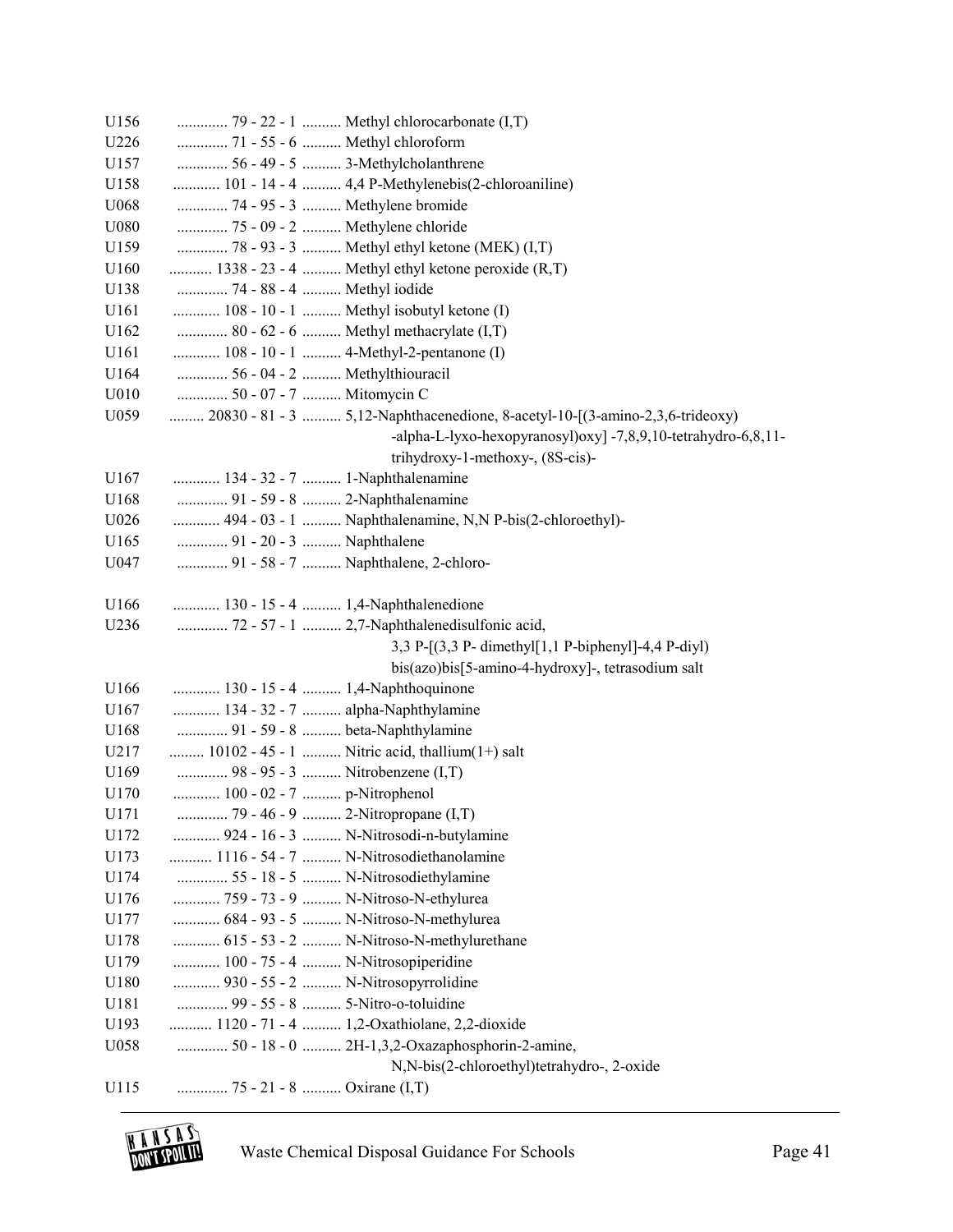| U126      |                                                  | 765 - 34 - 4  Oxiranecarboxyaldehyde                              |
|-----------|--------------------------------------------------|-------------------------------------------------------------------|
| U041      |                                                  | 106 - 89 - 8  Oxirane, (chloromethyl)-                            |
| U182      | 123 - 63 - 7  Paraldehyde                        |                                                                   |
| U183      | 608 - 93 - 5  Pentachlorobenzene                 |                                                                   |
| U184      | 76 - 01 - 7  Pentachloroethane                   |                                                                   |
| U185      |                                                  | 82 - 68 - 8  Pentachloronitrobenzene (PCNB)                       |
|           | See F027.  87 - 86 - 5  Pentachlorophenol        |                                                                   |
| U161      | 108 - 10 - 1  Pentanol, 4-methyl-                |                                                                   |
| U186      | 504 - 60 - 9  1,3-Pentadiene (I)                 |                                                                   |
| U187      | 62 - 44 - 2  Phenacetin                          |                                                                   |
| U188      | 108 - 95 - 2  Phenol                             |                                                                   |
| U048      | 95 - 57 - 8  Phenol, 2-chloro-                   |                                                                   |
| U039      |                                                  | 59 - 50 - 7  Phenol, 4-chloro-3-methyl-                           |
| U081      | 120 - 83 - 2  Phenol, 2,4-dichloro-              |                                                                   |
| U082      | 87 - 65 - 0  Phenol, 2,6-dichloro-               |                                                                   |
| U089      |                                                  | 56 - 53 - 1  Phenol, 4,4 P-(1,2-diethyl-1,2-ethenediyl)bis-, (E)- |
| U101      | 105 - 67 - 9  Phenol, 2,4-dimethyl-              |                                                                   |
| U052      | 1319 - 77 - 3  Phenol, methyl-                   |                                                                   |
| U132      |                                                  |                                                                   |
|           |                                                  |                                                                   |
| U170      | 100 - 02 - 7  Phenol, 4-nitro-                   |                                                                   |
|           | See F027.  87 - 86 - 5  Phenol, pentachloro-     |                                                                   |
|           |                                                  | See F027.  58 - 90 - 2  Phenol, 2,3,4,6-tetrachloro-              |
|           | See F027.  95 - 95 - 4  Phenol, 2,4,5-trichloro- |                                                                   |
|           | See F027.  88 - 06 - 2  Phenol, 2,4,6-trichloro- |                                                                   |
| U150      |                                                  | 148 - 82 - 3  L-Phenylalanine, 4-[bis(2-chloroethyl)amino]-       |
| U145      |                                                  | 7446 - 27 - 7  Phosphoric acid, lead(2+) salt (2:3)               |
| U087      |                                                  | 3288 - 58 - 2  Phosphorodithioic acid, O,O-diethyl S-methyl ester |
| U189      | 1314 - 80 - 3  Phosphorus sulfide (R)            |                                                                   |
| U190      | 85 - 44 - 9  Phthalic anhydride                  |                                                                   |
| U191      | 109 - 06 - 8  2-Picoline                         |                                                                   |
| U179      | 100 - 75 - 4  Piperidine, 1-nitroso-             |                                                                   |
| U192      | 23950 - 58 - 5  Pronamide                        |                                                                   |
| U194      | 107 - 10 - 8  1-Propanamine (I,T)                |                                                                   |
| U111      |                                                  | 621 - 64 - 7  1-Propanamine, N-nitroso-N-propyl-                  |
| U110      |                                                  | 142 - 84 - 7  1-Propanamine, N-propyl- (I)                        |
| U066      |                                                  | 96 - 12 - 8  Propane, 1,2-dibromo-3-chloro-                       |
| U083      | 78 - 87 - 5  Propane, 1,2-dichloro-              |                                                                   |
| U149      | 109 - 77 - 3  Propanedinitrile                   |                                                                   |
| U171      |                                                  |                                                                   |
| U027      |                                                  | 108 - 60 - 1  Propane, 2,2 P-oxybis[2-chloro-                     |
| U193      | 1120 - 71 - 4  1,3-Propane sultone               |                                                                   |
| See F027. |                                                  | 93 - 72 - 1  Propanoic acid, 2-(2,4,5-trichlorophenoxy)-          |
| U235      |                                                  | 126 - 72 - 7  1-Propanol, 2,3-dibromo-, phosphate (3:1)           |
| U140      |                                                  | 78 - 83 - 1  1-Propanol, 2-methyl- (I,T)                          |
| U002      | 67 - 64 - 1  2-Propanone (I)                     |                                                                   |
| U007      | 79 - 06 - 1  2-Propenamide                       |                                                                   |
|           |                                                  |                                                                   |

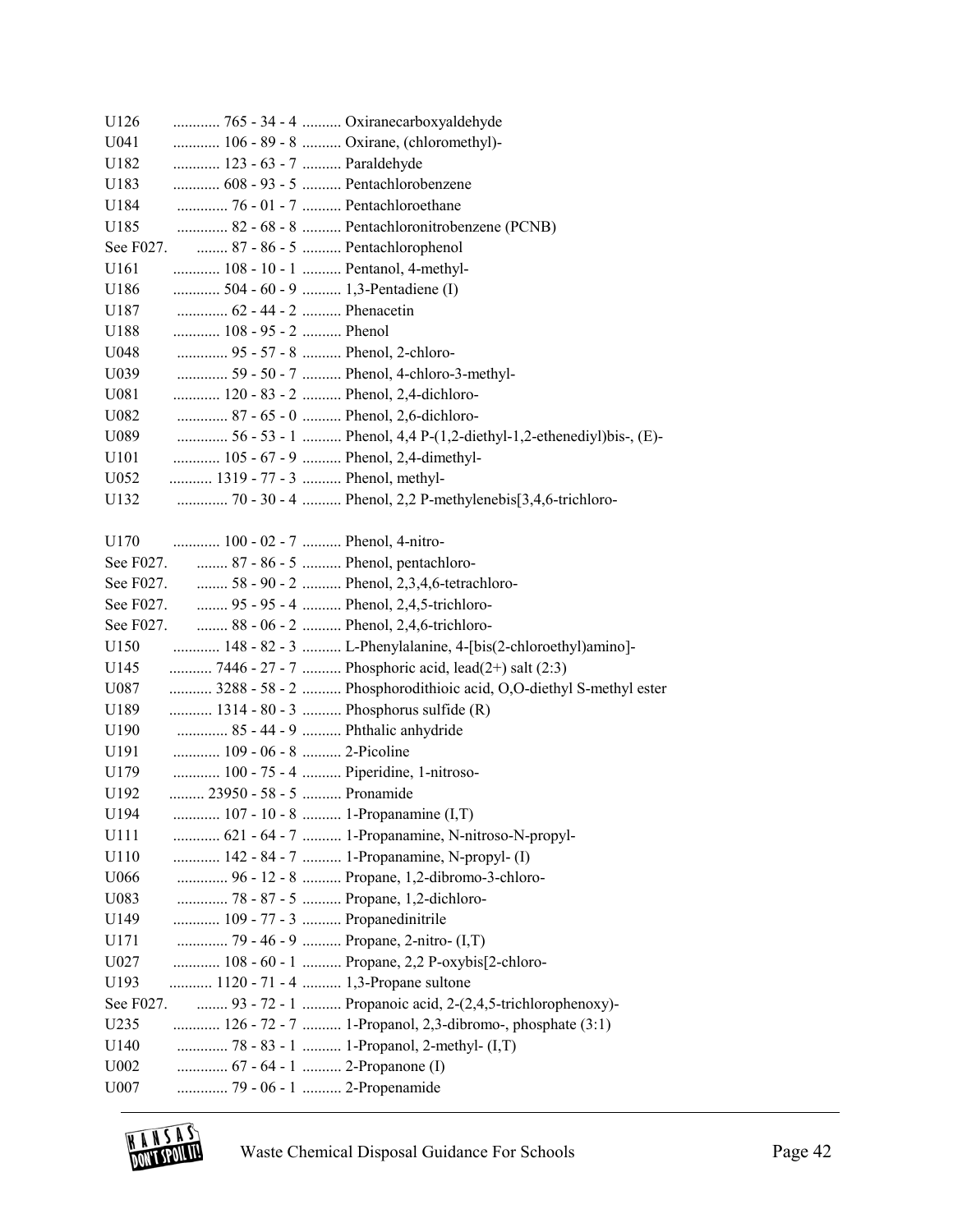| U084              |                                           | 542 - 75 - 6  1-Propene, 1,3-dichloro-                                  |
|-------------------|-------------------------------------------|-------------------------------------------------------------------------|
| U243              |                                           | 1888 - 71 - 7  1-Propene, 1,1,2,3,3,3-hexachloro-                       |
| U009              | 107 - 13 - 1  2-Propenenitrile            |                                                                         |
| U152              |                                           | 126 - 98 - 7  2-Propenenitrile, 2-methyl- (I,T)                         |
| U008              | 79 - 10 - 7  2-Propenoic acid (I)         |                                                                         |
| U113              |                                           | 140 - 88 - 5  2-Propenoic acid, ethyl ester (I)                         |
| U118              |                                           | 97 - 63 - 2  2-Propenoic acid, 2-methyl-, ethyl ester                   |
| U162              |                                           | 80 - 62 - 6  2-Propenoic acid, 2-methyl-, methyl ester $(I, T)$         |
| U194              | 107 - 10 - 8  n-Propylamine (I,T)         |                                                                         |
| U083              | 78 - 87 - 5  Propylene dichloride         |                                                                         |
| U148              |                                           | 123 - 33 - 1  3,6-Pyridazinedione, 1,2-dihydro-                         |
| U196              | 110 - 86 - 1  Pyridine                    |                                                                         |
| U191              | 109 - 06 - 8  Pyridine, 2-methyl-         |                                                                         |
| U237              |                                           | 66 - 75 - 1  2,4-(1H,3H)-Pyrimidinedione, 5-[bis(2-chloroethyl)amino]-  |
| U164              |                                           | 56 - 04 - 2  4(1H)-Pyrimidinone, 2,3-dihydro-6-methyl-2-thioxo-         |
| U180              | 930 - 55 - 2  Pyrrolidine, 1-nitroso-     |                                                                         |
|                   |                                           |                                                                         |
| U <sub>200</sub>  | 50 - 55 - 5  Reserpine                    |                                                                         |
| U201              | 108 - 46 - 3  Resorcinol                  |                                                                         |
| U202              | 81 - 07 - 2  Saccharin, & salts           |                                                                         |
| U203              | 94 - 59 - 7  Safrole                      |                                                                         |
| U204              | 7783 - 00 - 8  Selenious acid             |                                                                         |
| U204              | 7783 - 00 - 8  Selenium dioxide           |                                                                         |
| U205              | 7488 - 56 - 4  Selenium sulfide           |                                                                         |
| U <sub>2</sub> 05 |                                           | 7488 - 56 - 4  Selenium sulfide SeS2 (R,T)                              |
| U015              |                                           | 115 - 02 - 6  L-Serine, diazoacetate (ester)                            |
|                   | See F027.  93 - 72 - 1  Silvex (2,4,5-TP) |                                                                         |
| U206              | 18883 - 66 - 4  Streptozotocin            |                                                                         |
| U103              |                                           | 77 - 78 - 1  Sulfuric acid, dimethyl ester                              |
| U189              | 1314 - 80 - 3  Sulfur phosphide (R)       |                                                                         |
|                   | See F027.  93 - 76 - 5  2,4,5-T           |                                                                         |
| U207              |                                           | 95 - 94 - 3  1,2,4,5-Tetrachlorobenzene                                 |
| U208              |                                           | 630 - 20 - 6  1,1,1,2-Tetrachloroethane                                 |
| U209              |                                           | 79 - 34 - 5  1,1,2,2-Tetrachloroethane                                  |
| U210              | 127 - 18 - 4  Tetrachloroethylene         |                                                                         |
|                   |                                           | See F027.  58 - 90 - 2  2,3,4,6-Tetrachlorophenol                       |
| U213              | 109 - 99 - 9  Tetrahydrofuran (I)         |                                                                         |
| U214              | 563 - 68 - 8  Thallium(I) acetate         |                                                                         |
| U215              | 6533 - 73 - 9  Thallium(I) carbonate      |                                                                         |
| U216              | 7791 - 12 - 0  Thallium(I) chloride       |                                                                         |
| U216              | 7791 - 12 - 0  Thallium chloride Tlcl     |                                                                         |
| U217              | 10102 - 45 - 1  Thallium(I) nitrate       |                                                                         |
| U218              | 62 - 55 - 5  Thioacetamide                |                                                                         |
| U153              | 74 - 93 - 1  Thiomethanol (I,T)           |                                                                         |
| U244              |                                           | 137 - 26 - 8  Thioperoxydicarbonic diamide [(H2N)C(S)]2S2, tetramethyl- |
| U219              | 62 - 56 - 6  Thiourea                     |                                                                         |
| U244              | 137 - 26 - 8  Thiram                      |                                                                         |